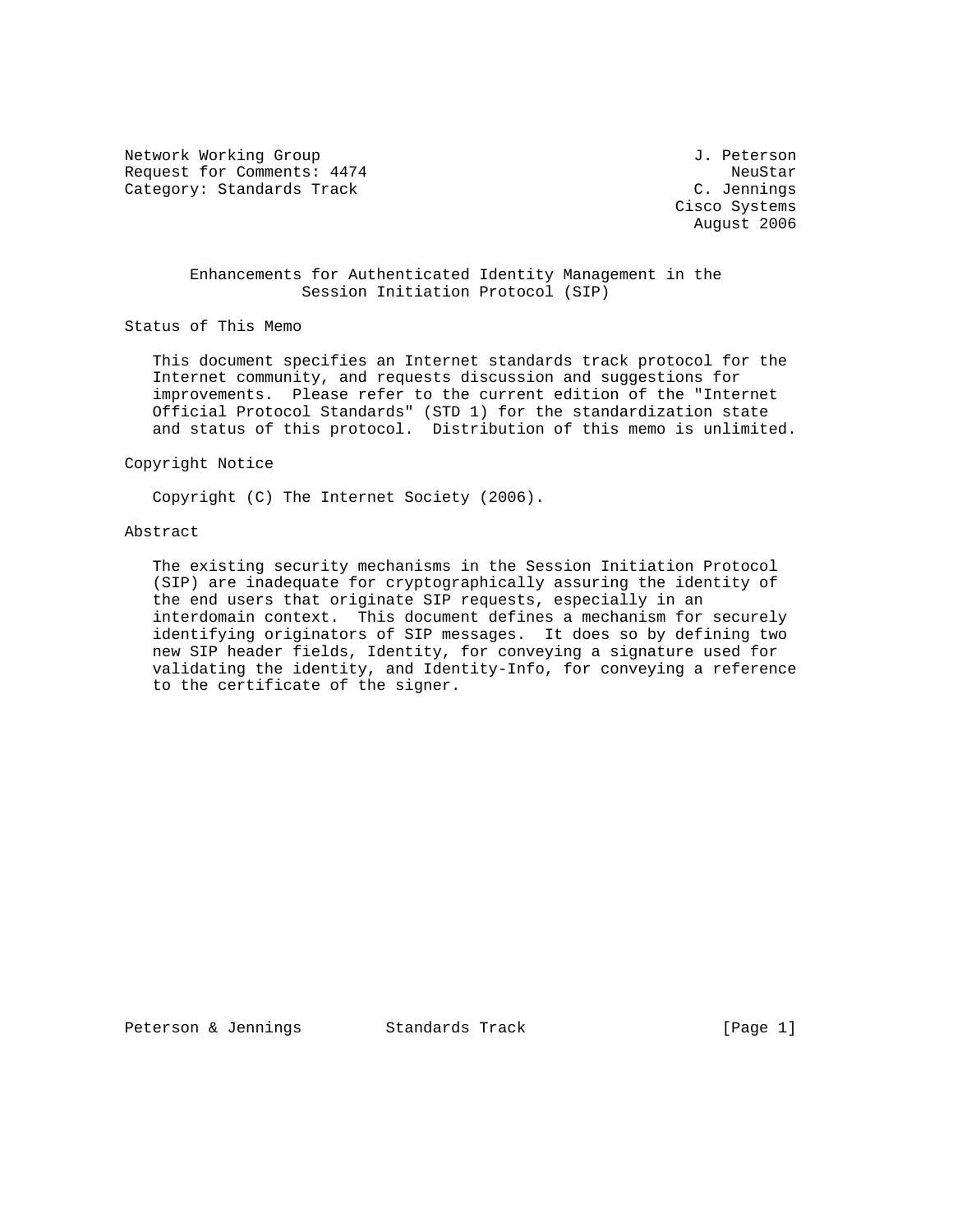Table of Contents

| 1.                                                                                                 |  |
|----------------------------------------------------------------------------------------------------|--|
|                                                                                                    |  |
|                                                                                                    |  |
|                                                                                                    |  |
|                                                                                                    |  |
| 5.1. Identity within a Dialog and Retargeting 10                                                   |  |
|                                                                                                    |  |
|                                                                                                    |  |
| 8. Considerations for Proxy Servers 13                                                             |  |
|                                                                                                    |  |
|                                                                                                    |  |
| 10.1. Identity-Info with a Singlepart MIME body 17                                                 |  |
| 10.2. Identity for a Request with No MIME Body or Contact 20                                       |  |
| 11. Identity and the TEL URI Scheme 22                                                             |  |
|                                                                                                    |  |
|                                                                                                    |  |
| 13.1. Handling of digest-string Elements 24                                                        |  |
|                                                                                                    |  |
| 13.3. Securing the Connection to the Authentication Service 28                                     |  |
| 13.4. Domain Names and Subordination 29                                                            |  |
| 13.5. Authorization and Transitional Strategies 30                                                 |  |
|                                                                                                    |  |
|                                                                                                    |  |
| 14.2. 428 'Use Identity Header' Response Code 32<br>14.3. 436 'Bad Identity-Info' Response Code 32 |  |
| 14.4. 437 'Unsupported Certificate' Response Code 32                                               |  |
| 14.5. 438 'Invalid Identity Header' Response Code 33                                               |  |
| 14.6. Identity-Info Parameters 33                                                                  |  |
| 14.7. Identity-Info Algorithm Parameter Values 33                                                  |  |
|                                                                                                    |  |
| Appendix B. Bit-Exact Archive of Examples of Messages 34                                           |  |
|                                                                                                    |  |
|                                                                                                    |  |
|                                                                                                    |  |
|                                                                                                    |  |
|                                                                                                    |  |

Peterson & Jennings Standards Track (Page 2)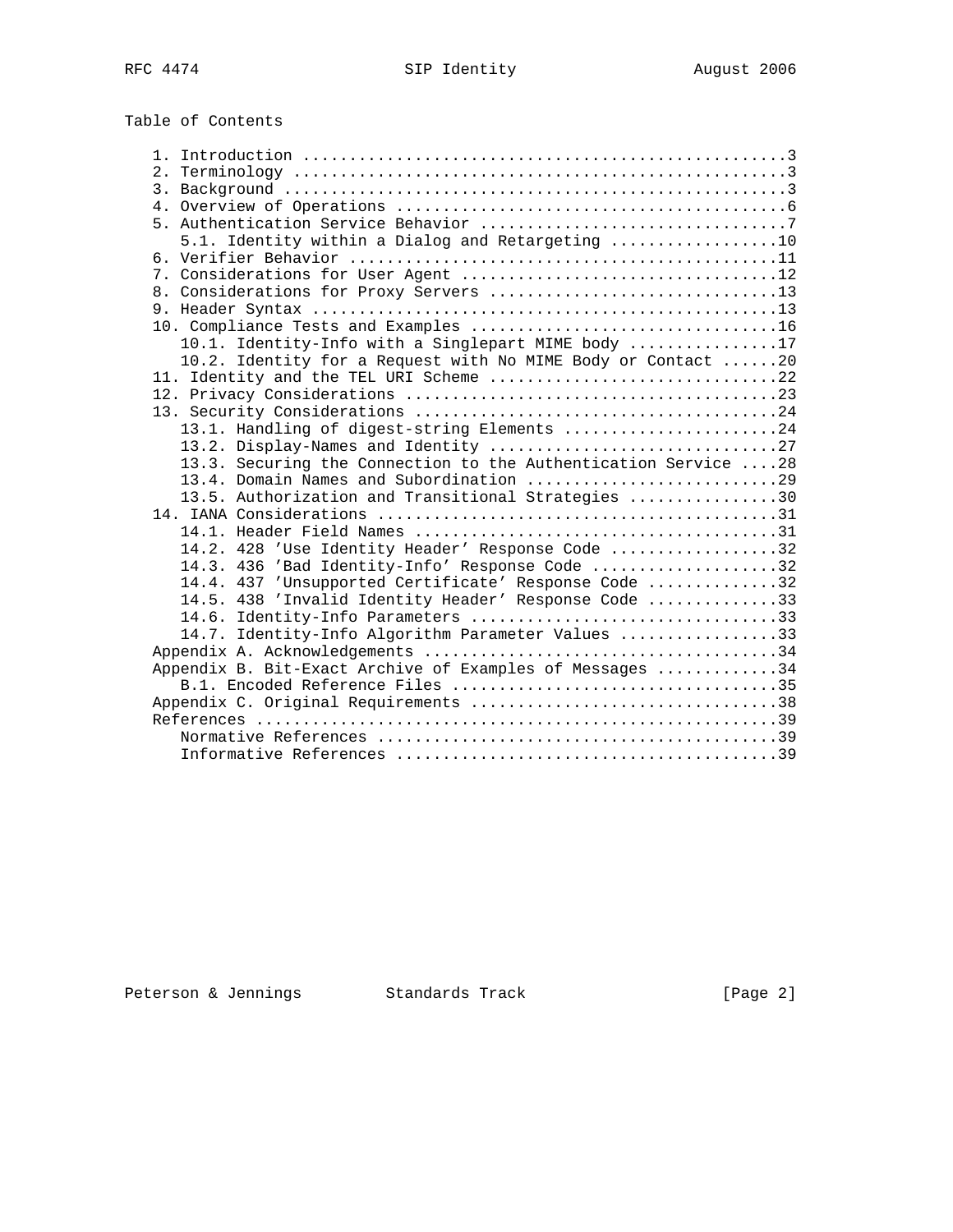# 1. Introduction

 This document provides enhancements to the existing mechanisms for authenticated identity management in the Session Initiation Protocol (SIP, RFC 3261 [1]). An identity, for the purposes of this document, is defined as a SIP URI, commonly a canonical address-of-record (AoR) employed to reach a user (such as 'sip:alice@atlanta.example.com').

 RFC 3261 stipulates several places within a SIP request where a user can express an identity for themselves, notably the user-populated From header field. However, the recipient of a SIP request has no way to verify that the From header field has been populated appropriately, in the absence of some sort of cryptographic authentication mechanism.

 RFC 3261 specifies a number of security mechanisms that can be employed by SIP user agents (UAs), including Digest, Transport Layer Security (TLS), and S/MIME (implementations may support other security schemes as well). However, few SIP user agents today support the end-user certificates necessary to authenticate themselves (via S/MIME, for example), and furthermore Digest authentication is limited by the fact that the originator and destination must share a prearranged secret. It is desirable for SIP user agents to be able to send requests to destinations with which they have no previous association -- just as in the telephone network today, one can receive a call from someone with whom one has no previous association, and still have a reasonable assurance that the person's displayed Caller-ID is accurate. A cryptographic approach, like the one described in this document, can probably provide a much stronger and less-spoofable assurance of identity than the telephone network provides today.

# 2. Terminology

 In this document, the key words "MUST", "MUST NOT", "REQUIRED", "SHALL", "SHALL NOT", "SHOULD", "SHOULD NOT", "RECOMMENDED", "NOT RECOMMENDED", "MAY", and "OPTIONAL" are to be interpreted as described in RFC 2119 [2] and indicate requirement levels for compliant SIP implementations.

# 3. Background

 The usage of many SIP applications and services is governed by authorization policies. These policies may be automated, or they may be applied manually by humans. An example of the latter would be an Internet telephone application that displays the Caller-ID of a caller, which a human may review before answering a call. An example of the former would be a presence service that compares the identity

Peterson & Jennings Standards Track (Page 3)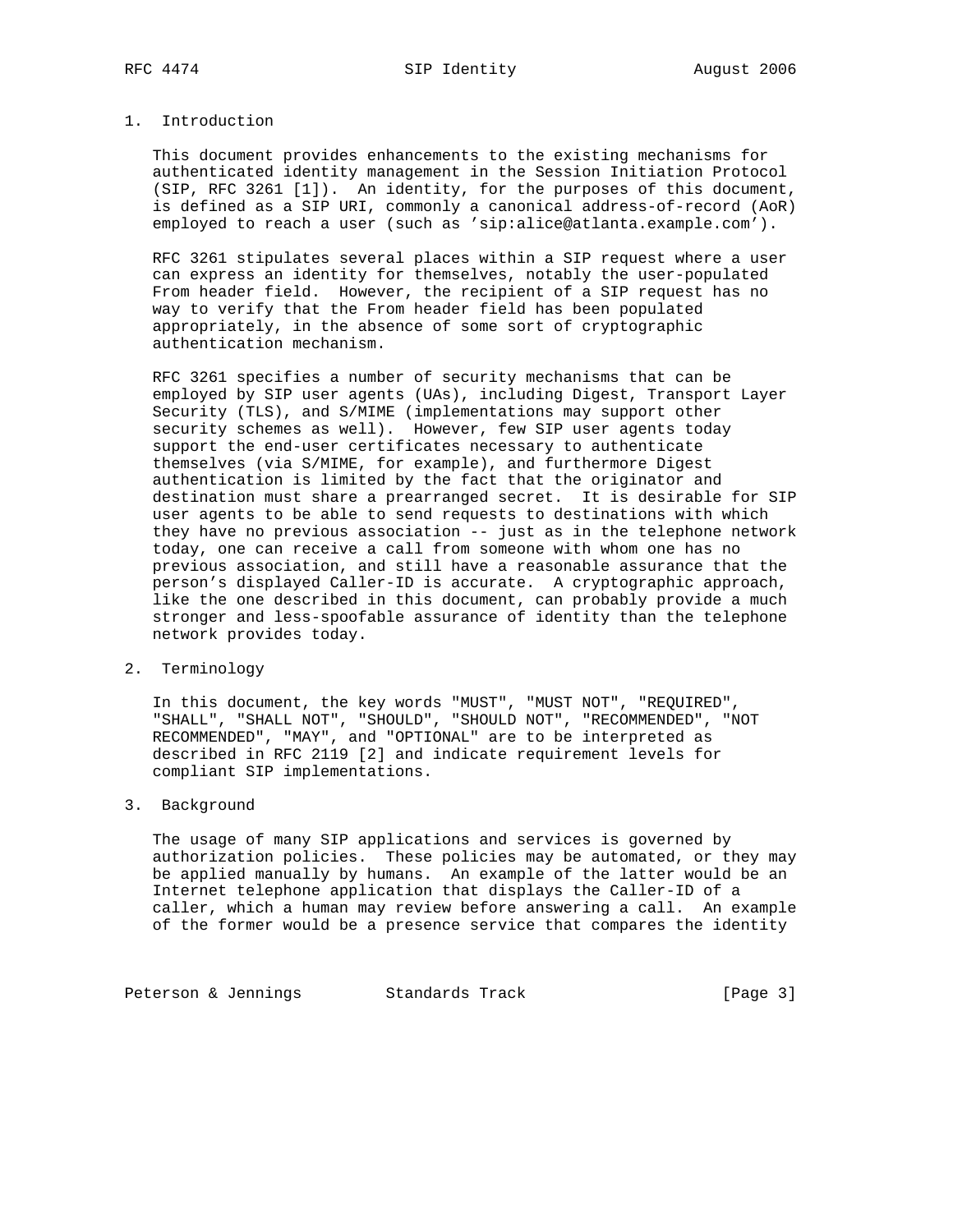of potential subscribers to a whitelist before determining whether it should accept or reject the subscription. In both of these cases, attackers might attempt to circumvent these authorization policies through impersonation. Since the primary identifier of the sender of a SIP request, the From header field, can be populated arbitrarily by the controller of a user agent, impersonation is very simple today. The mechanism described in this document aspires to provide a strong identity system for SIP in which authorization policies cannot be circumvented by impersonation.

 All RFC 3261-compliant user agents support Digest authentication, which utilizes a shared secret, as a means for authenticating themselves to a SIP registrar. Registration allows a user agent to express that it is an appropriate entity to which requests should be sent for a particular SIP AoR URI (e.g., 'sip:alice@atlanta.example.com').

 By the definition of identity used in this document, registration is a proof of the identity of the user to a registrar. However, the credentials with which a user agent proves its identity to a registrar cannot be validated by just any user agent or proxy server -- these credentials are only shared between the user agent and their domain administrator. So this shared secret does not immediately help a user to authenticate to a wide range of recipients. Recipients require a means of determining whether or not the 'return address' identity of a non-REGISTER request (i.e., the From header field value) has legitimately been asserted.

 The AoR URI used for registration is also the URI with which a UA commonly populates the From header field of requests in order to provide a 'return address' identity to recipients. From an authorization perspective, if you can prove you are eligible to register in a domain under a particular AoR, you can prove you can legitimately receive requests for that AoR, and accordingly, when you place that AoR in the From header field of a SIP request other than a registration (like an INVITE), you are providing a 'return address' where you can legitimately be reached. In other words, if you are authorized to receive requests for that 'return address', logically, it follows that you are also authorized to assert that 'return address' in your From header field. This is of course only one manner in which a domain might determine how a particular user is authorized to populate the From header field; as an aside, for other sorts of URIs in the From (like anonymous URIs), other authorization policies would apply.

 Ideally, then, SIP user agents should have some way of proving to recipients of SIP requests that their local domain has authenticated them and authorized the population of the From header field. This

Peterson & Jennings Standards Track (Page 4)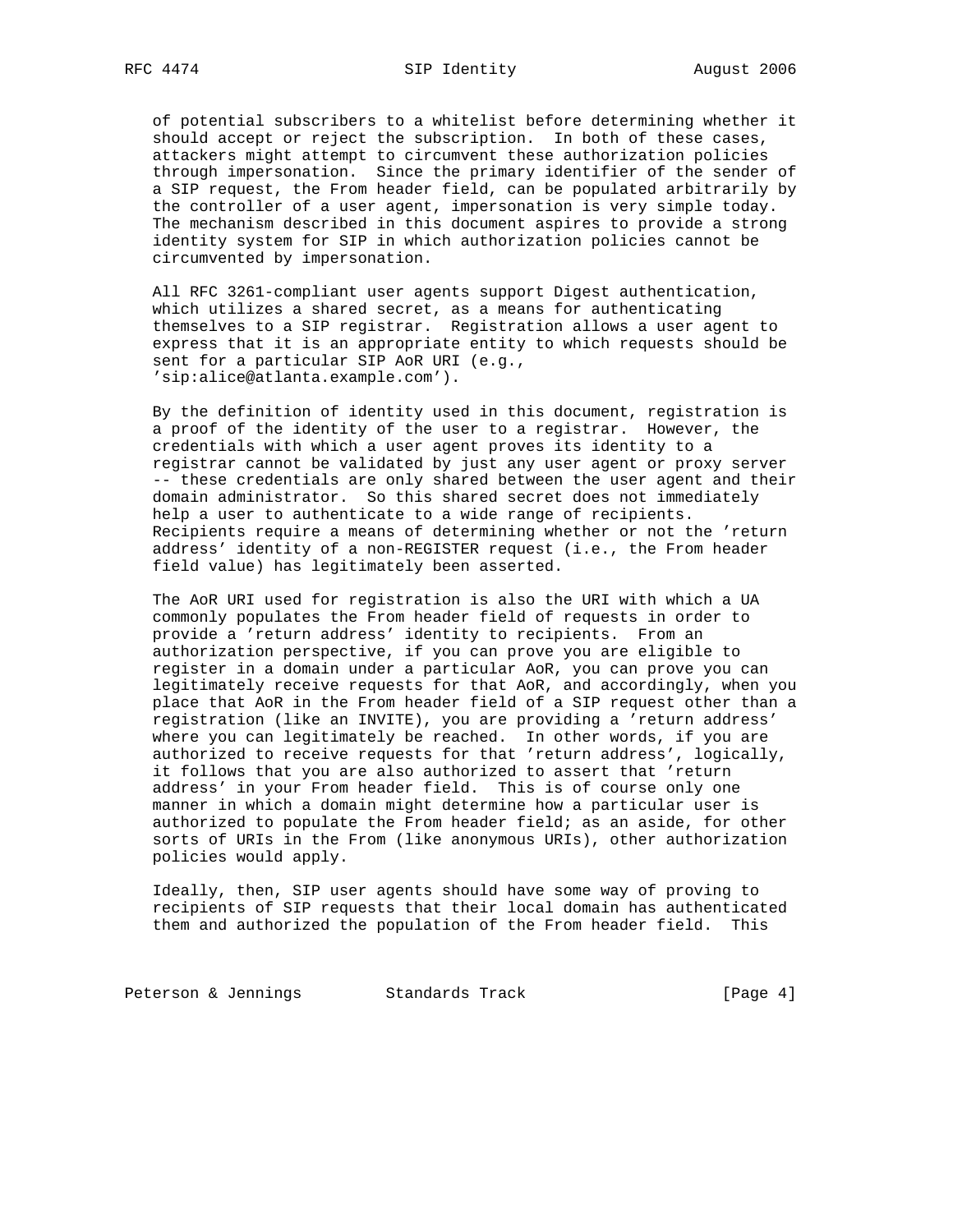document proposes a mediated authentication architecture for SIP in which requests are sent to a server in the user's local domain, which authenticates such requests (using the same practices by which the domain would authenticate REGISTER requests). Once a message has been authenticated, the local domain then needs some way to communicate to other SIP entities that the sending user has been authenticated and its use of the From header field has been authorized. This document addresses how that imprimatur of authentication can be shared.

 RFC 3261 already describes an architecture very similar to this in Section 26.3.2.2, in which a user agent authenticates itself to a local proxy server, which in turn authenticates itself to a remote proxy server via mutual TLS, creating a two-link chain of transitive authentication between the originator and the remote domain. While this works well in some architectures, there are a few respects in which this is impractical. For one, transitive trust is inherently weaker than an assertion that can be validated end-to-end. It is possible for SIP requests to cross multiple intermediaries in separate administrative domains, in which case transitive trust becomes even less compelling.

 One solution to this problem is to use 'trusted' SIP intermediaries that assert an identity for users in the form of a privileged SIP header. A mechanism for doing so (with the P-Asserted-Identity header) is given in [12]. However, this solution allows only hop by-hop trust between intermediaries, not end-to-end cryptographic authentication, and it assumes a managed network of nodes with strict mutual trust relationships, an assumption that is incompatible with widespread Internet deployment.

 Accordingly, this document specifies a means of sharing a cryptographic assurance of end-user SIP identity in an interdomain or intradomain context that is based on the concept of an 'authentication service' and a new SIP header, the Identity header. Note that the scope of this document is limited to providing this identity assurance for SIP requests; solving this problem for SIP responses is more complicated and is a subject for future work.

 This specification allows either a user agent or a proxy server to provide identity services and to verify identities. To maximize end-to-end security, it is obviously preferable for end-users to acquire their own certificates and corresponding private keys; if they do, they can act as an authentication service. However, end user certificates may be neither practical nor affordable, given the difficulties of establishing a Public Key Infrastructure (PKI) that extends to end-users, and moreover, given the potentially large number of SIP user agents (phones, PCs, laptops, PDAs, gaming

Peterson & Jennings Standards Track (Page 5)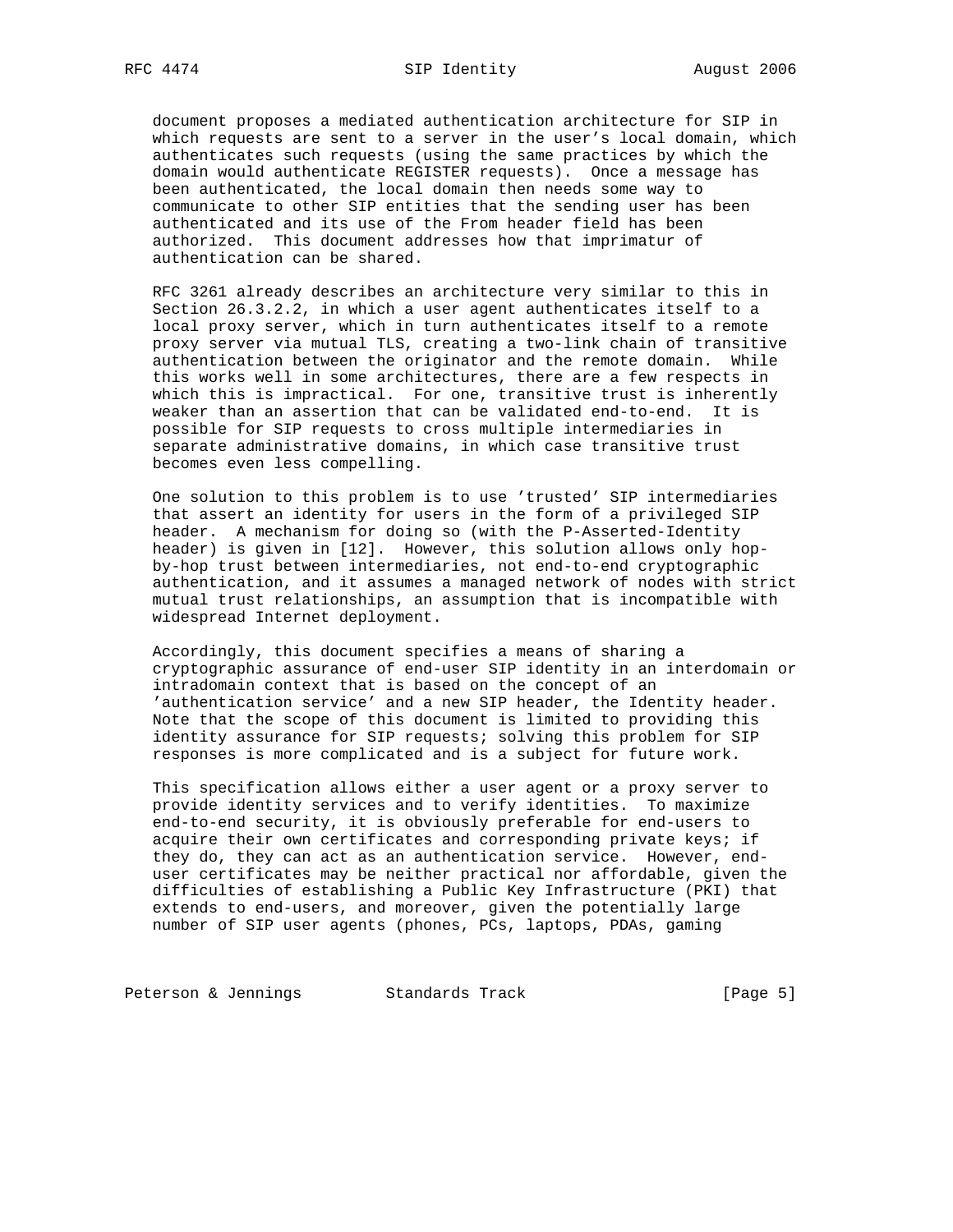# RFC 4474 SIP Identity August 2006

 devices) that may be employed by a single user. In such environments, synchronizing keying material across multiple devices may be very complex and requires quite a good deal of additional endpoint behavior. Managing several certificates for the various devices is also quite problematic and unpopular with users. Accordingly, in the initial use of this mechanism, it is likely that intermediaries will instantiate the authentication service role.

4. Overview of Operations

 This section provides an informative (non-normative) high-level overview of the mechanisms described in this document.

 Imagine the case where Alice, who has the home proxy of example.com and the address-of-record sip:alice@example.com, wants to communicate with sip:bob@example.org.

 Alice generates an INVITE and places her identity in the From header field of the request. She then sends an INVITE over TLS to an authentication service proxy for her domain.

 The authentication service authenticates Alice (possibly by sending a Digest authentication challenge) and validates that she is authorized to assert the identity that is populated in the From header field. This value may be Alice's AoR, or it may be some other value that the policy of the proxy server permits her to use. It then computes a hash over some particular headers, including the From header field and the bodies in the message. This hash is signed with the certificate for the domain (example.com, in Alice's case) and inserted in a new header field in the SIP message, the 'Identity' header.

 The proxy, as the holder of the private key of its domain, is asserting that the originator of this request has been authenticated and that she is authorized to claim the identity (the SIP address of-record) that appears in the From header field. The proxy also inserts a companion header field, Identity-Info, that tells Bob how to acquire its certificate, if he doesn't already have it.

 When Bob's domain receives the request, it verifies the signature provided in the Identity header, and thus can validate that the domain indicated by the host portion of the AoR in the From header field authenticated the user, and permitted the user to assert that From header field value. This same validation operation may be performed by Bob's user agent server (UAS).

Peterson & Jennings Standards Track [Page 6]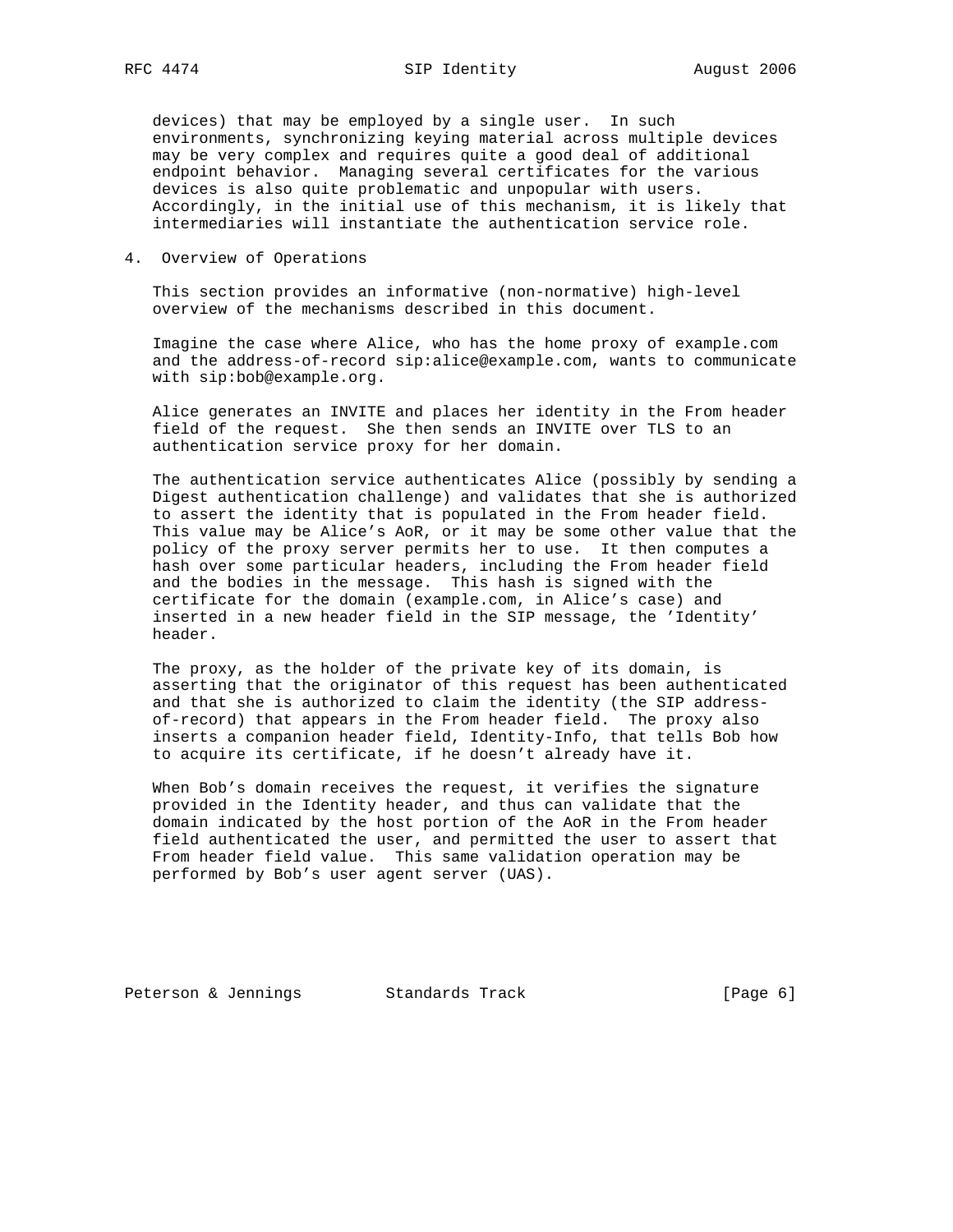# 5. Authentication Service Behavior

 This document defines a new role for SIP entities called an authentication service. The authentication service role can be instantiated by a proxy server or a user agent. Any entity that instantiates the authentication service role MUST possess the private key of a domain certificate. Intermediaries that instantiate this role MUST be capable of authenticating one or more SIP users that can register in that domain. Commonly, this role will be instantiated by a proxy server, since these entities are more likely to have a static hostname, hold a corresponding certificate, and have access to SIP registrar capabilities that allow them to authenticate users in their domain. It is also possible that the authentication service role might be instantiated by an entity that acts as a redirect server, but that is left as a topic for future work.

 SIP entities that act as an authentication service MUST add a Date header field to SIP requests if one is not already present (see Section 9 for information on how the Date header field assists verifiers). Similarly, authentication services MUST add a Content- Length header field to SIP requests if one is not already present; this can help verifiers to double-check that they are hashing exactly as many bytes of message-body as the authentication service when they verify the message.

 Entities instantiating the authentication service role perform the following steps, in order, to generate an Identity header for a SIP request:

Step 1:

 The authentication service MUST extract the identity of the sender from the request. The authentication service takes this value from the From header field; this AoR will be referred to here as the 'identity field'. If the identity field contains a SIP or SIP Secure (SIPS) URI, the authentication service MUST extract the hostname portion of the identity field and compare it to the domain(s) for which it is responsible (following the procedures in RFC 3261, Section 16.4, used by a proxy server to determine the domain(s) for which it is responsible). If the identity field uses the TEL URI scheme, the policy of the authentication service determines whether or not it is responsible for this identity; see Section 11 for more information. If the authentication service is not responsible for the identity in question, it SHOULD process and forward the request normally, but it MUST NOT add an Identity header; see below for more information on authentication service handling of an existing Identity header.

Peterson & Jennings Standards Track [Page 7]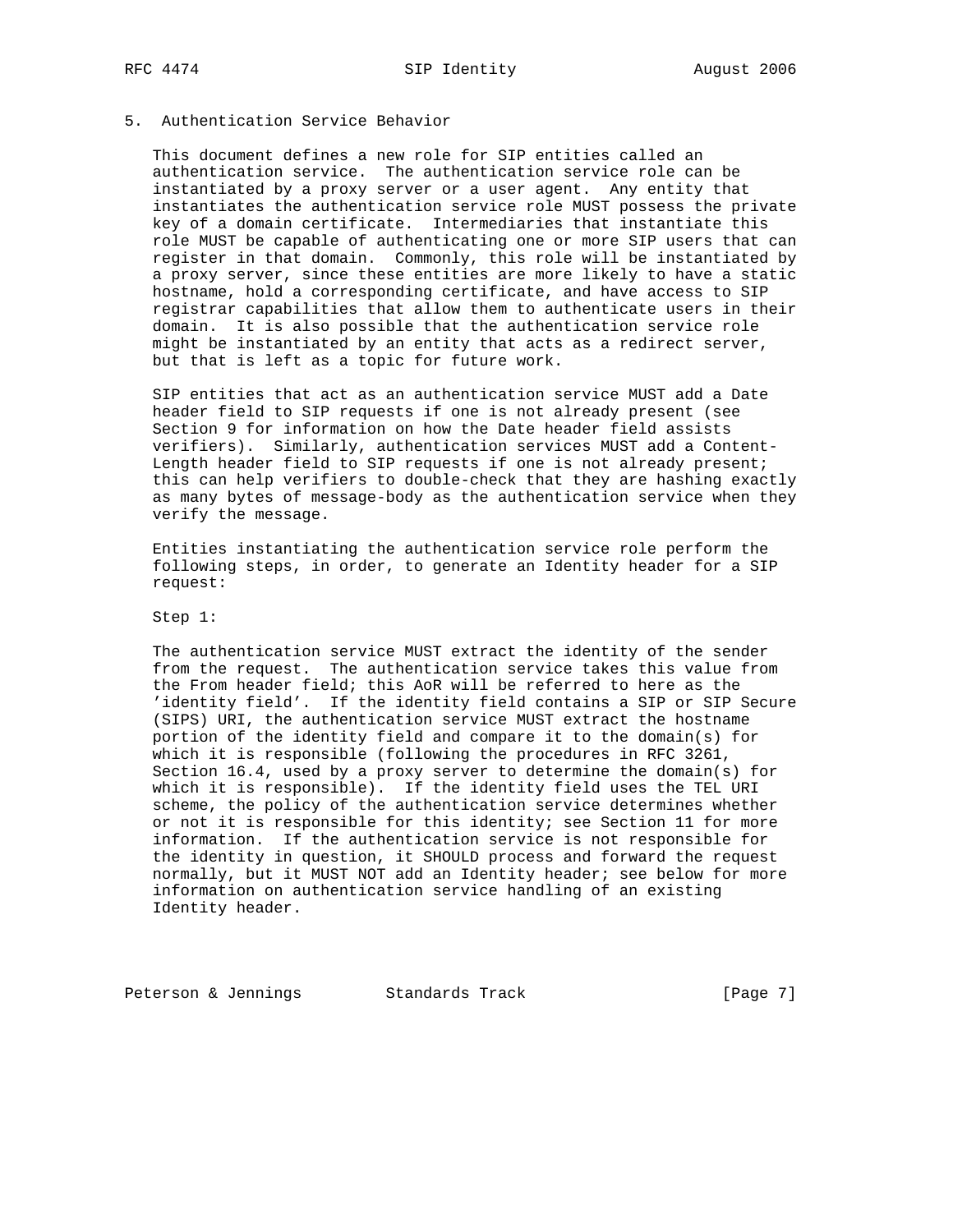Step 2:

 The authentication service MUST determine whether or not the sender of the request is authorized to claim the identity given in the identity field. In order to do so, the authentication service MUST authenticate the sender of the message. Some possible ways in which this authentication might be performed include:

 If the authentication service is instantiated by a SIP intermediary (proxy server), it may challenge the request with a 407 response code using the Digest authentication scheme (or viewing a Proxy-Authentication header sent in the request, which was sent in anticipation of a challenge using cached credentials, as described in RFC 3261, Section 22.3). Note that if that proxy server is maintaining a TLS connection with the client over which the client had previously authenticated itself using Digest authentication, the identity value obtained from that previous authentication step can be reused without an additional Digest challenge.

 If the authentication service is instantiated by a SIP user agent, a user agent can be said to authenticate its user on the grounds that the user can provision the user agent with the private key of the domain, or preferably by providing a password that unlocks said private key.

 Authorization of the use of a particular username in the From header field is a matter of local policy for the authentication service, one that depends greatly on the manner in which authentication is performed. For example, one policy might be as follows: the username given in the 'username' parameter of the Proxy-Authorization header MUST correspond exactly to the username in the From header field of the SIP message. However, there are many cases in which this is too limiting or inappropriate; a realm might use 'username' parameters in Proxy-Authorization that do not correspond to the user-portion of SIP From headers, or a user might manage multiple accounts in the same administrative domain. In this latter case, a domain might maintain a mapping between the values in the 'username' parameter of Proxy- Authorization and a set of one or more SIP URIs that might legitimately be asserted for that 'username'. For example, the username can correspond to the 'private identity' as defined in Third Generation Partnership Project (3GPP), in which case the From header field can contain any one of the public identities associated with this private identity. In this instance, another policy might be as follows: the URI in the From header field MUST correspond exactly to one of the mapped URIs associated with the 'username' given in the Proxy-Authorization header. Various exceptions to such policies might arise for cases like anonymity; if the AoR asserted in the From

Peterson & Jennings Standards Track (Page 8)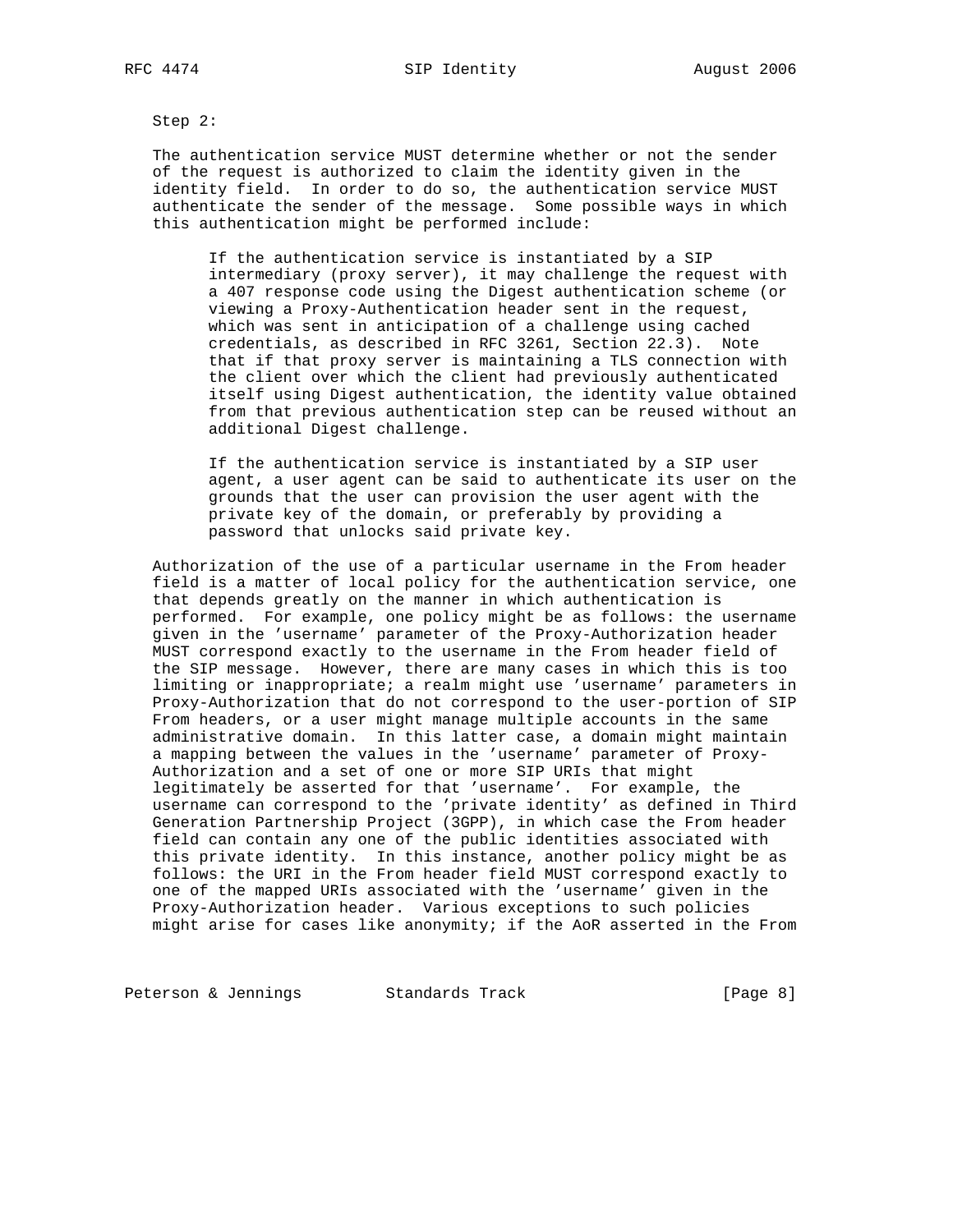# RFC 4474 SIP Identity August 2006

 header field uses a form like 'sip:anonymous@example.com', then the 'example.com' proxy should authenticate that the user is a valid user in the domain and insert the signature over the From header field as usual.

 Note that this check is performed on the addr-spec in the From header field (e.g., the URI of the sender, like 'sip:alice@atlanta.example.com'); it does not convert the display name portion of the From header field (e.g., 'Alice Atlanta'). Authentication services MAY check and validate the display-name as well, and compare it to a list of acceptable display-names that may be used by the sender; if the display-name does not meet policy constraints, the authentication service MUST return a 403 response code. The reason phrase should indicate the nature of the problem; for example, "Inappropriate Display Name". However, the display-name is not always present, and in many environments the requisite operational procedures for display-name validation may not exist. For more information, see Section 13.2.

Step 3:

 The authentication service SHOULD ensure that any preexisting Date header in the request is accurate. Local policy can dictate precisely how accurate the Date must be; a RECOMMENDED maximum discrepancy of ten minutes will ensure that the request is unlikely to upset any verifiers. If the Date header contains a time different by more than ten minutes from the current time noted by the authentication service, the authentication service SHOULD reject the request. This behavior is not mandatory because a user agent client (UAC) could only exploit the Date header in order to cause a request to fail verification; the Identity header is not intended to provide a source of non-repudiation or a perfect record of when messages are processed. Finally, the authentication service MUST verify that the Date header falls within the validity period of its certificate. For more information on the security properties associated with the Date header field value, see Section 9.

Step 4:

 The authentication service MUST form the identity signature and add an Identity header to the request containing this signature. After the Identity header has been added to the request, the authentication service MUST also add an Identity-Info header. The Identity-Info header contains a URI from which its certificate can be acquired. Details on the generation of both of these headers are provided in Section 9.

Peterson & Jennings Standards Track [Page 9]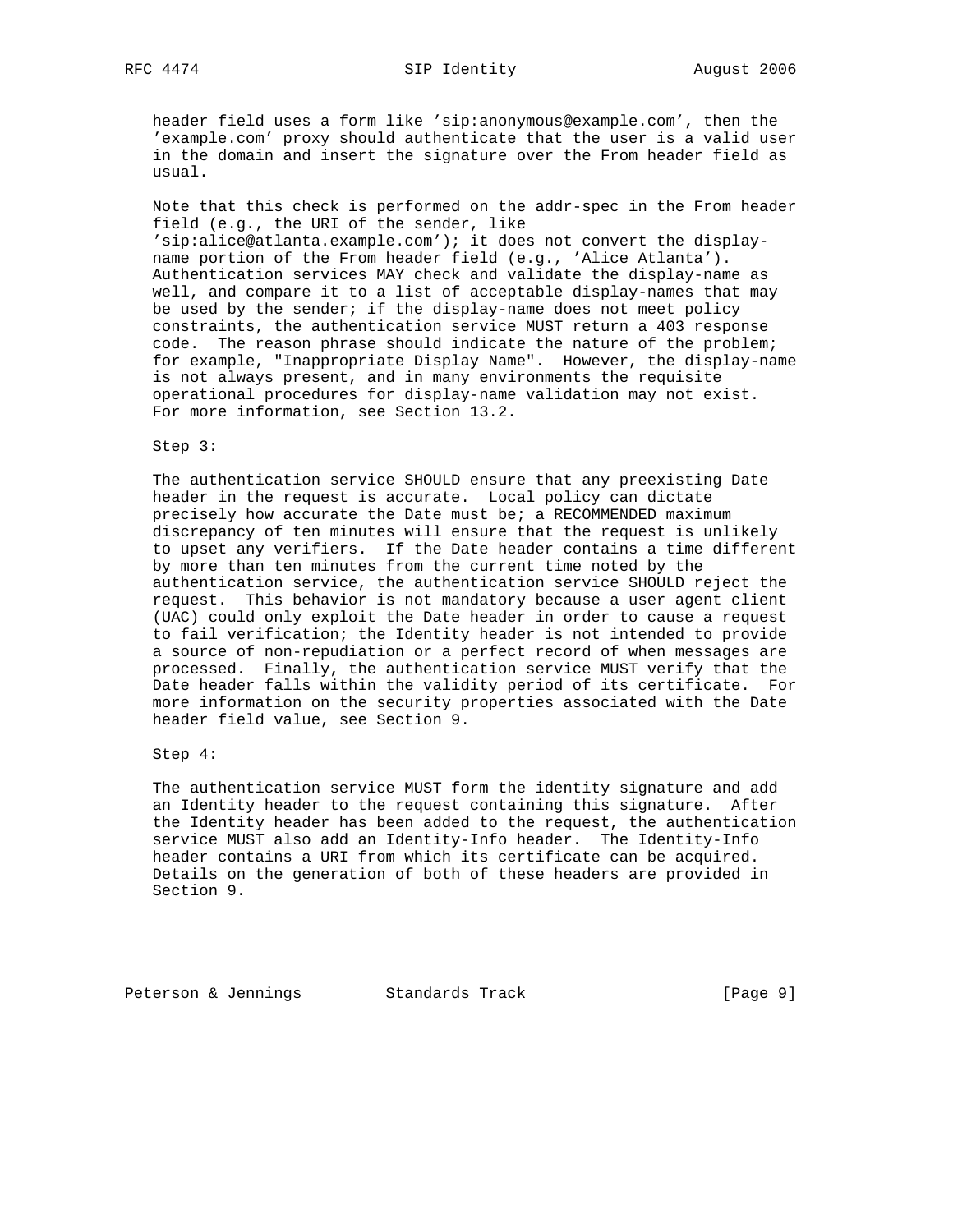Finally, the authentication service MUST forward the message normally.

# 5.1. Identity within a Dialog and Retargeting

 Retargeting is broadly defined as the alteration of the Request-URI by intermediaries. More specifically, retargeting supplants the original target URI with one that corresponds to a different user, a user that is not authorized to register under the original target URI. By this definition, retargeting does not include translation of the Request-URI to a contact address of an endpoint that has registered under the original target URI, for example.

 When a dialog-forming request is retargeted, this can cause a few wrinkles for the Identity mechanism when it is applied to requests sent in the backwards direction within a dialog. This section provides some non-normative considerations related to this case.

 When a request is retargeted, it may reach a SIP endpoint whose user is not identified by the URI designated in the To header field value. The value in the To header field of a dialog-forming request is used as the From header field of requests sent in the backwards direction during the dialog, and is accordingly the header that would be signed by an authentication service for requests sent in the backwards direction. In retargeting cases, if the URI in the From header does not identify the sender of the request in the backwards direction, then clearly it would be inappropriate to provide an Identity signature over that From header. As specified above, if the authentication service is not responsible for the domain in the From header field of the request, it MUST NOT add an Identity header to the request, and it should process/forward the request normally.

 Any means of anticipating retargeting, and so on, is outside the scope of this document, and likely to have equal applicability to response identity as it does to requests in the backwards direction within a dialog. Consequently, no special guidance is given for implementers here regarding the 'connected party' problem; authentication service behavior is unchanged if retargeting has occurred for a dialog-forming request. Ultimately, the authentication service provides an Identity header for requests in the backwards dialog when the user is authorized to assert the identity given in the From header field, and if they are not, an Identity header is not provided.

 For further information on the problems of response identity and the potential solution spaces, see [15].

Peterson & Jennings Standards Track [Page 10]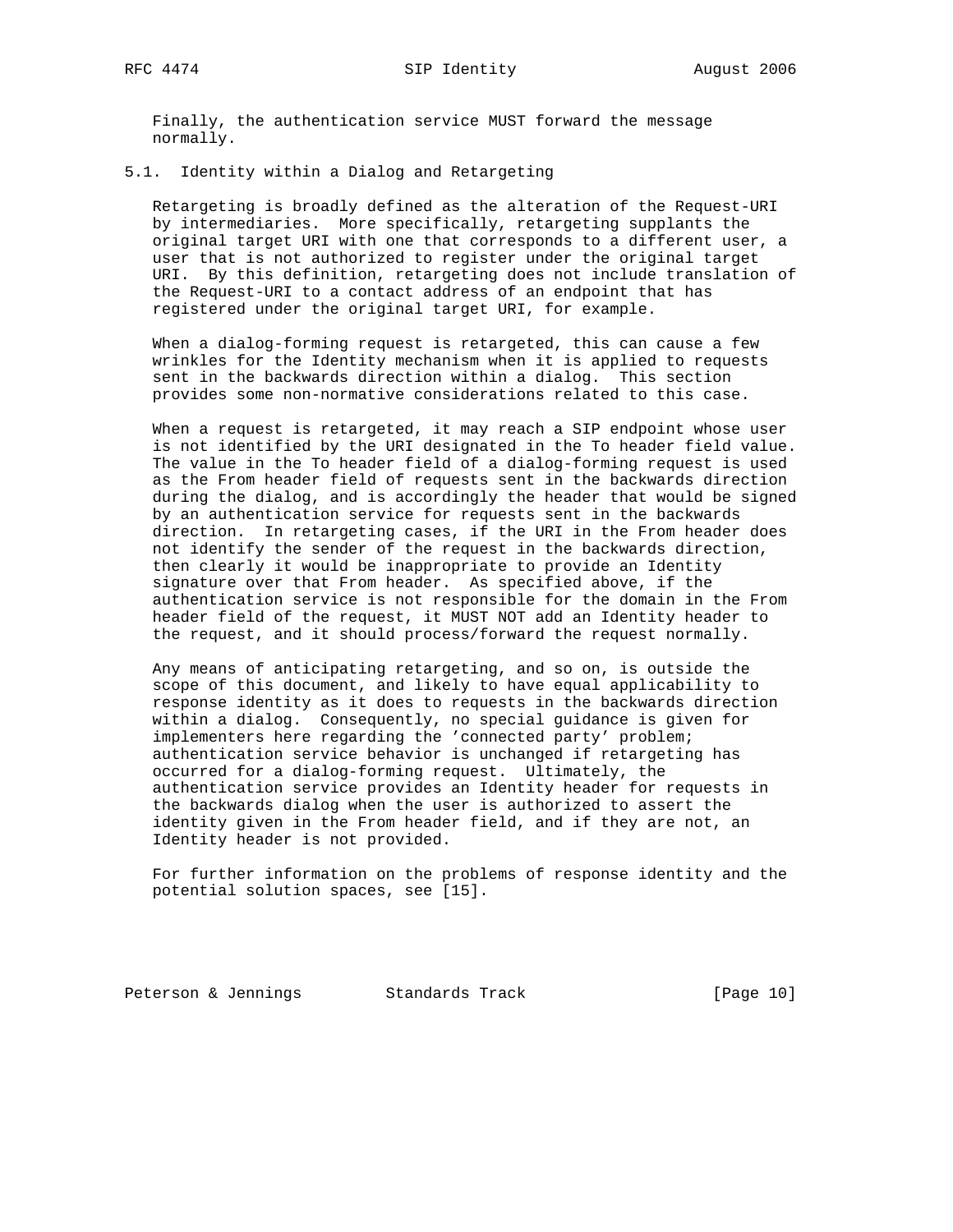# 6. Verifier Behavior

 This document introduces a new logical role for SIP entities called a server. When a verifier receives a SIP message containing an Identity header, it may inspect the signature to verify the identity of the sender of the message. Typically, the results of a verification are provided as input to an authorization process that is outside the scope of this document. If an Identity header is not present in a request, and one is required by local policy (for example, based on a per-sending-domain policy, or a per-sending-user policy), then a 428 'Use Identity Header' response MUST be sent.

 In order to verify the identity of the sender of a message, an entity acting as a verifier MUST perform the following steps, in the order here specified.

## Step 1:

 The verifier MUST acquire the certificate for the signing domain. Implementations supporting this specification SHOULD have some means of retaining domain certificates (in accordance with normal practices for certificate lifetimes and revocation) in order to prevent themselves from needlessly downloading the same certificate every time a request from the same domain is received. Certificates cached in this manner should be indexed by the URI given in the Identity- Info header field value.

 Provided that the domain certificate used to sign this message is not previously known to the verifier, SIP entities SHOULD discover this certificate by dereferencing the Identity-Info header, unless they have some more efficient implementation-specific way of acquiring certificates for that domain. If the URI scheme in the Identity-Info header cannot be dereferenced, then a 436 'Bad Identity-Info' response MUST be returned. The verifier processes this certificate in the usual ways, including checking that it has not expired, that the chain is valid back to a trusted certification authority (CA), and that it does not appear on revocation lists. Once the certificate is acquired, it MUST be validated following the procedures in RFC 3280 [9]. If the certificate cannot be validated (it is self-signed and untrusted, or signed by an untrusted or unknown certificate authority, expired, or revoked), the verifier MUST send a 437 'Unsupported Certificate' response.

#### Step 2:

 The verifier MUST follow the process described in Section 13.4 to determine if the signer is authoritative for the URI in the From header field.

Peterson & Jennings Standards Track [Page 11]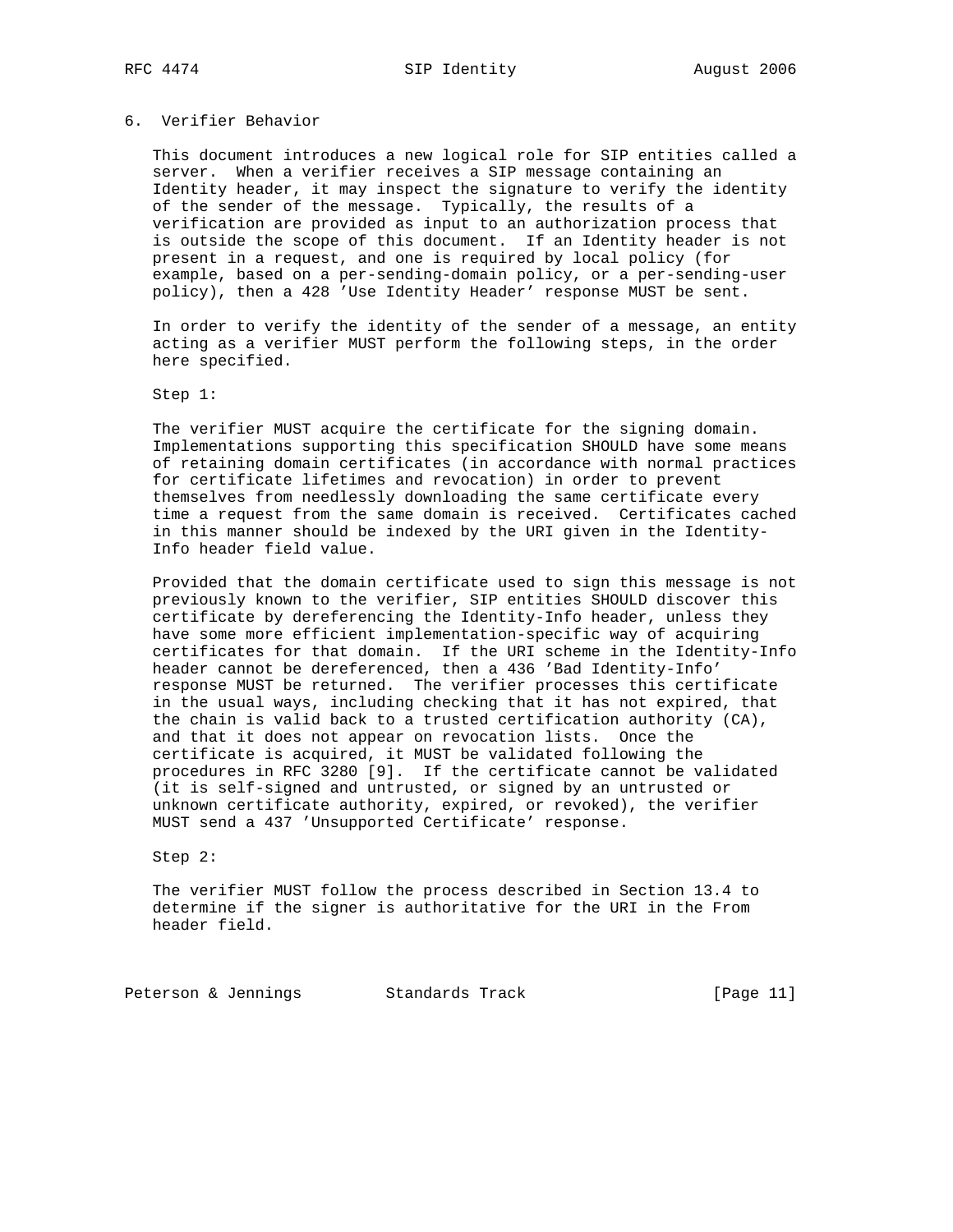Step 3:

 The verifier MUST verify the signature in the Identity header field, following the procedures for generating the hashed digest-string described in Section 9. If a verifier determines that the signature on the message does not correspond to the reconstructed digest string, then a 438 'Invalid Identity Header' response MUST be returned.

Step 4:

 The verifier MUST validate the Date, Contact, and Call-ID headers in the manner described in Section 13.1; recipients that wish to verify Identity signatures MUST support all of the operations described there. It must furthermore ensure that the value of the Date header falls within the validity period of the certificate whose corresponding private key was used to sign the Identity header.

#### 7. Considerations for User Agent

 This mechanism can be applied opportunistically to existing SIP deployments; accordingly, it requires no change to SIP user agent behavior in order for it to be effective. However, because this mechanism does not provide integrity protection between the UAC and the authentication service, a UAC SHOULD implement some means of providing this integrity. TLS would be one such mechanism, which is attractive because it MUST be supported by SIP proxy servers, but is potentially problematic because it is a hop-by-hop mechanism. See Section 13.3 for more information about securing the channel between the UAC and the authentication service.

 When a UAC sends a request, it MUST accurately populate the From header field with a value corresponding to an identity that it believes it is authorized to claim. In a request, it MUST set the URI portion of its From header to match a SIP, SIPS, or TEL URI AoR that it is authorized to use in the domain (including anonymous URIs, as described in RFC 3323 [3]). In general, UACs SHOULD NOT use the TEL URI form in the From header field (see Section 11).

 Note that this document defines a number of new 4xx response codes. If user agents support these response codes, they will be able to respond intelligently to Identity-based error conditions.

 The UAC MUST also be capable of sending requests, including mid-call requests, through an 'outbound' proxy (the authentication service). The best way to accomplish this is using pre-loaded Route headers and loose routing. For a given domain, if an entity that can instantiate the authentication service role is not in the path of dialog-forming

Peterson & Jennings Standards Track [Page 12]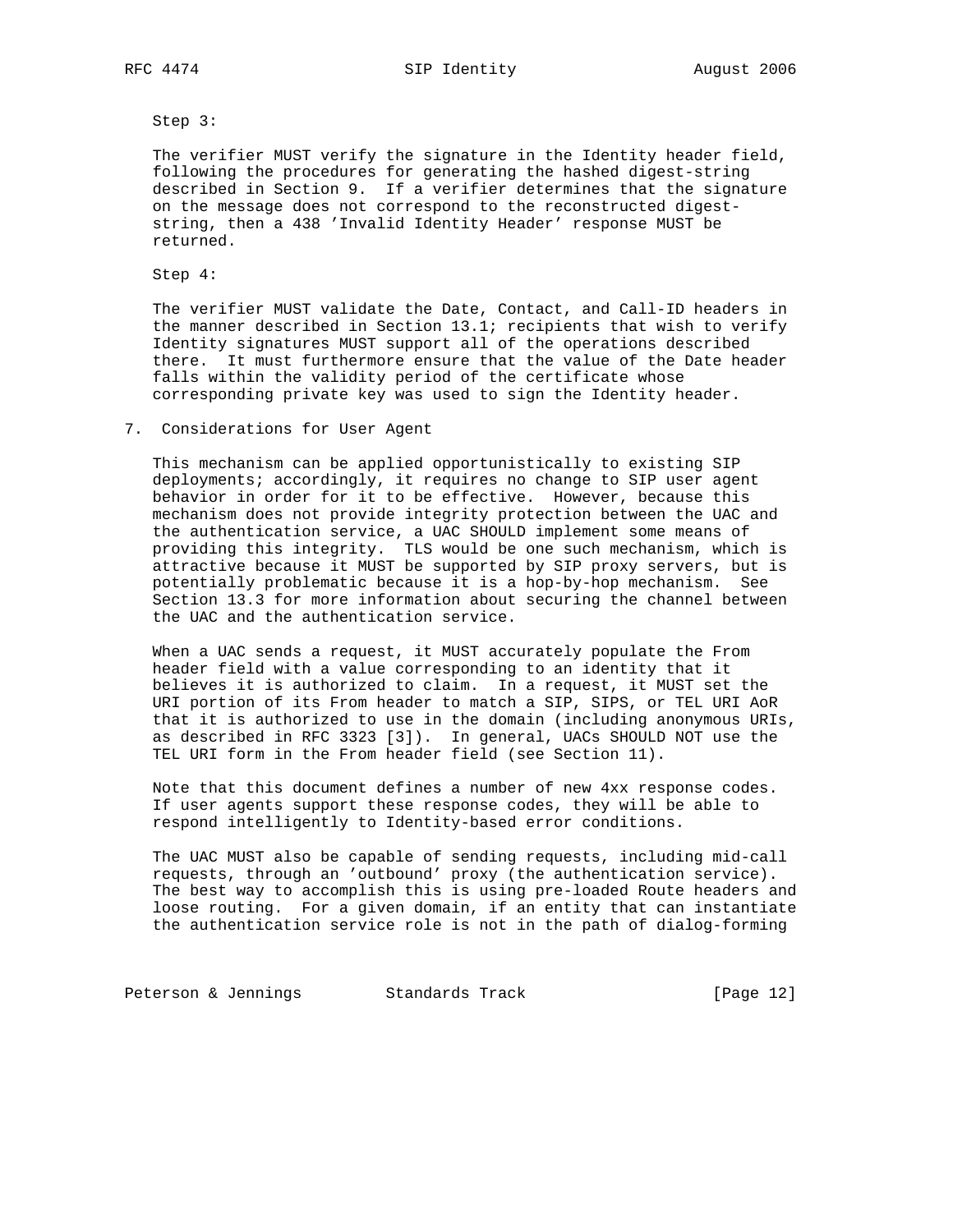requests, identity for mid-dialog requests in the backwards direction cannot be provided.

 As a recipient of a request, a user agent that can verify signed identities should also support an appropriate user interface to render the validity of identity to a user. User agent implementations SHOULD differentiate signed From header field values from unsigned From header field values when rendering to an end-user the identity of the sender of a request.

8. Considerations for Proxy Servers

 Domain policy may require proxy servers to inspect and verify the identity provided in SIP requests. A proxy server may wish to ascertain the identity of the sender of the message to provide spam prevention or call control services. Even if a proxy server does not act as an authentication service, it MAY validate the Identity header before it makes a forwarding decision for a request. Proxy servers MUST NOT remove or modify an existing Identity or Identity-Info header in a request.

9. Header Syntax

 This document specifies two new SIP headers: Identity and Identity- Info. Each of these headers can appear only once in a SIP message. The grammar for these two headers is (following the ABNF [6] in RFC 3261 [1]):

 Identity = "Identity" HCOLON signed-identity-digest signed-identity-digest = LDQUOT 32LHEX RDQUOT

 Identity-Info = "Identity-Info" HCOLON ident-info \*( SEMI ident-info-params ) ident-info = LAQUOT absoluteURI RAQUOT ident-info-params = ident-info-alg / ident-info-extension ident-info-alg = "alg" EQUAL token ident-info-extension = generic-param

 The signed-identity-digest is a signed hash of a canonical string generated from certain components of a SIP request. To create the contents of the signed-identity-digest, the following elements of a SIP message MUST be placed in a bit-exact string in the order specified here, separated by a vertical line, "|" or %x7C, character:

 o The AoR of the UA sending the message, or addr-spec of the From header field (referred to occasionally here as the 'identity field').

Peterson & Jennings Standards Track [Page 13]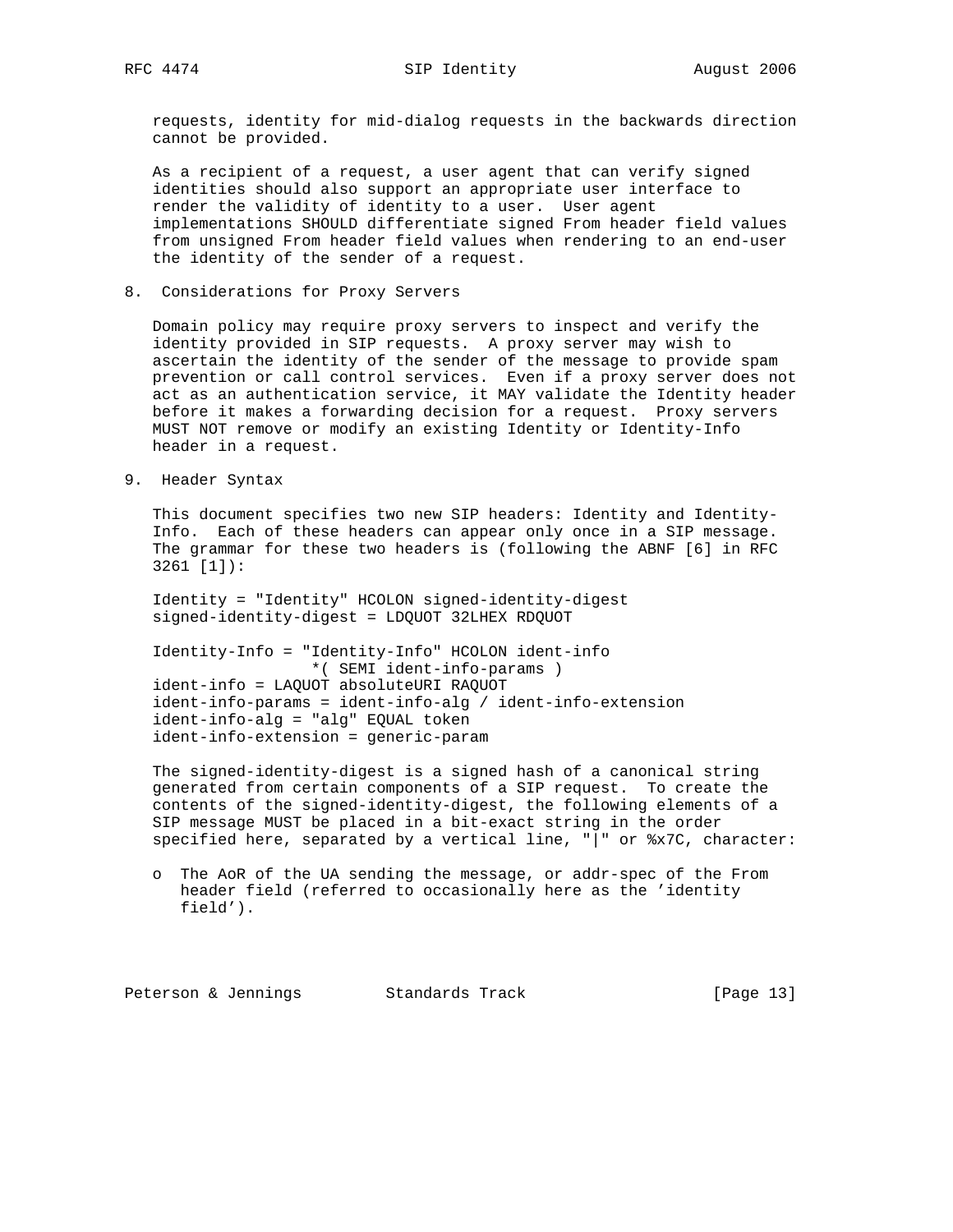- o The addr-spec component of the To header field, which is the AoR to which the request is being sent.
- o The callid from Call-Id header field.
- o The digit (1\*DIGIT) and method (method) portions from CSeq header field, separated by a single space (ABNF SP, or %x20). Note that the CSeq header field allows linear whitespace (LWS) rather than SP to separate the digit and method portions, and thus the CSeq header field may need to be transformed in order to be canonicalized. The authentication service MUST strip leading zeros from the 'digit' portion of the Cseq before generating the digest-string.
- o The Date header field, with exactly one space each for each SP and the weekday and month items case set as shown in BNF in RFC 3261. RFC 3261 specifies that the BNF for weekday and month is a choice amongst a set of tokens. The RFC 2234 rules for the BNF specify that tokens are case sensitive. However, when used to construct the canonical string defined here, the first letter of each week and month MUST be capitalized, and the remaining two letters must be lowercase. This matches the capitalization provided in the definition of each token. All requests that use the Identity mechanism MUST contain a Date header.
- o The addr-spec component of the Contact header field value. If the request does not contain a Contact header, this field MUST be empty (i.e., there will be no whitespace between the fourth and fifth "|" characters in the canonical string).
- o The body content of the message with the bits exactly as they are in the Message (in the ABNF for SIP, the message-body). This includes all components of multipart message bodies. Note that the message-body does NOT include the CRLF separating the SIP headers from the message-body, but does include everything that follows that CRLF. If the message has no body, then message-body will be empty, and the final "|" will not be followed by any additional characters.

 For more information on the security properties of these headers, and why their inclusion mitigates replay attacks, see Section 13 and [5]. The precise formulation of this digest-string is, therefore (following the ABNF [6] in RFC 3261 [1]):

digest-string =  $addr$ -spec "|"  $addr$ -spec "|"  $callid$  "|" 1\*DIGIT SP Method "|" SIP-date "|" [ addr-spec ] "|" message-body

 Note again that the first addr-spec MUST be taken from the From header field value, the second addr-spec MUST be taken from the To header field value, and the third addr-spec MUST be taken from the Contact header field value, provided the Contact header is present in the request.

Peterson & Jennings Standards Track [Page 14]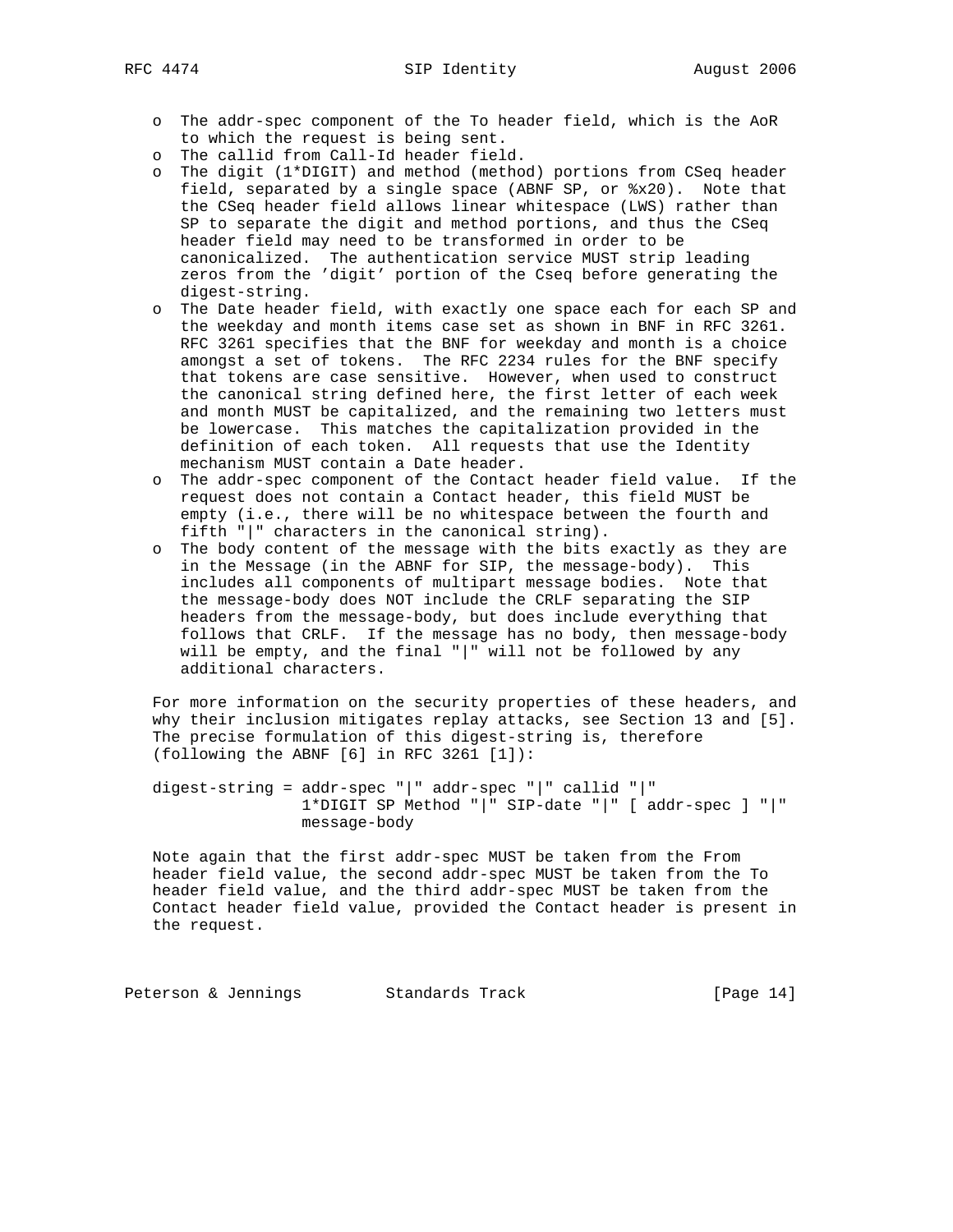After the digest-string is formed, it MUST be hashed and signed with the certificate for the domain. The hashing and signing algorithm is specified by the 'alg' parameter of the Identity-Info header (see below for more information on Identity-Info header parameters). This document defines only one value for the 'alg' parameter: 'rsa-sha1'; further values MUST be defined in a Standards Track RFC, see Section 14.7 for more information. All implementations of this specification MUST support 'rsa-sha1'. When the 'rsa-sha1' algorithm is specified in the 'alg' parameter of Identity-Info, the hash and signature MUST be generated as follows: compute the results of signing this string with sha1WithRSAEncryption as described in RFC 3370 [7] and base64 encode the results as specified in RFC 3548 [8]. A 1024-bit or longer RSA key MUST be used. The result is placed in the Identity header field. For detailed examples of the usage of this algorithm, see Section 10.

 The 'absoluteURI' portion of the Identity-Info header MUST contain a URI which dereferences to a resource containing the certificate of the authentication service. All implementations of this specification MUST support the use of HTTP and HTTPS URIs in the Identity-Info header. Such HTTP and HTTPS URIs MUST follow the conventions of RFC 2585 [10], and for those URIs the indicated resource MUST be of the form 'application/pkix-cert' described in that specification. Note that this introduces key lifecycle management concerns; were a domain to change the key available at the Identity-Info URI before a verifier evaluates a request signed by an authentication service, this would cause obvious verifier failures. When a rollover occurs, authentication services SHOULD thus provide new Identity-Info URIs for each new certificate, and SHOULD continue to make older key acquisition URIs available for a duration longer than the plausible lifetime of a SIP message (an hour would most likely suffice).

 The Identity-Info header field MUST contain an 'alg' parameter. No other parameters are defined for the Identity-Info header in this document. Future Standards Track RFCs may define additional Identity-Info header parameters.

Peterson & Jennings Standards Track [Page 15]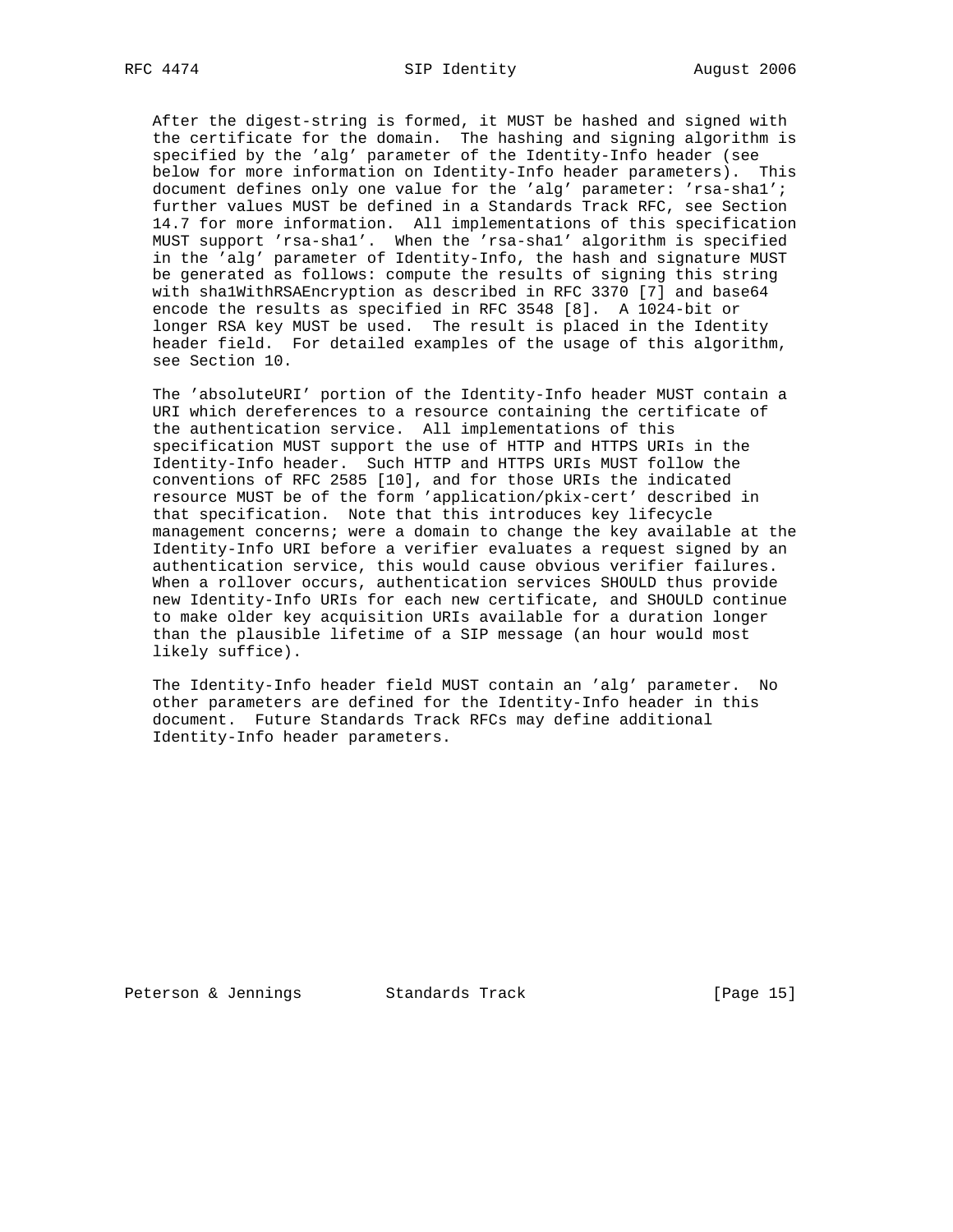This document adds the following entries to Table 2 of RFC 3261 [1]:

| Header field  | where       | proxy | ACK        | BYE     | CAN     | INV     | OPT        | REG     |
|---------------|-------------|-------|------------|---------|---------|---------|------------|---------|
| Identity      | $\mathbb R$ | a     | $\circ$    | $\circ$ |         | O       | $\circ$    | $\circ$ |
|               |             |       | <b>SUB</b> | NOT     | REF     | INF     | <b>UPD</b> | PRA     |
|               |             |       | $\circ$    | $\circ$ | $\circ$ | $\circ$ | $\circ$    | $\circ$ |
| Header field  |             |       |            |         |         |         |            |         |
|               | where       | proxy | ACK        | BYE     | CAN     | INV     | OPT        | REG     |
| Identity-Info | $\mathbb R$ | a     | $\circ$    | $\circ$ |         | $\circ$ | $\circ$    | $\circ$ |
|               |             |       | <b>SUB</b> | NOT     | REF     | INF     | <b>UPD</b> | PRA     |
|               |             |       | $\circ$    | $\circ$ | $\circ$ | O       | O          | O       |
|               |             |       |            |         |         |         |            |         |

 Note, in the table above, that this mechanism does not protect the CANCEL method. The CANCEL method cannot be challenged, because it is hop-by-hop, and accordingly authentication service behavior for CANCEL would be significantly limited. Note as well that the REGISTER method uses Contact header fields in very unusual ways that complicate its applicability to this mechanism, and the use of Identity with REGISTER is consequently a subject for future study, although it is left as optional here for forward-compatibility reasons. The Identity and Identity-Info header MUST NOT appear in CANCEL.

## 10. Compliance Tests and Examples

 The examples in this section illustrate the use of the Identity header in the context of a SIP transaction. Implementers are advised to verify their compliance with the specification against the following criteria:

- o Implementations of the authentication service role MUST generate identical base64 identity strings to the ones shown in the Identity headers in these examples when presented with the source message and utilizing the appropriate supplied private key for the domain in question.
- o Implementations of the verifier role MUST correctly validate the given messages containing the Identity header when utilizing the supplied certificates (with the caveat about self-signed certificates below).

Peterson & Jennings Standards Track [Page 16]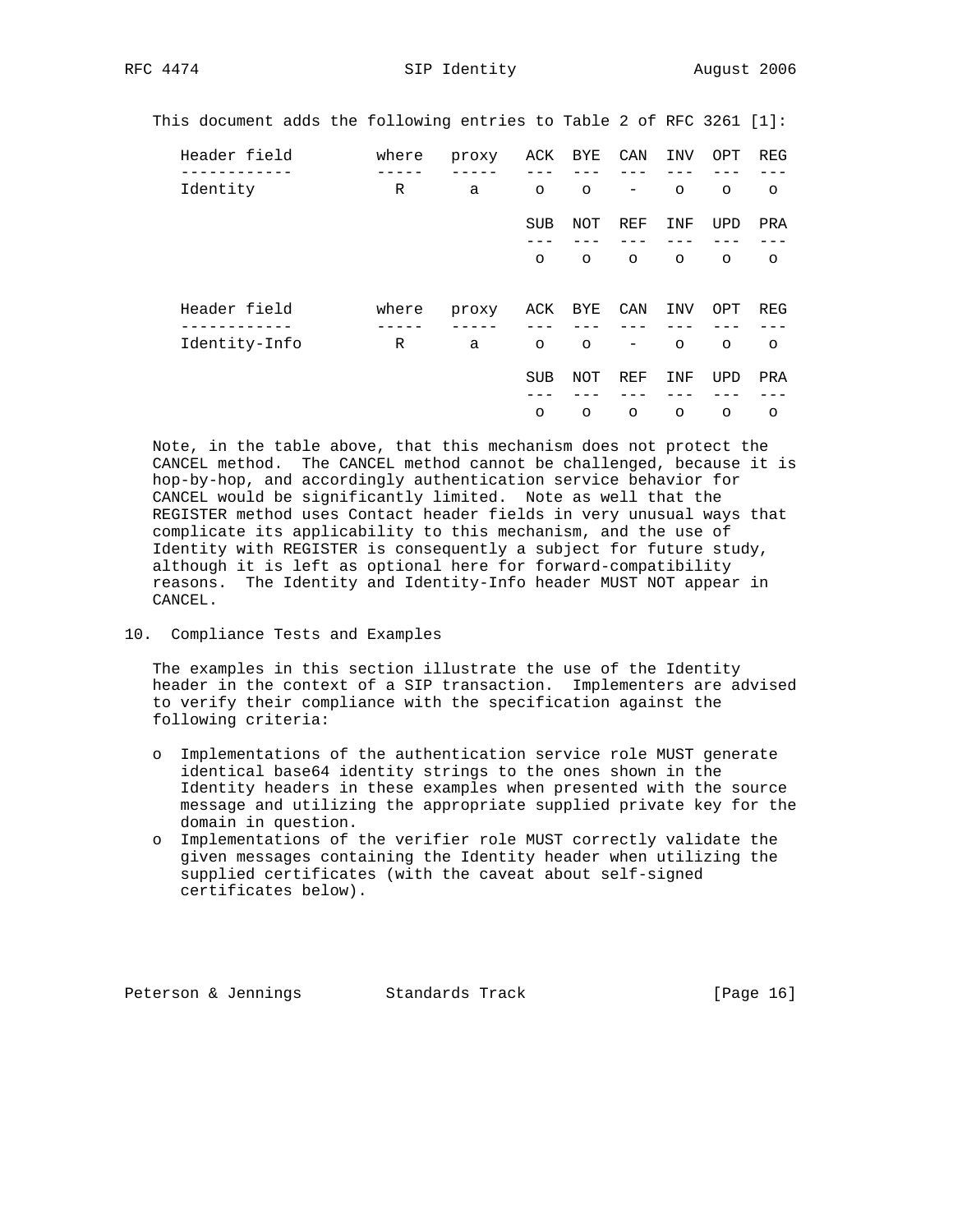Note that the following examples use self-signed certificates, rather than certificates issued by a recognized certificate authority. The use of self-signed certificates for this mechanism is NOT RECOMMENDED, and it appears here only for illustrative purposes. Therefore, in compliance testing, implementations of verifiers SHOULD generate appropriate warnings about the use of self-signed certificates. Also, the example certificates in this section have placed their domain name subject in the subjectAltName field; in practice, certificate authorities may place domain names in other locations in the certificate (see Section 13.4 for more information).

Note that all examples in this section use the 'rsa-sha1' algorithm.

 Bit-exact reference files for these messages and their various transformations are supplied in Appendix B.

10.1. Identity-Info with a Singlepart MIME body

 Consider the following private key and certificate pair assigned to 'atlanta.example.com' (rendered in OpenSSL format).

#### -----BEGIN RSA PRIVATE KEY-----

 MIICXQIBAAKBgQDPPMBtHVoPkXV+Z6jq1LsgfTELVWpy2BVUffJMPH06LL0cJSQO aIeVzIojzWtpauB7IylZKlAjB5f429tRuoUiedCwMLKblWAqZt6eHWpCNZJ7lONc IEwnmh2nAccKk83Lp/VH3tgAS/43DQoX2sndnYh+g8522Pzwg7EGWspzzwIDAQAB AoGBAK0W3tnEFD7AjVQAnJNXDtx59Aa1Vu2JEXe6oi+OrkFysJjbZJwsLmKtrgtt PXOU8t2mZpi0wK4hX4tZhntiwGKkUPC3h9Bjp+GerifP341RMyMO+6fPgjqOzUDw +rPjjMpwD7AkcEcqDgbTrZnWv/QnCSaaF3xkUGfFkLx5OKcRAkEA7UxnsE8XaT30 tP/UUc51gNk2KGKgxQQTHopBcew9yfeCRFhvdL7jpaGatEi5iZwGGQQDVOVHUN1H 0YLpHQjRowJBAN+R2bvA/Nimq464ZgnelEDPqaEAZWaD3kOfhS9+vL7oqES+u5E0 J7kXb7ZkiSVUg9XU/8PxMKx/DAz0dUmOL+UCQH8C9ETUMI2uEbqHbBdVUGNk364C DFcndSxVh+34KqJdjiYSx6VPPv26X9m7S0OydTkSgs3/4ooPxo8HaMqXm80CQB+r xbB3UlpOohcBwFK9mTrlMB6Cs9ql66KgwnlL9ukEhHHYozGatdXeoBCyhUsogdSU 6/aSAFcvWEGtj7/vyJECQQCCS1lKgEXoNQPqONalvYhyyMZRXFLdD4gbwRPK1uXK Ypk3CkfFzOyfjeLcGPxXzq2qzuHzGTDxZ9PAepwX4RSk

-----END RSA PRIVATE KEY-----

-----BEGIN CERTIFICATE-----

 MIIC3TCCAkagAwIBAgIBADANBgkqhkiG9w0BAQUFADBZMQswCQYDVQQGEwJVUzEL MAkGA1UECAwCR0ExEDAOBgNVBAcMB0F0bGFudGExDTALBgNVBAoMBElFVEYxHDAa BgNVBAMME2F0bGFudGEuZXhhbXBsZS5jb20wHhcNMDUxMDI0MDYzNjA2WhcNMDYx MDI0MDYzNjA2WjBZMQswCQYDVQQGEwJVUzELMAkGA1UECAwCR0ExEDAOBgNVBAcM B0F0bGFudGExDTALBgNVBAoMBElFVEYxHDAaBgNVBAMME2F0bGFudGEuZXhhbXBs ZS5jb20wgZ8wDQYJKoZIhvcNAQEBBQADgY0AMIGJAoGBAM88wG0dWg+RdX5nqOrU uyB9MQtVanLYFVR98kw8fTosvRwlJA5oh5XMiiPNa2lq4HsjKVkqUCMHl/jb21G6 hSJ50LAwspuVYCpm3p4dakI1knuU41wgTCeaHacBxwqTzcun9Ufe2ABL/jcNChfa yd2diH6DznbY/PCDsQZaynPPAgMBAAGjgbQwgbEwHQYDVR0OBBYEFNmU/MrbVYcE KDr/20WISrG1j1rNMIGBBgNVHSMEejB4gBTZlPzK21WHBCg6/9tFiEqxtY9azaFd pFswWTELMAkGA1UEBhMCVVMxCzAJBgNVBAgMAkdBMRAwDgYDVQQHDAdBdGxhbnRh

Peterson & Jennings Standards Track [Page 17]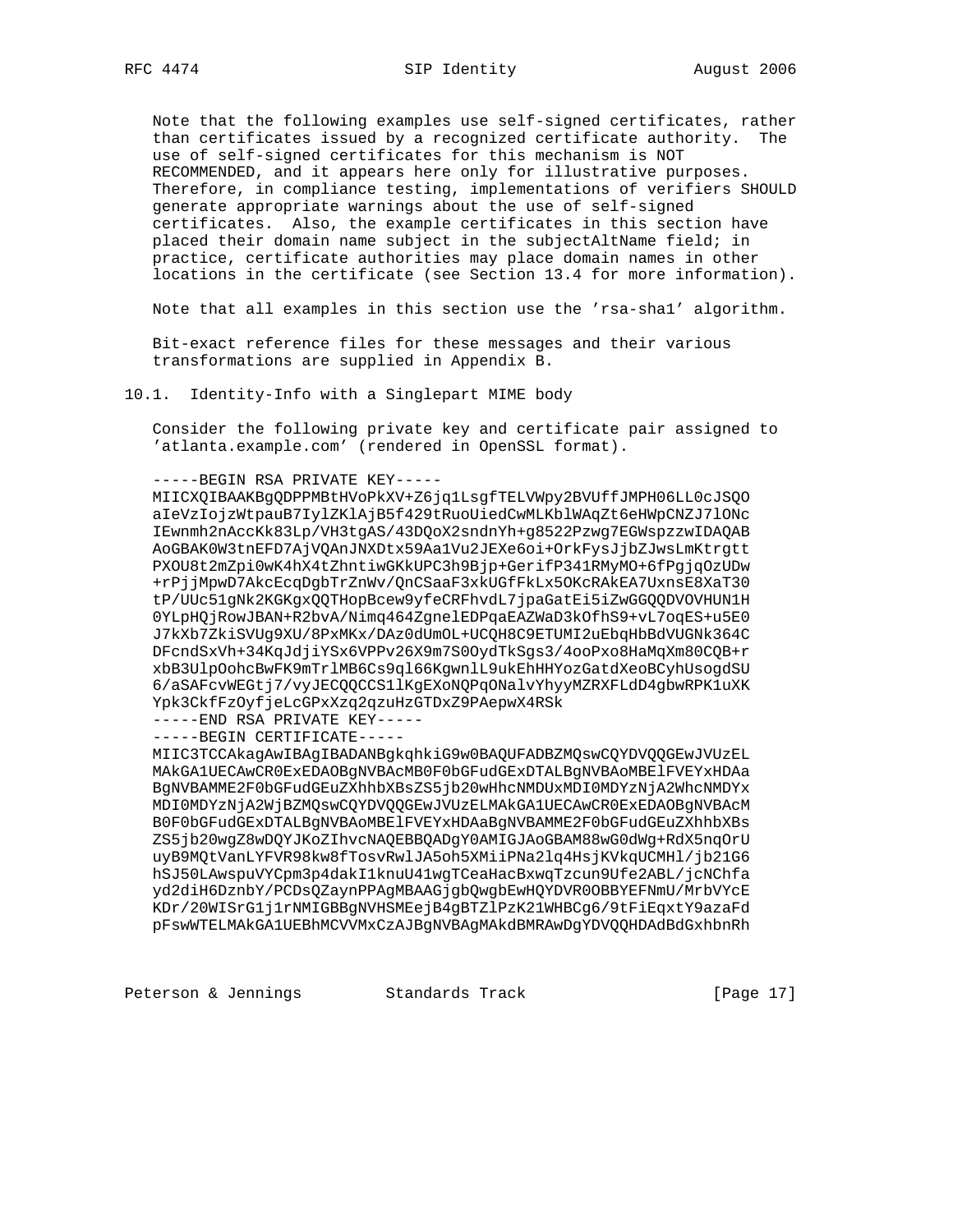# RFC 4474 SIP Identity August 2006

 MQ0wCwYDVQQKDARJRVRGMRwwGgYDVQQDDBNhdGxhbnRhLmV4YW1wbGUuY29tggEA MAwGA1UdEwQFMAMBAf8wDQYJKoZIhvcNAQEFBQADgYEADdQYtswBDmTSTq0mt211 7alm/XGFrb2zdbU0vorxRdOZ04qMyrIpXG1LEmnEOgcocyrXRBvq5p6WbZAcEQk0 DsE3Ve0Nc8x9nmvljW7GsMGFCnCuo4ODTf/1lGdVr9DeCzcj10YUQ3MRemDMXhY2 CtDisLWl7SXOORcZAi1oU9w= -----END CERTIFICATE-----

 A user of atlanta.example.com, Alice, wants to send an INVITE to bob@biloxi.example.org. She therefore creates the following INVITE request, which she forwards to the atlanta.example.org proxy server that instantiates the authentication service role:

 INVITE sip:bob@biloxi.example.org SIP/2.0 Via: SIP/2.0/TLS pc33.atlanta.example.com;branch=z9hG4bKnashds8 To: Bob <sip:bob@biloxi.example.org> From: Alice <sip:alice@atlanta.example.com>;tag=1928301774 Call-ID: a84b4c76e66710 CSeq: 314159 INVITE Max-Forwards: 70 Date: Thu, 21 Feb 2002 13:02:03 GMT Contact: <sip:alice@pc33.atlanta.example.com> Content-Type: application/sdp Content-Length: 147

 $v=0$ 

 o=UserA 2890844526 2890844526 IN IP4 pc33.atlanta.example.com s=Session SDP c=IN IP4 pc33.atlanta.example.com  $t=0$  0 m=audio 49172 RTP/AVP 0 a=rtpmap:0 PCMU/8000

 When the authentication service receives the INVITE, it authenticates Alice by sending a 407 response. As a result, Alice adds an Authorization header to her request, and resends to the atlanta.example.com authentication service. Now that the service is sure of Alice's identity, it calculates an Identity header for the request. The canonical string over which the identity signature will be generated is the following (note that the first line wraps because of RFC editorial conventions):

 sip:alice@atlanta.example.com|sip:bob@biloxi.example.org| a84b4c76e66710|314159 INVITE|Thu, 21 Feb 2002 13:02:03 GMT| sip:alice@pc33.atlanta.example.com|v=0 o=UserA 2890844526 2890844526 IN IP4 pc33.atlanta.example.com s=Session SDP c=IN IP4 pc33.atlanta.example.com  $t=0$  0

Peterson & Jennings Standards Track [Page 18]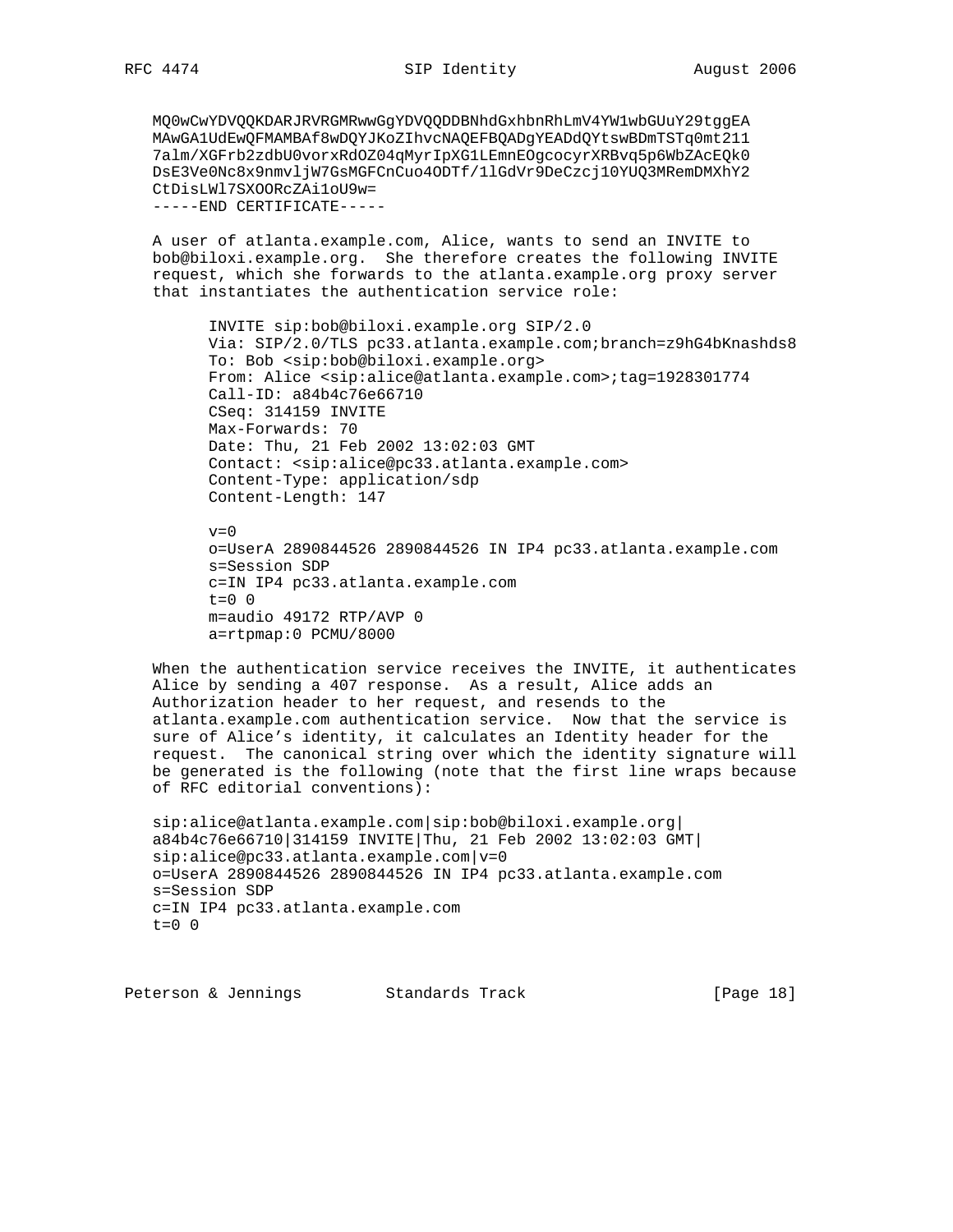m=audio 49172 RTP/AVP 0 a=rtpmap:0 PCMU/8000

 The resulting signature (sha1WithRsaEncryption) using the private RSA key given above, with base64 encoding, is the following:

 ZYNBbHC00VMZr2kZt6VmCvPonWJMGvQTBDqghoWeLxJfzB2a1pxAr3VgrB0SsSAa ifsRdiOPoQZYOy2wrVghuhcsMbHWUSFxI6p6q5TOQXHMmz6uEo3svJsSH49thyGn FVcnyaZ++yRlBYYQTLqWzJ+KVhPKbfU/pryhVn9Yc6U=

 Accordingly, the atlanta.example.com authentication service will create an Identity header containing that base64 signature string (175 bytes). It will also add an HTTPS URL where its certificate is made available. With those two headers added, the message looks like the following:

 INVITE sip:bob@biloxi.example.org SIP/2.0 Via: SIP/2.0/TLS pc33.atlanta.example.com;branch=z9hG4bKnashds8 To: Bob <sip:bob@biloxi.example.org> From: Alice <sip:alice@atlanta.example.com>;tag=1928301774 Call-ID: a84b4c76e66710 CSeq: 314159 INVITE Max-Forwards: 70 Date: Thu, 21 Feb 2002 13:02:03 GMT Contact: <sip:alice@pc33.atlanta.example.com> Identity: "ZYNBbHC00VMZr2kZt6VmCvPonWJMGvQTBDqghoWeLxJfzB2a1pxAr3VgrB0SsSAa ifsRdiOPoQZYOy2wrVghuhcsMbHWUSFxI6p6q5TOQXHMmz6uEo3svJsSH49thyGn FVcnyaZ++yRlBYYQTLqWzJ+KVhPKbfU/pryhVn9Yc6U=" Identity-Info: <https://atlanta.example.com/atlanta.cer>;alg=rsa-shal Content-Type: application/sdp Content-Length: 147

 $v=0$  o=UserA 2890844526 2890844526 IN IP4 pc33.atlanta.example.com s=Session SDP c=IN IP4 pc33.atlanta.example.com t=0 0 m=audio 49172 RTP/AVP 0 a=rtpmap:0 PCMU/8000

 atlanta.example.com then forwards the request normally. When Bob receives the request, if he does not already know the certificate of atlanta.example.com, he dereferences the URL in the Identity-Info header to acquire the certificate. Bob then generates the same canonical string given above, from the same headers of the SIP request. Using this canonical string, the signed digest in the Identity header, and the certificate discovered by dereferencing the

Peterson & Jennings Standards Track [Page 19]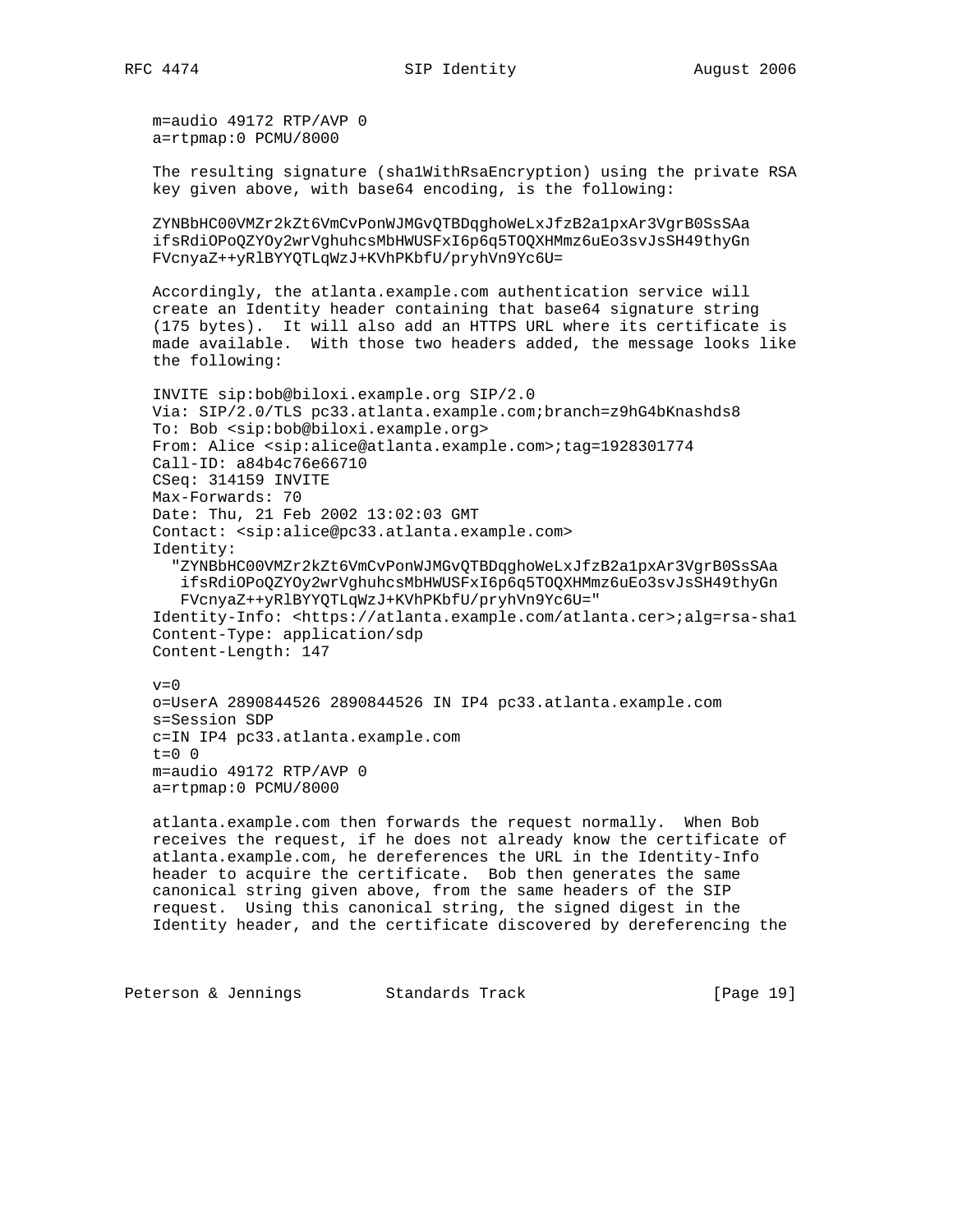Identity-Info header, Bob can verify that the given set of headers and the message body have not been modified.

10.2. Identity for a Request with No MIME Body or Contact

 Consider the following private key and certificate pair assigned to "biloxi.example.org".

-----BEGIN RSA PRIVATE KEY-----

 MIICXgIBAAKBgQC/obBYLRMPjskrAqWOiGPAUxI3/m2ti7ix4caqCTAuFX5cLegQ 7nmquLOHfIhxVIqT2f06UA0lOo2NVofK9G7MTkVbVNiyAlLYUDEj7XWLDICf3ZHL 6Fr/+CF7wrQ9r4kv7XiJKxodVCCd/DhCT9Gp+VDoe8HymqOW/KsneriyIwIDAQAB AoGBAJ7fsFIKXKkjWgj8ksGOthS3Sn19xPSCyEdBxfEm2Pj7/Nzzeli/PcOaic0k JALBcnqN2fHEeIGK/9xUBxTufgQYVJqvyHERs6rXX/iT4Ynm9t1905EiQ9ZpHsrI /AMMUYA1QrGgAIHvZLVLzq+9KLDEZ+HQbuCLJXF+6bl0Eb5BAkEA636oMANp0Qa3 mYWEQ2utmGsYxkXSfyBb18TCOwCty0ndBR24zyOJF2NbZS98Lz+Ga25hfIGw/JHK nD9bOE88UwJBANBRSpd4bmS+m48R/13tRESAtHqydNinX0kS/RhwHr7mkHTU3k/M FxQtx34I3GKzaZxMn0A66KS9v/SHdnF+ePECQQCGe7QshyZ8uitLPtZDclCWhEKH qAQHmUEZvUF2VHLrbukLLOgHUrHNa24cILv4d3yaCVUetymNcuyTwhKj24wFAkAO z/jx1EplN3hwL+NsllZoWI58uvu7/Aq2c3czqaVGBbb317sHCYgKk0bAG3kwO3mi 93/LXWT1cdiYVpmBcHDBAkEAmpgkFj+xZu5gWASY5ujv+FCMP0WwaH5hTnXu+tKe PJ3d2IJZKxGnl6itKRN7GeRh9PSK0kZSqGFeVrvsJ4Nopg==

```
 -----END RSA PRIVATE KEY-----
```
-----BEGIN CERTIFICATE-----

 MIIC1jCCAj+gAwIBAgIBADANBgkqhkiG9w0BAQUFADBXMQswCQYDVQQGEwJVUzEL MAkGA1UECAwCTVMxDzANBgNVBAcMBkJpbG94aTENMAsGA1UECgwESUVURjEbMBkG A1UEAwwSYmlsb3hpLmV4YW1wbGUuY29tMB4XDTA1MTAyNDA2NDAyNloXDTA2MTAy NDA2NDAyNlowVzELMAkGA1UEBhMCVVMxCzAJBgNVBAgMAk1TMQ8wDQYDVQQHDAZC aWxveGkxDTALBgNVBAoMBElFVEYxGzAZBgNVBAMMEmJpbG94aS5leGFtcGxlLmNv bTCBnzANBgkqhkiG9w0BAQEFAAOBjQAwgYkCgYEAv6GwWC0TD47JKwKljohjwFMS N/5trYu4seHGqgkwLhV+XC3oEO55qrizh3yIcVSKk9n9OlANJTqNjVaHyvRuzE5F W1TYsgJS2FAxI+11iwyAn92Ry+ha//ghe8K0Pa+JL+14iSsaHVQgnfw4Qk/RqflQ 6HvB8pqjlvyrJ3q4siMCAwEAAaOBsTCBrjAdBgNVHQ4EFgQU0Z+RL47W/APDtc5B fSoQXuEFE/wwfwYDVR0jBHgwdoAU0Z+RL47W/APDtc5BfSoQXuEFE/yhW6RZMFcx CzAJBgNVBAYTAlVTMQswCQYDVQQIDAJNUzEPMA0GA1UEBwwGQmlsb3hpMQ0wCwYD VQQKDARJRVRGMRswGQYDVQQDDBJiaWxveGkuZXhhbXBsZS5jb22CAQAwDAYDVR0T BAUwAwEB/zANBgkqhkiG9w0BAQUFAAOBgQBiyKHIt8TXfGNfpnJXi5jCizOxmY8Y gln8tyPFaeyq95TGcvTCWzdoBLVpBD+fpRWrX/II5sE6VHbbAPjjVmKbZwzQAtpp P2Fauj28t94ZeDHN2vqzjfnHjCO24kG3Juf2T80ilp9YHcDwxjUFrt86UnlC+yid yaTeusW5Gu7v1g==

-----END CERTIFICATE-----

 Bob (bob@biloxi.example.org) now wants to send a BYE request to Alice at the end of the dialog initiated in the previous example. He therefore creates the following BYE request, which he forwards to the 'biloxi.example.org' proxy server that instantiates the authentication service role:

Peterson & Jennings Standards Track [Page 20]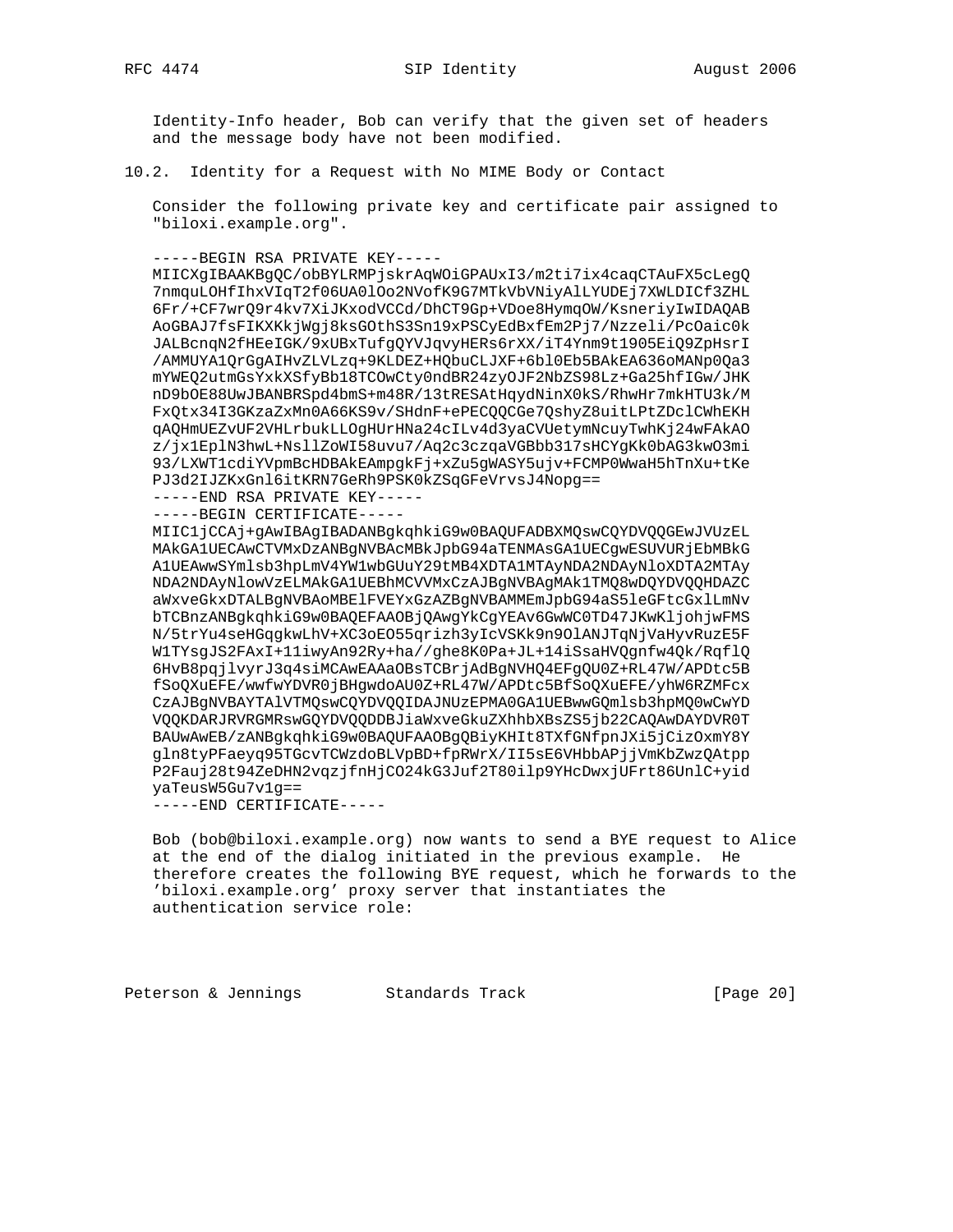BYE sip:alice@pc33.atlanta.example.com SIP/2.0 Via: SIP/2.0/TLS 192.0.2.4;branch=z9hG4bKnashds10 Max-Forwards: 70 From: Bob <sip:bob@biloxi.example.org>;tag=a6c85cf To: Alice <sip:alice@atlanta.example.com>;tag=1928301774 Call-ID: a84b4c76e66710 CSeq: 231 BYE Content-Length: 0

 When the authentication service receives the BYE, it authenticates Bob by sending a 407 response. As a result, Bob adds an Authorization header to his request, and resends to the biloxi.example.org authentication service. Now that the service is sure of Bob's identity, it prepares to calculate an Identity header for the request. Note that this request does not have a Date header field. Accordingly, the biloxi.example.org will add a Date header to the request before calculating the identity signature. If the Content-Length header were not present, the authentication service would add it as well. The baseline message is thus:

 BYE sip:alice@pc33.atlanta.example.com SIP/2.0 Via: SIP/2.0/TLS 192.0.2.4;branch=z9hG4bKnashds10 Max-Forwards: 70 From: Bob <sip:bob@biloxi.example.org>;tag=a6c85cf To: Alice <sip:alice@atlanta.example.com>;tag=1928301774 Date: Thu, 21 Feb 2002 14:19:51 GMT Call-ID: a84b4c76e66710 CSeq: 231 BYE Content-Length: 0

 Also note that this request contains no Contact header field. Accordingly, biloxi.example.org will place no value in the canonical string for the addr-spec of the Contact address. Also note that there is no message body, and accordingly, the signature string will terminate, in this case, with two vertical bars. The canonical string over which the identity signature will be generated is the following (note that the first line wraps because of RFC editorial conventions):

 sip:bob@biloxi.example.org|sip:alice@atlanta.example.com| a84b4c76e66710|231 BYE|Thu, 21 Feb 2002 14:19:51 GMT||

 The resulting signature (sha1WithRsaEncryption) using the private RSA key given above for biloxi.example.org, with base64 encoding, is the following:

Peterson & Jennings Standards Track [Page 21]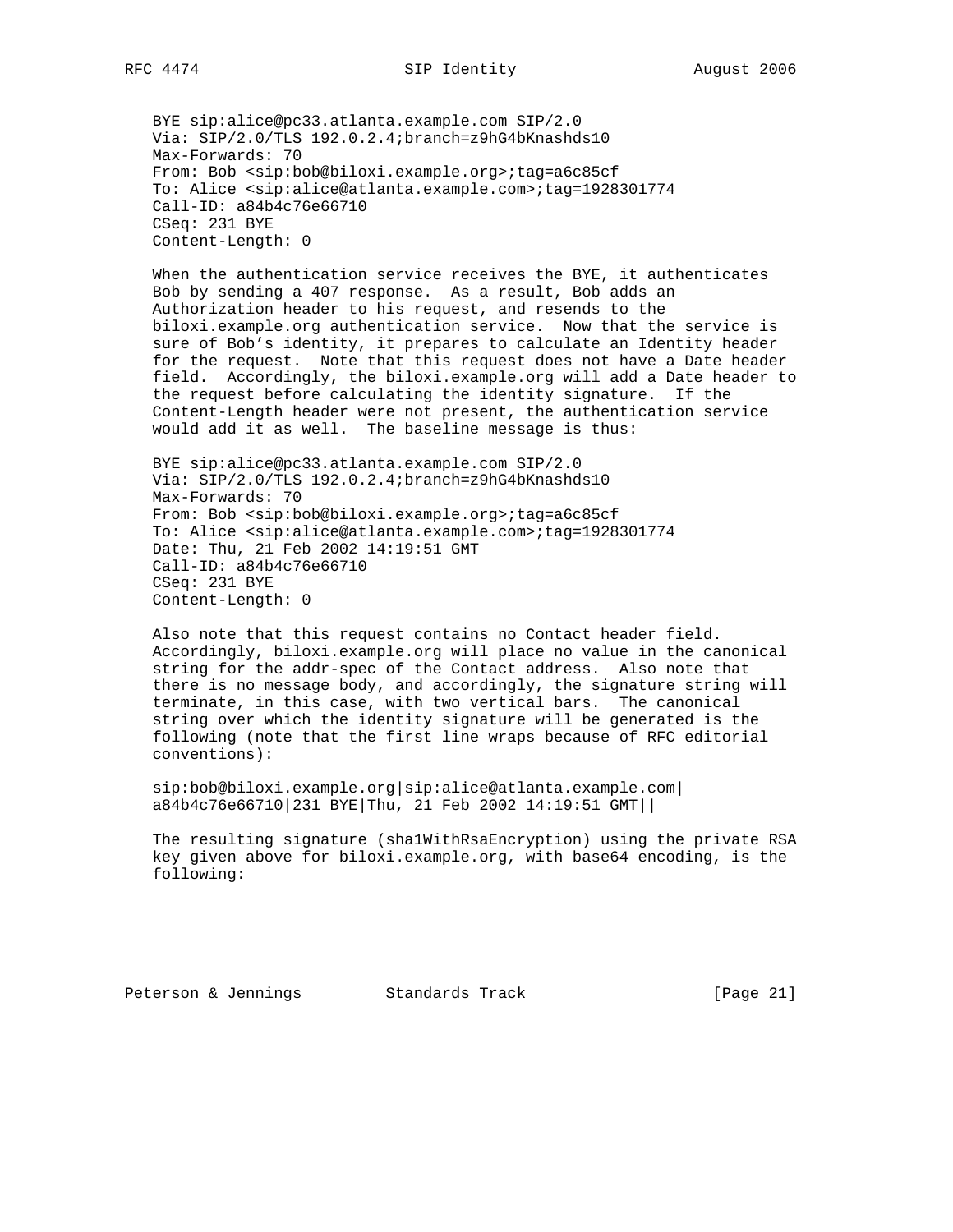# RFC 4474 SIP Identity August 2006

 sv5CTo05KqpSmtHt3dcEiO/1CWTSZtnG3iV+1nmurLXV/HmtyNS7Ltrg9dlxkWzo eU7d7OV8HweTTDobV3itTmgPwCFjaEmMyEI3d7SyN21yNDo2ER/Ovgtw0Lu5csIp pPqOg1uXndzHbG7mR6Rl9BnUhHufVRbp51Mn3w0gfUs=

 Accordingly, the biloxi.example.org authentication service will create an Identity header containing that base64 signature string. It will also add an HTTPS URL where its certificate is made available. With those two headers added, the message looks like the following:

 BYE sip:alice@pc33.atlanta.example.com SIP/2.0 Via: SIP/2.0/TLS 192.0.2.4;branch=z9hG4bKnashds10 Max-Forwards: 70 From: Bob <sip:bob@biloxi.example.org>;tag=a6c85cf To: Alice <sip:alice@atlanta.example.com>;tag=1928301774 Date: Thu, 21 Feb 2002 14:19:51 GMT Call-ID: a84b4c76e66710 CSeq: 231 BYE Identity: "sv5CTo05KqpSmtHt3dcEiO/1CWTSZtnG3iV+1nmurLXV/HmtyNS7Ltrg9dlxkWzo eU7d7OV8HweTTDobV3itTmgPwCFjaEmMyEI3d7SyN21yNDo2ER/Ovgtw0Lu5csIp pPqOg1uXndzHbG7mR6Rl9BnUhHufVRbp51Mn3w0gfUs=" Identity-Info: <https://biloxi.example.org/biloxi.cer>;alg=rsa-sha1 Content-Length: 0

biloxi.example.org then forwards the request normally.

#### 11. Identity and the TEL URI Scheme

 Since many SIP applications provide a Voice over IP (VoIP) service, telephone numbers are commonly used as identities in SIP deployments. In the majority of cases, this is not problematic for the identity mechanism described in this document. Telephone numbers commonly appear in the username portion of a SIP URI (e.g., 'sip:+17005551008@chicago.example.com;user=phone'). That username conforms to the syntax of the TEL URI scheme (RFC 3966 [13]). For this sort of SIP address-of-record, chicago.example.com is the appropriate signatory.

 It is also possible for a TEL URI to appear in the SIP To or From header field outside the context of a SIP or SIPS URI (e.g., 'tel:+17005551008'). In this case, it is much less clear which signatory is appropriate for the identity. Fortunately for the identity mechanism, this form of the TEL URI is more common for the To header field and Request-URI in SIP than in the From header field, since the UAC has no option but to provide a TEL URI alone when the remote domain to which a request is sent is unknown. The local domain, however, is usually known by the UAC, and accordingly it can

Peterson & Jennings Standards Track [Page 22]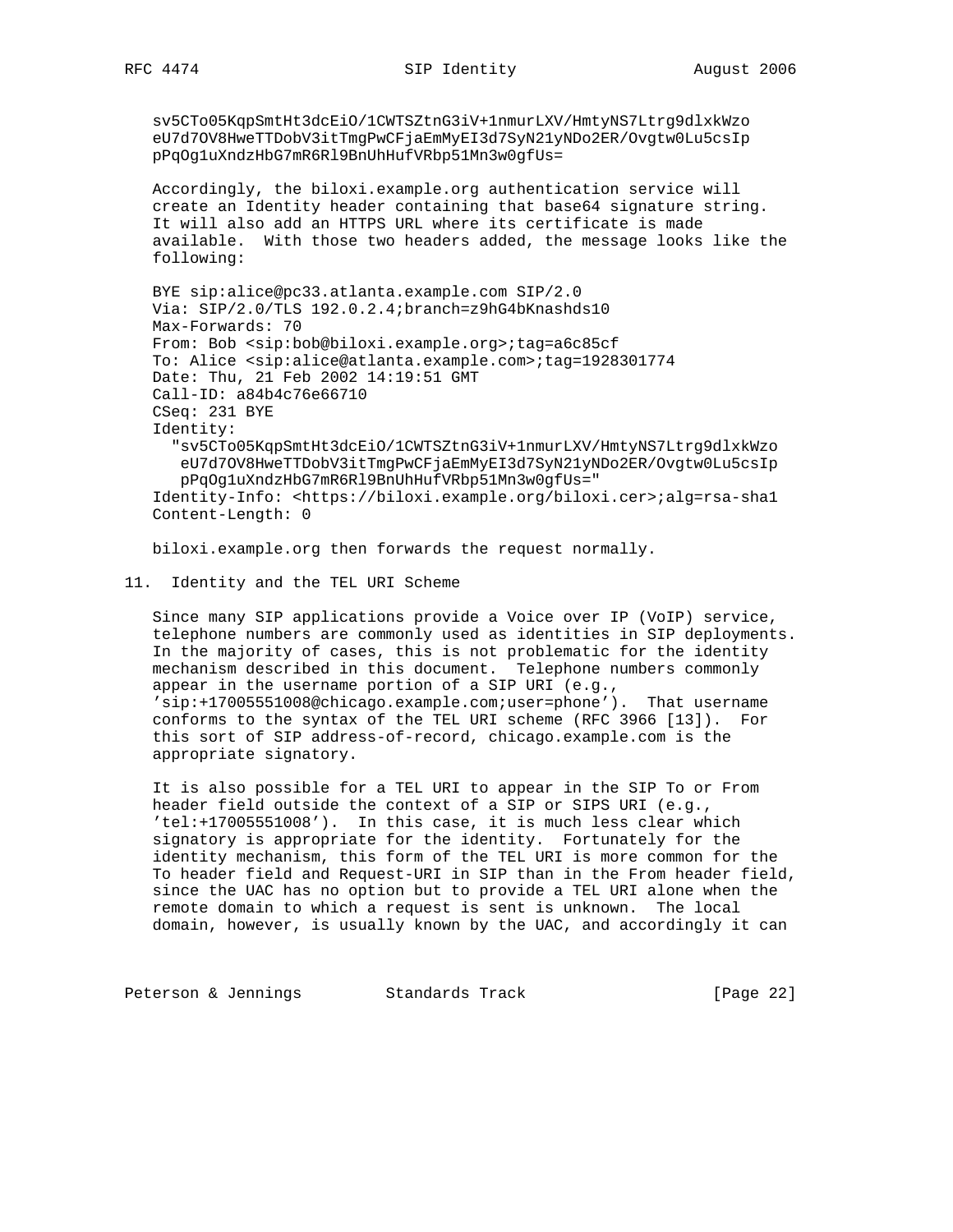form a proper From header field containing a SIP URI with a username in TEL URI form. Implementations that intend to send their requests through an authentication service SHOULD put telephone numbers in the From header field into SIP or SIPS URIs whenever possible.

 If the local domain is unknown to a UAC formulating a request, it most likely will not be able to locate an authentication service for its request, and therefore the question of providing identity in these cases is somewhat moot. However, an authentication service MAY sign a request containing a TEL URI in the From header field. This is permitted in this specification strictly for forward compatibility purposes. In the longer-term, it is possible that ENUM [14] may provide a way to determine which administrative domain is responsible for a telephone number, and this may aid in the signing and verification of SIP identities that contain telephone numbers. This is a subject for future work.

12. Privacy Considerations

 The identity mechanism presented in this document is compatible with the standard SIP practices for privacy described in RFC 3323 [3]. A SIP proxy server can act both as a privacy service and as an authentication service. Since a user agent can provide any From header field value that the authentication service is willing to authorize, there is no reason why private SIP URIs that contain legitimate domains (e.g., sip:anonymous@example.com) cannot be signed by an authentication service. The construction of the Identity header is the same for private URIs as it is for any other sort of URIs.

 Note, however, that an authentication service must possess a certificate corresponding to the host portion of the addr-spec of the From header field of any request that it signs; accordingly, using domains like 'anonymous.invalid' will not be possible for privacy services that also act as authentication services. The assurance offered by the usage of anonymous URIs with a valid domain portion is "this is a known user in my domain that I have authenticated, but I am keeping its identity private". The use of the domain 'anonymous.invalid' entails that no corresponding authority for the domain can exist, and as a consequence, authentication service functions are meaningless.

 The "header" level of privacy described in RFC 3323 requests that a privacy service alter the Contact header field value of a SIP message. Since the Contact header field is protected by the signature in an Identity header, privacy services cannot be applied after authentication services without a resulting integrity violation.

Peterson & Jennings Standards Track [Page 23]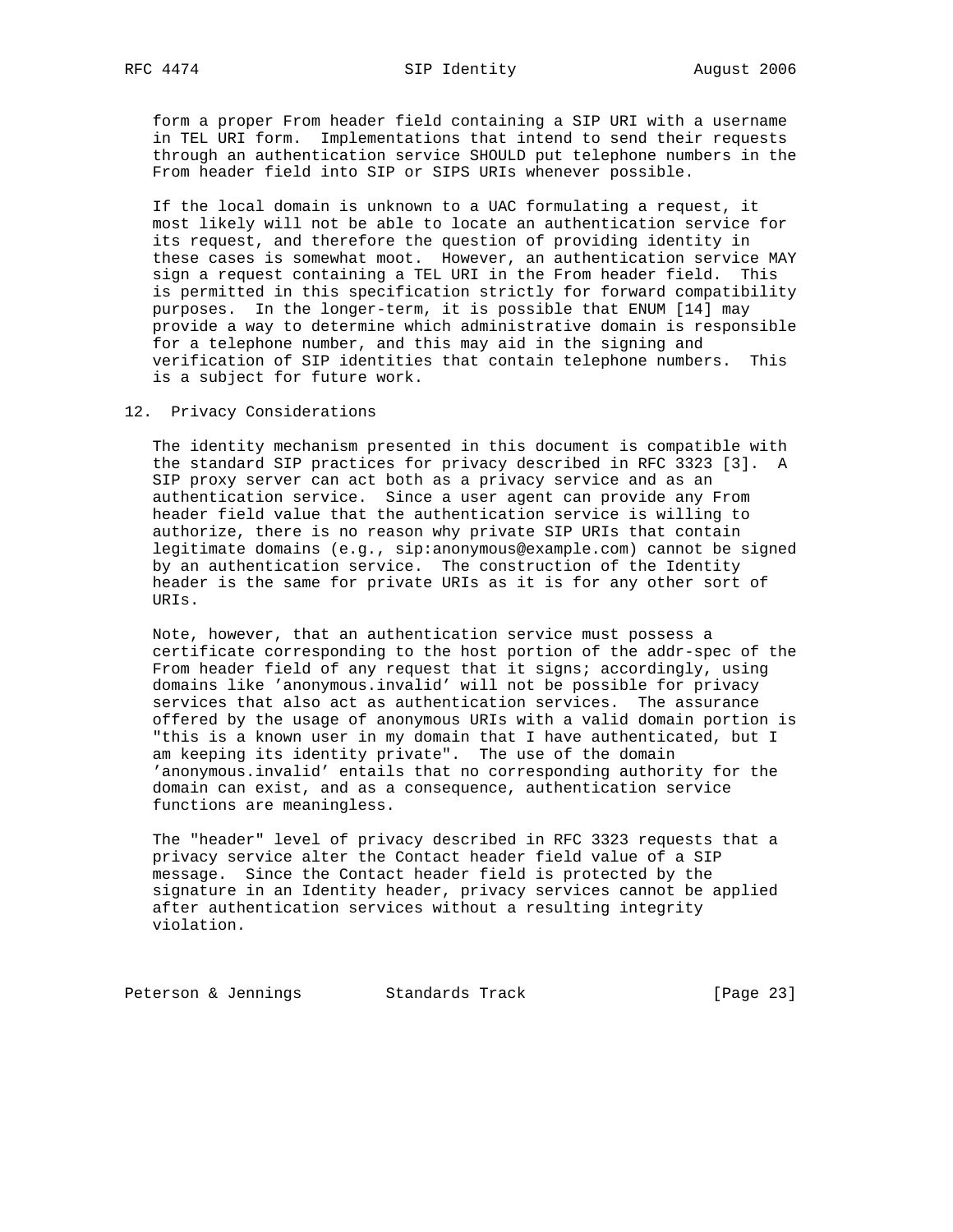RFC 3325 [12] defines the "id" priv-value token, which is specific to the P-Asserted-Identity header. The sort of assertion provided by the P-Asserted-Identity header is very different from the Identity header presented in this document. It contains additional information about the sender of a message that may go beyond what appears in the From header field; P-Asserted-Identity holds a definitive identity for the sender that is somehow known to a closed network of intermediaries that presumably the network will use this identity for billing or security purposes. The danger of this network-specific information leaking outside of the closed network motivated the "id" priv-value token. The "id" priv-value token has no implications for the Identity header, and privacy services MUST NOT remove the Identity header when a priv-value of "id" appears in a Privacy header.

 Finally, note that unlike RFC 3325, the mechanism described in this specification adds no information to SIP requests that has privacy implications.

- 13. Security Considerations
- 13.1. Handling of digest-string Elements

 This document describes a mechanism that provides a signature over the Contact, Date, Call-ID, CSeq, To, and From header fields of SIP requests. While a signature over the From header field would be sufficient to secure a URI alone, the additional headers provide replay protection and reference integrity necessary to make sure that the Identity header will not be used in cut-and-paste attacks. In general, the considerations related to the security of these headers are the same as those given in RFC 3261 for including headers in tunneled 'message/sip' MIME bodies (see Section 23 in particular). The following section details the individual security properties obtained by including each of these header fields within the signature; collectively, this set of header fields provides the necessary properties to prevent impersonation.

 The From header field indicates the identity of the sender of the message, and the SIP address-of-record URI in the From header field is the identity of a SIP user, for the purposes of this document. The To header field provides the identity of the SIP user that this request targets. Providing the To header field in the Identity signature serves two purposes: first, it prevents cut-and-paste attacks in which an Identity header from legitimate request for one user is cut-and-pasted into a request for a different user; second, it preserves the starting URI scheme of the request, which helps prevent downgrade attacks against the use of SIPS.

Peterson & Jennings Standards Track [Page 24]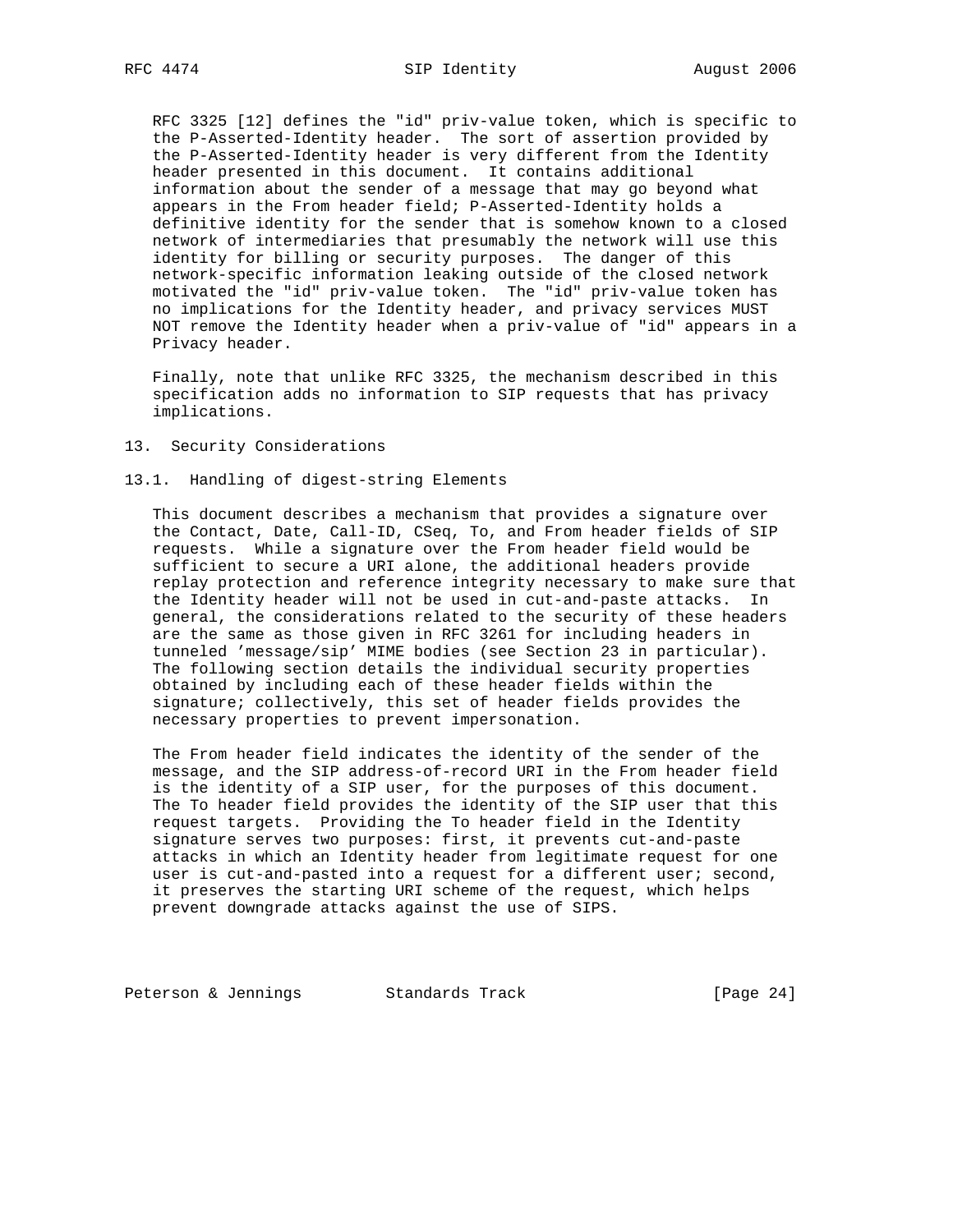The Date and Contact headers provide reference integrity and replay protection, as described in RFC 3261, Section 23.4.2. Implementations of this specification MUST NOT deem valid a request with an outdated Date header field (the RECOMMENDED interval is that the Date header must indicate a time within 3600 seconds of the receipt of a message). Implementations MUST also record Call-IDs received in valid requests containing an Identity header, and MUST remember those Call-IDs for at least the duration of a single Date interval (i.e., commonly 3600 seconds). Because a SIP-compliant UA never generates the same Call-ID twice, verifiers can use the Call-ID to recognize cut-and-paste attacks; the Call-ID serves as a nonce. The result of this is that if an Identity header is replayed within the Date interval, verifiers will recognize that it is invalid because of a Call-ID duplication; if an Identity header is replayed after the Date interval, verifiers will recognize that it is invalid because the Date is stale. The CSeq header field contains a numbered identifier for the transaction, and the name of the method of the request; without this information, an INVITE request could be cut and-pasted by an attacker and transformed into a BYE request without changing any fields covered by the Identity header, and moreover

 The Contact header field is included to tie the Identity header to a particular user agent instance that generated the request. Were an active attacker to intercept a request containing an Identity header, and cut-and-paste the Identity header field into its own request (reusing the From, To, Contact, Date, and Call-ID fields that appear in the original message), the attacker would not be eligible to receive SIP requests from the called user agent, since those requests are routed to the URI identified in the Contact header field. However, the Contact header is only included in dialog-forming requests, so it does not provide this protection in all cases.

requests within a certain transaction could be replayed in

potentially confusing or malicious ways.

 It might seem attractive to provide a signature over some of the information present in the Via header field value(s). For example, without a signature over the sent-by field of the topmost Via header, an attacker could remove that Via header and insert its own in a cut-and-paste attack, which would cause all responses to the request to be routed to a host of the attacker's choosing. However, a signature over the topmost Via header does not prevent attacks of this nature, since the attacker could leave the topmost Via intact and merely insert a new Via header field directly after it, which would cause responses to be routed to the attacker's host "on their way" to the valid host, which has exactly the same end result. Although it is possible that an intermediary-based authentication service could guarantee that no Via hops are inserted between the sending user agent and the authentication service, it could not

Peterson & Jennings Standards Track [Page 25]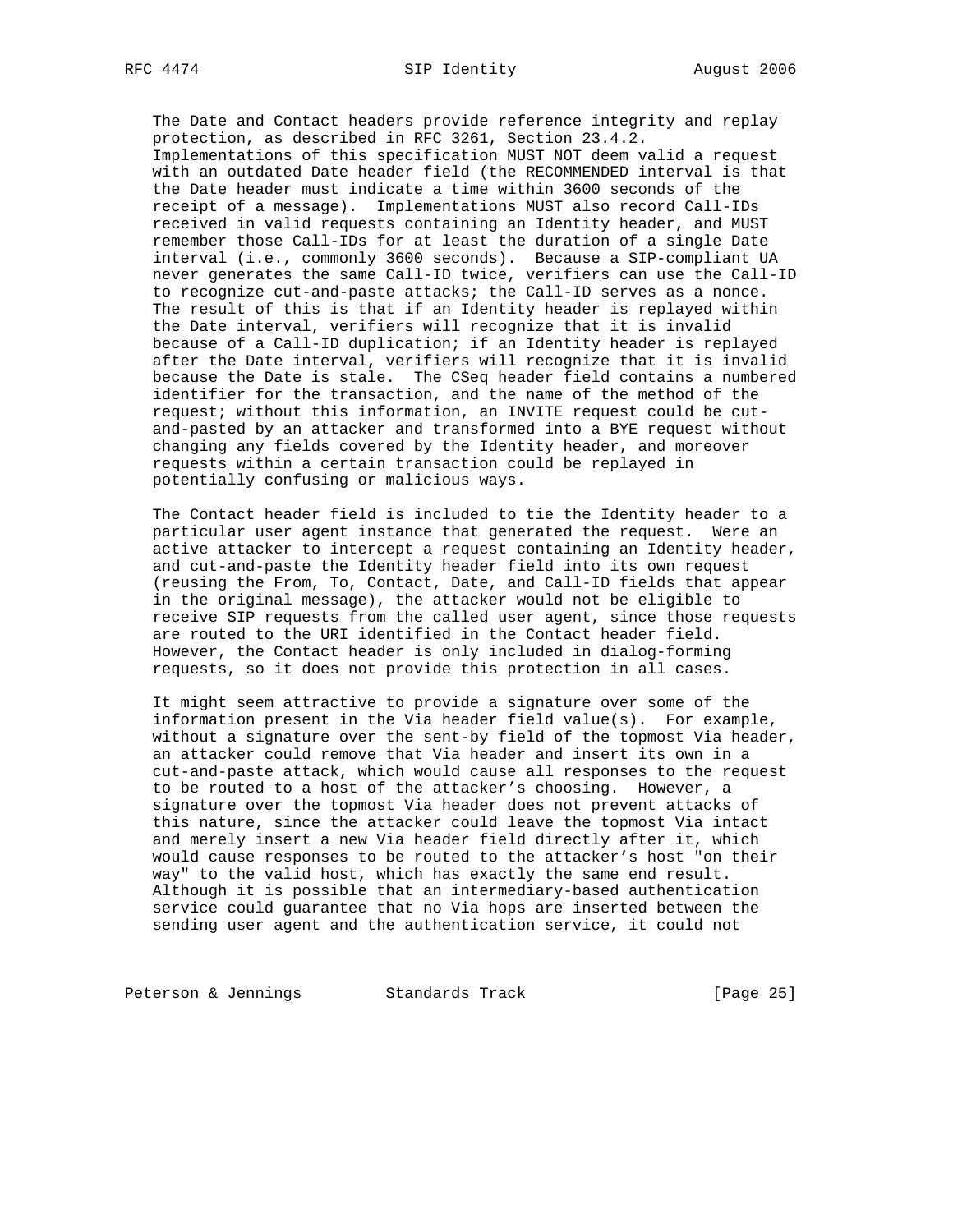prevent an attacker from adding a Via hop after the authentication service, and thereby preempting responses. It is necessary for the proper operation of SIP for subsequent intermediaries to be capable of inserting such Via header fields, and thus it cannot be prevented. As such, though it is desirable, securing Via is not possible through the sort of identity mechanism described in this document; the best known practice for securing Via is the use of SIPS.

 This mechanism also provides a signature over the bodies of SIP requests. The most important reason for doing so is to protect Session Description Protocol (SDP) bodies carried in SIP requests. There is little purpose in establishing the identity of the user that originated a SIP request if this assurance is not coupled with a comparable assurance over the media descriptors. Note, however, that this is not perfect end-to-end security. The authentication service itself, when instantiated at a intermediary, could conceivably change the SDP (and SIP headers, for that matter) before providing a signature. Thus, while this mechanism reduces the chance that a replayer or man-in-the-middle will modify SDP, it does not eliminate it entirely. Since it is a foundational assumption of this mechanism that the users trust their local domain to vouch for their security, they must also trust the service not to violate the integrity of their message without good reason. Note that RFC 3261, Section 16.6, states that SIP proxy servers "MUST NOT add to, modify, or remove the message body."

 In the end analysis, the Identity and Identity-Info headers cannot protect themselves. Any attacker could remove these headers from a SIP request, and modify the request arbitrarily afterwards. However, this mechanism is not intended to protect requests from men-in-the middle who interfere with SIP messages; it is intended only to provide a way that SIP users can prove definitively that they are who they claim to be. At best, by stripping identity information from a request, a man-in-the-middle could make it impossible to distinguish any illegitimate messages he would like to send from those messages sent by an authorized user. However, it requires a considerably greater amount of energy to mount such an attack than it does to mount trivial impersonations by just copying someone else's From header field. This mechanism provides a way that an authorized user can provide a definitive assurance of his identity that an unauthorized user, an impersonator, cannot.

 One additional respect in which the Identity-Info header cannot protect itself is the 'alg' parameter. The 'alg' parameter is not included in the digest-string, and accordingly, a man-in-the-middle might attempt to modify the 'alg' parameter. However, it is important to note that preventing men-in-the-middle is not the primary impetus for this mechanism. Moreover, changing the 'alg'

Peterson & Jennings Standards Track [Page 26]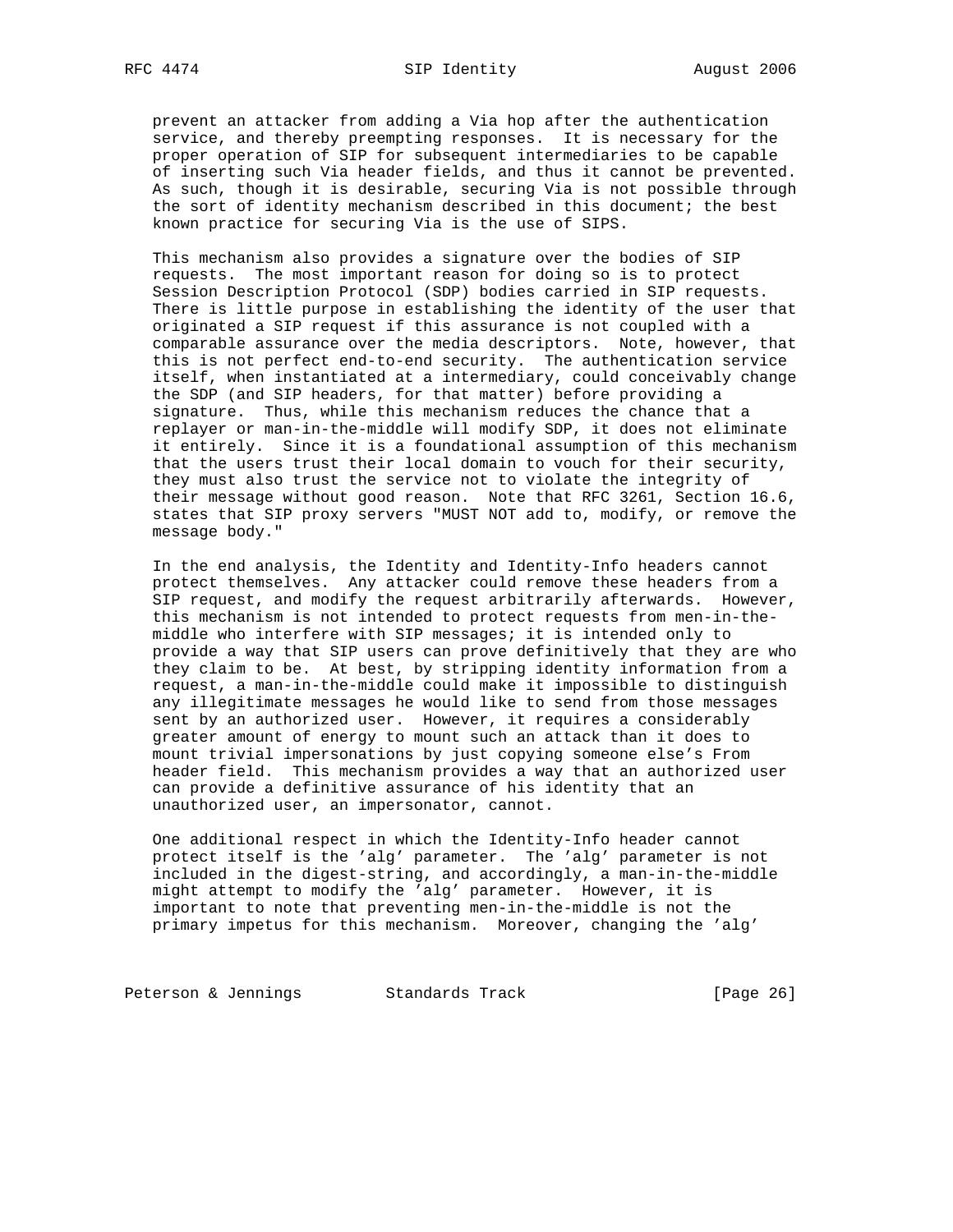would at worst result in some sort of bid-down attack, and at best cause a failure in the verifier. Note that only one valid 'alg' parameter is defined in this document and that thus there is currently no weaker algorithm to which the mechanism can be bid down. 'alg' has been incorporated into this mechanism for forward compatibility reasons in case the current algorithm exhibits weaknesses, and requires swift replacement, in the future.

## 13.2. Display-Names and Identity

 As a matter of interface design, SIP user agents might render the display-name portion of the From header field of a caller as the identity of the caller; there is a significant precedent in email user interfaces for this practice. As such, it might seem that the lack of a signature over the display-name is a significant omission.

 However, there are several important senses in which a signature over the display-name does not prevent impersonation. In the first place, a particular display-name, like "Jon Peterson", is not unique in the world; many users in different administrative domains might legitimately claim that name. Furthermore, enrollment practices for SIP-based services might have a difficult time discerning the legitimate display-name for a user; it is safe to assume that impersonators will be capable of creating SIP accounts with arbitrary display-names. The same situation prevails in email today. Note that an impersonator who attempted to replay a message with an Identity header, changing only the display-name in the From header field, would be detected by the other replay protection mechanisms described in Section 13.1.

 Of course, an authentication service can enforce policies about the display-name even if the display-name is not signed. The exact mechanics for creating and operationalizing such policies is outside the scope of this document. The effect of this policy would not be to prevent impersonation of a particular unique identifier like a SIP URI (since display-names are not unique identifiers), but to allow a domain to manage the claims made by its users. If such policies are enforced, users would not be free to claim any display-name of their choosing. In the absence of a signature, man-in-the-middle attackers could conceivably alter the display-names in a request with impunity. Note that the scope of this specification is impersonation attacks, however, and that a man-in-the-middle might also strip the Identity and Identity-Info headers from a message.

 There are many environments in which policies regarding the display name aren't feasible. Distributing bit-exact and internationalizable display-names to end-users as part of the enrollment or registration process would require mechanisms that are not explored in this

Peterson & Jennings Standards Track [Page 27]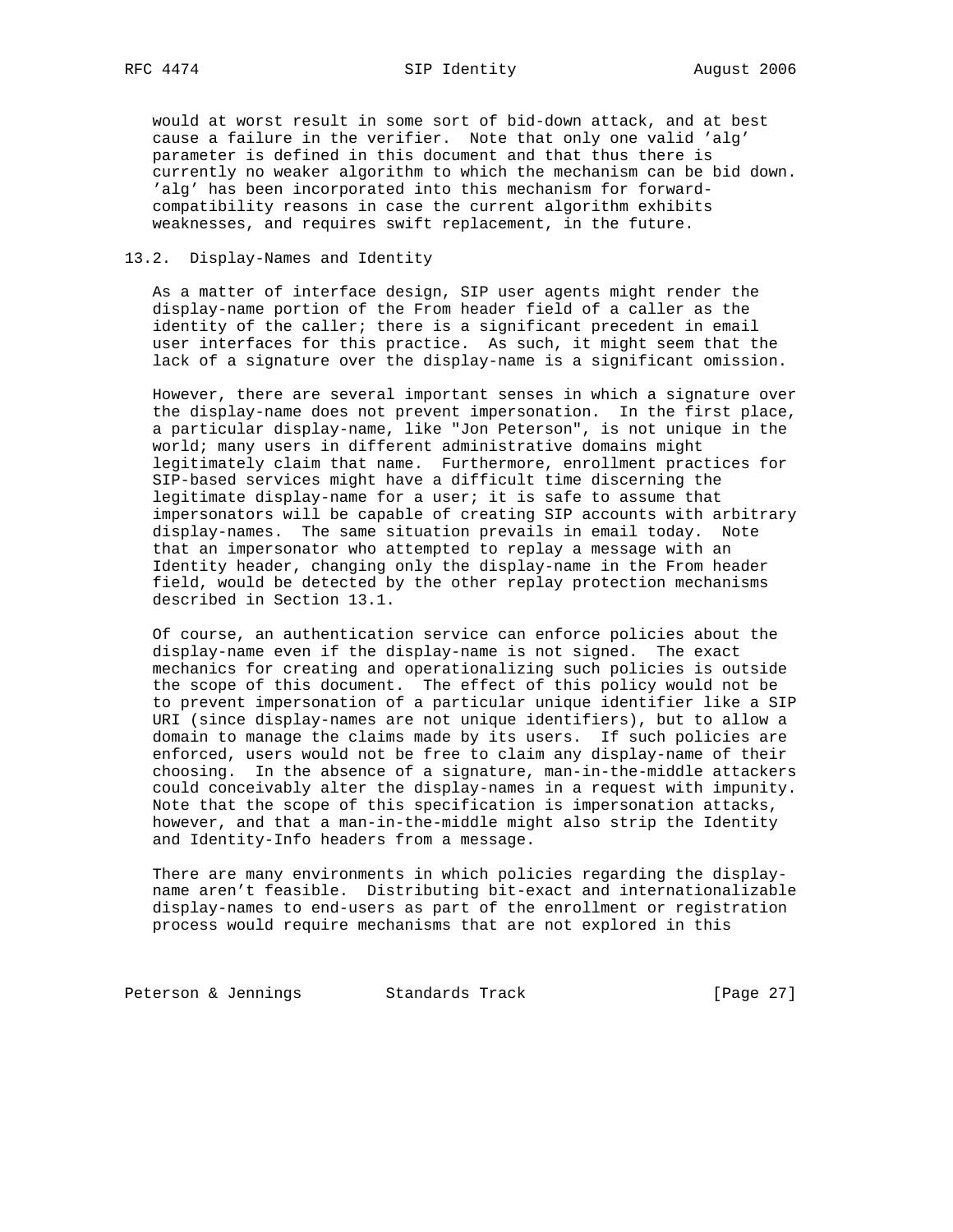document. In the absence of policy enforcement regarding domain names, there are conceivably attacks that an adversary could mount against SIP systems that rely too heavily on the display-name in their user interface, but this argues for intelligent interface design, not changes to the mechanisms. Relying on a non-unique identifier for identity would ultimately result in a weak mechanism.

## 13.3. Securing the Connection to the Authentication Service

 The assurance provided by this mechanism is strongest when a user agent forms a direct connection, preferably one secured by TLS, to an intermediary-based authentication service. The reasons for this are twofold:

 If a user does not receive a certificate from the authentication service over this TLS connection that corresponds to the expected domain (especially when the user receives a challenge via a mechanism such as Digest), then it is possible that a rogue server is attempting to pose as an authentication service for a domain that it does not control, possibly in an attempt to collect shared secrets for that domain.

 Without TLS, the various header field values and the body of the request will not have integrity protection when the request arrives at an authentication service. Accordingly, a prior legitimate or illegitimate intermediary could modify the message arbitrarily.

 Of these two concerns, the first is most material to the intended scope of this mechanism. This mechanism is intended to prevent impersonation attacks, not man-in-the-middle attacks; integrity over the header and bodies is provided by this mechanism only to prevent replay attacks. However, it is possible that applications relying on the presence of the Identity header could leverage this integrity protection, especially body integrity, for services other than replay protection.

 Accordingly, direct TLS connections SHOULD be used between the UAC and the authentication service whenever possible. The opportunistic nature of this mechanism, however, makes it very difficult to constrain UAC behavior, and moreover there will be some deployment architectures where a direct connection is simply infeasible and the UAC cannot act as an authentication service itself. Accordingly, when a direct connection and TLS are not possible, a UAC should use the SIPS mechanism, Digest 'auth-int' for body integrity, or both when it can. The ultimate decision to add an Identity header to a

Peterson & Jennings Standards Track [Page 28]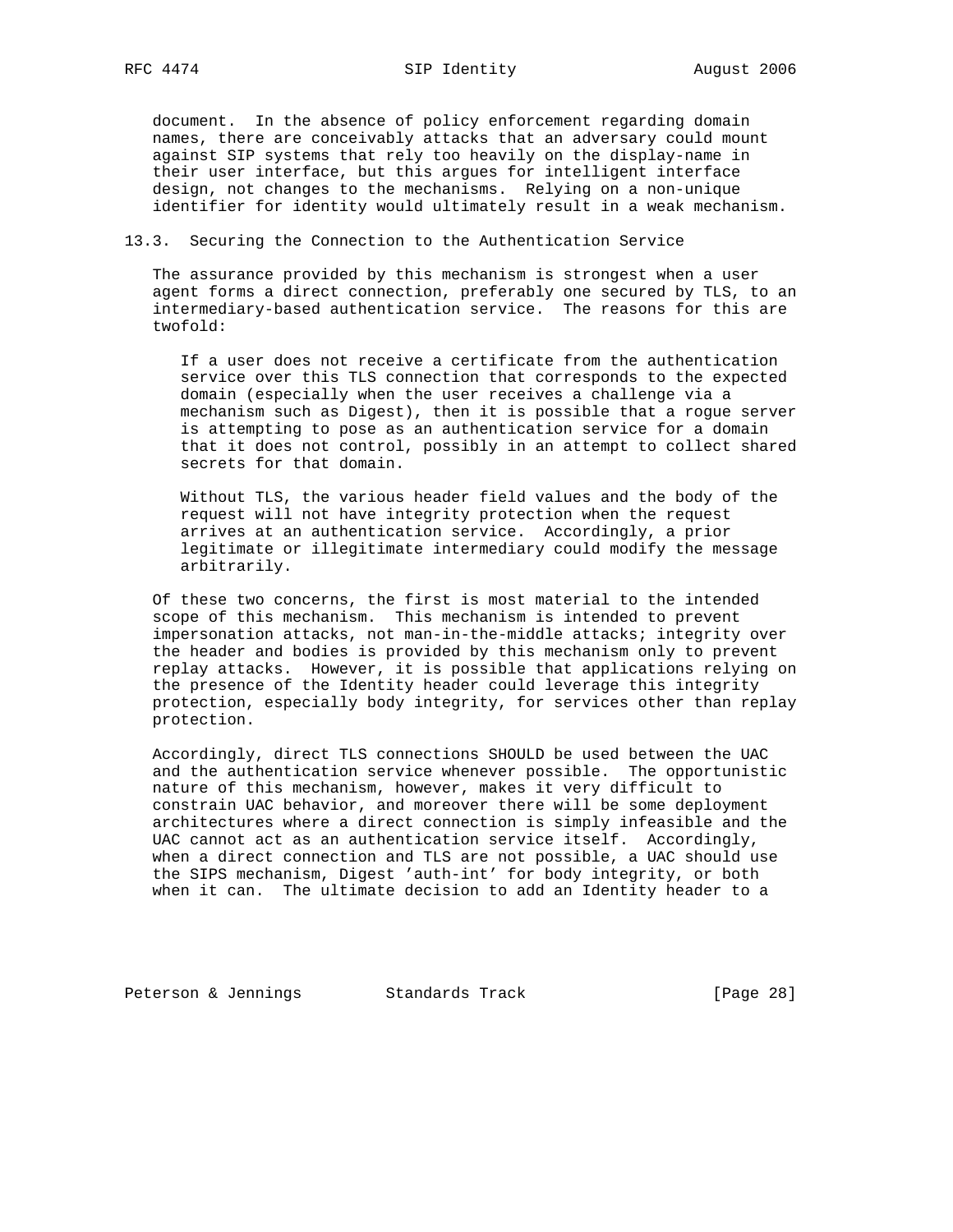request lies with the authentication service, of course; domain policy must identify those cases where the UAC's security association with the authentication service is too weak.

13.4. Domain Names and Subordination

 When a verifier processes a request containing an Identity-Info header, it must compare the domain portion of the URI in the From header field of the request with the domain name that is the subject of the certificate acquired from the Identity-Info header. While it might seem that this should be a straightforward process, it is complicated by two deployment realities. In the first place, certificates have varying ways of describing their subjects, and may indeed have multiple subjects, especially in 'virtual hosting' cases where multiple domains are managed by a single application. Secondly, some SIP services may delegate SIP functions to a subordinate domain and utilize the procedures in RFC 3263 [4] that allow requests for, say, 'example.com' to be routed to 'sip.example.com'. As a result, a user with the AoR 'sip:jon@example.com' may process its requests through a host like 'sip.example.com', and it may be that latter host that acts as an authentication service.

 To meet the second of these problems, a domain that deploys an authentication service on a subordinate host MUST be willing to supply that host with the private keying material associated with a certificate whose subject is a domain name that corresponds to the domain portion of the AoRs that the domain distributes to users. Note that this corresponds to the comparable case of routing inbound SIP requests to a domain. When the NAPTR and SRV procedures of RFC 3263 are used to direct requests to a domain name other than the domain in the original Request-URI (e.g., for 'sip:jon@example.com', the corresponding SRV records point to the service 'sip1.example.org'), the client expects that the certificate passed back in any TLS exchange with that host will correspond exactly with the domain of the original Request-URI, not the domain name of the host. Consequently, in order to make inbound routing to such SIP services work, a domain administrator must similarly be willing to share the domain's private key with the service. This design decision was made to compensate for the insecurity of the DNS, and it makes certain potential approaches to DNS-based 'virtual hosting' unsecurable for SIP in environments where domain administrators are unwilling to share keys with hosting services.

 A verifier MUST evaluate the correspondence between the user's identity and the signing certificate by following the procedures defined in RFC 2818 [11], Section 3.1. While RFC 2818 deals with the use of HTTP in TLS, the procedures described are applicable to

Peterson & Jennings Standards Track [Page 29]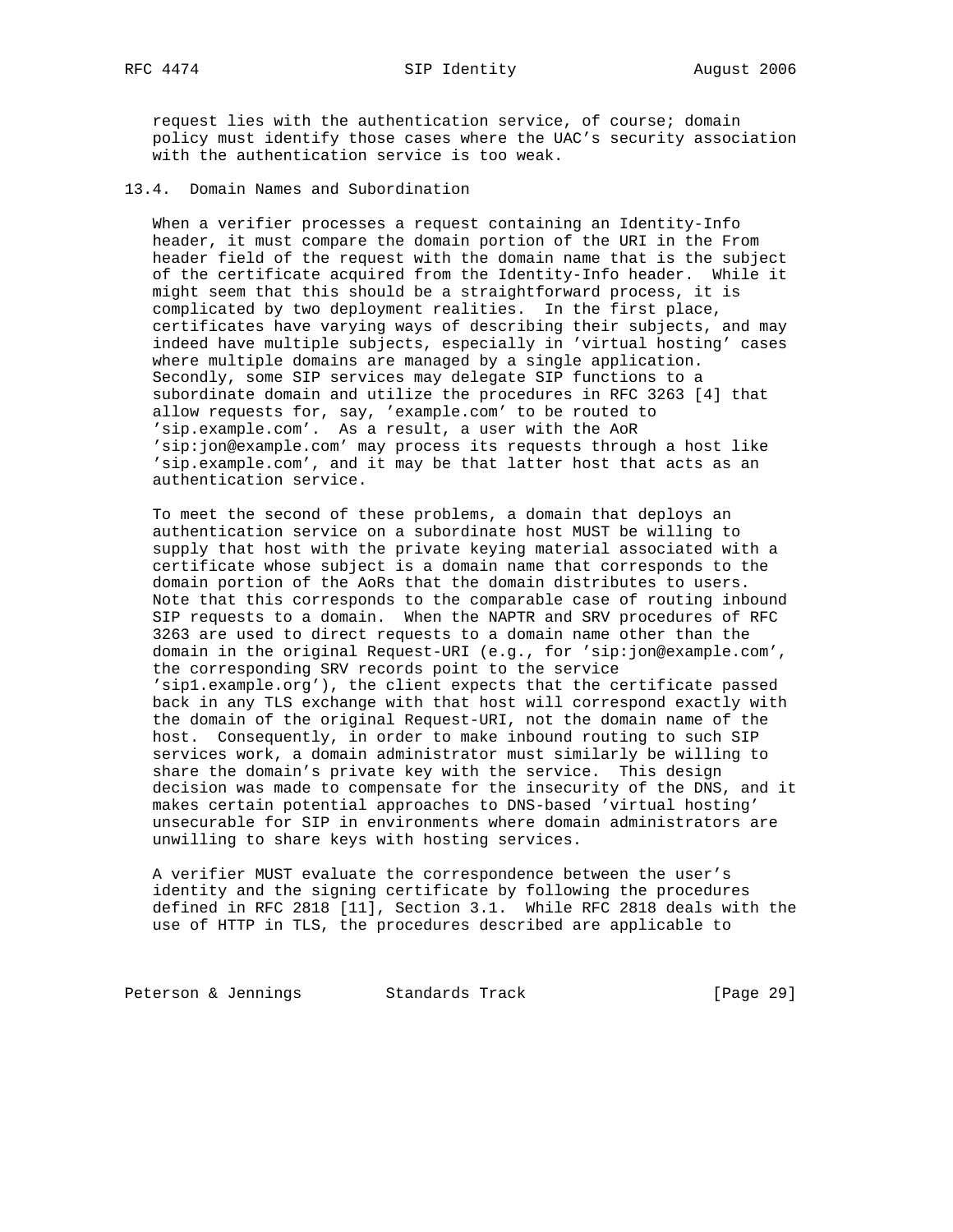verifying identity if one substitutes the "hostname of the server" in HTTP for the domain portion of the user's identity in the From header field of a SIP request with an Identity header.

 Because the domain certificates that can be used by authentication services need to assert only the hostname of the authentication service, existing certificate authorities can provide adequate certificates for this mechanism. However, not all proxy servers and user agents will be able to support the root certificates of all certificate authorities, and moreover there are some significant differences in the policies by which certificate authorities issue their certificates. This document makes no recommendations for the usage of particular certificate authorities, nor does it describe any particular policies that certificate authorities should follow, but it is anticipated that operational experience will create de facto standards for authentication services. Some federations of service providers, for example, might only trust certificates that have been provided by a certificate authority operated by the federation. It is strongly RECOMMENDED that self-signed domain certificates should not be trusted by verifiers, unless some previous key exchange has justified such trust.

 For further information on certificate security and practices, see RFC 3280 [9]. The Security Considerations of RFC 3280 are applicable to this document.

# 13.5. Authorization and Transitional Strategies

 Ultimately, the worth of an assurance provided by an Identity header is limited by the security practices of the domain that issues the assurance. Relying on an Identity header generated by a remote administrative domain assumes that the issuing domain used its administrative practices to authenticate its users. However, it is possible that some domains will implement policies that effectively make users unaccountable (e.g., ones that accept unauthenticated registrations from arbitrary users). The value of an Identity header from such domains is questionable. While there is no magic way for a verifier to distinguish "good" from "bad" domains by inspecting a SIP request, it is expected that further work in authorization practices could be built on top of this identity solution; without such an identity solution, many promising approaches to authorization policy are impossible. That much said, it is RECOMMENDED that authentication services based on proxy servers employ strong authentication practices such as token-based identifiers.

 One cannot expect the Identity and Identity-Info headers to be supported by every SIP entity overnight. This leaves the verifier in a compromising position; when it receives a request from a given SIP

Peterson & Jennings Standards Track [Page 30]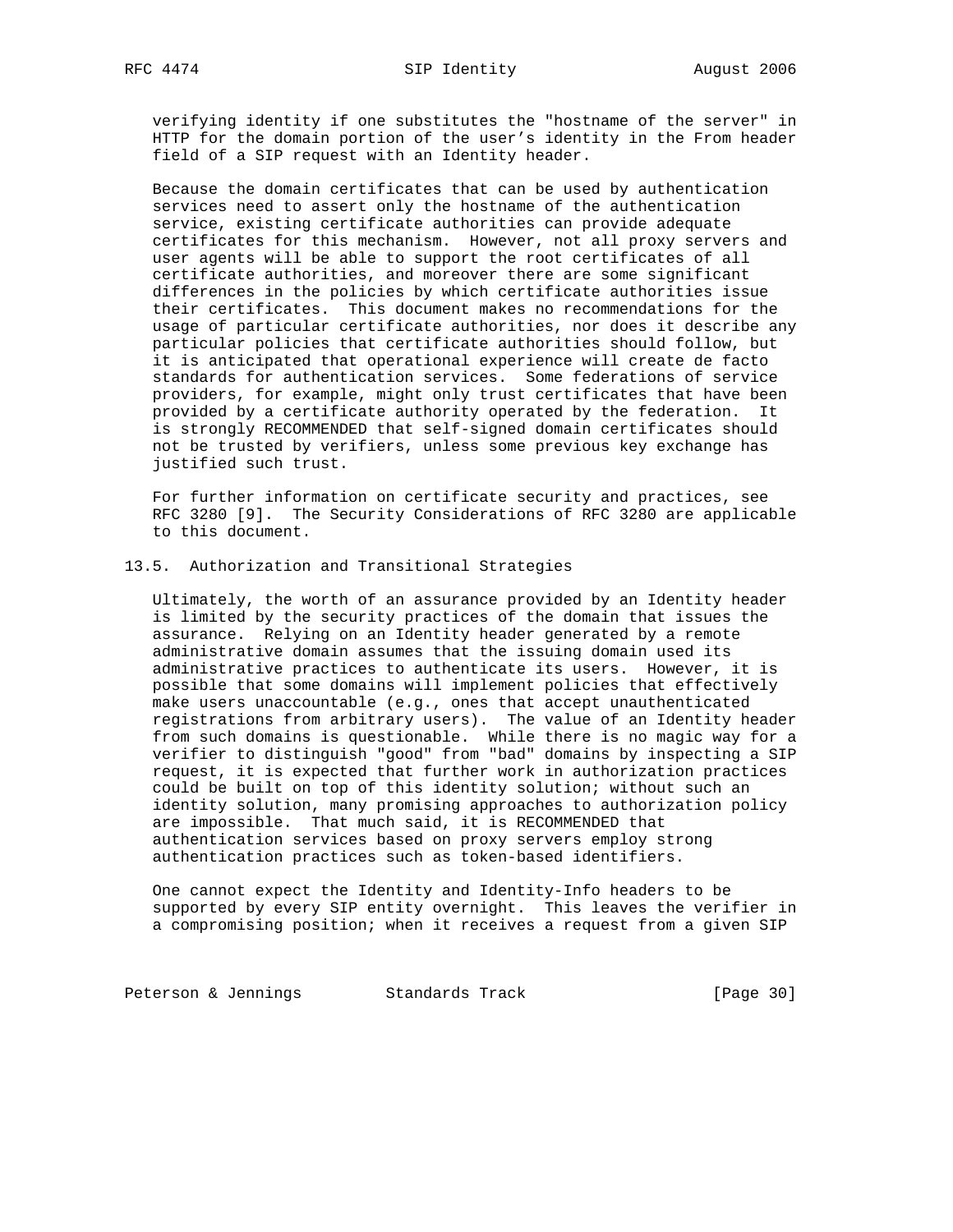user, how can it know whether or not the sender's domain supports Identity? In the absence of ubiquitous support for identity, some transitional strategies are necessary.

 A verifier could remember when it receives a request from a domain that uses Identity, and in the future, view messages received from that domain without Identity headers with skepticism.

 A verifier could query the domain through some sort of callback system to determine whether or not it is running an authentication service. There are a number of potential ways in which this could be implemented; use of the SIP OPTIONS method is one possibility. This is left as a subject for future work.

 In the long term, some sort of identity mechanism, either the one documented in this specification or a successor, must become mandatory-to-use for the SIP protocol; that is the only way to guarantee that this protection can always be expected by verifiers.

 Finally, it is worth noting that the presence or absence of the Identity headers cannot be the sole factor in making an authorization decision. Permissions might be granted to a message on the basis of the specific verified Identity or really on any other aspect of a SIP request. Authorization policies are outside the scope of this specification, but this specification advises any future authorization work not to assume that messages with valid Identity headers are always good.

14. IANA Considerations

 This document requests changes to the header and response-code sub registries of the SIP parameters IANA registry, and requests the creation of two new registries for parameters for the Identity-Info header.

14.1. Header Field Names

This document specifies two new SIP headers: Identity and Identity- Info. Their syntax is given in Section 9. These headers are defined by the following information, which has been added to the header sub-registry under http://www.iana.org/assignments/sip-parameters.

 Header Name: Identity Compact Form: y Header Name: Identity-Info Compact Form: n

Peterson & Jennings Standards Track [Page 31]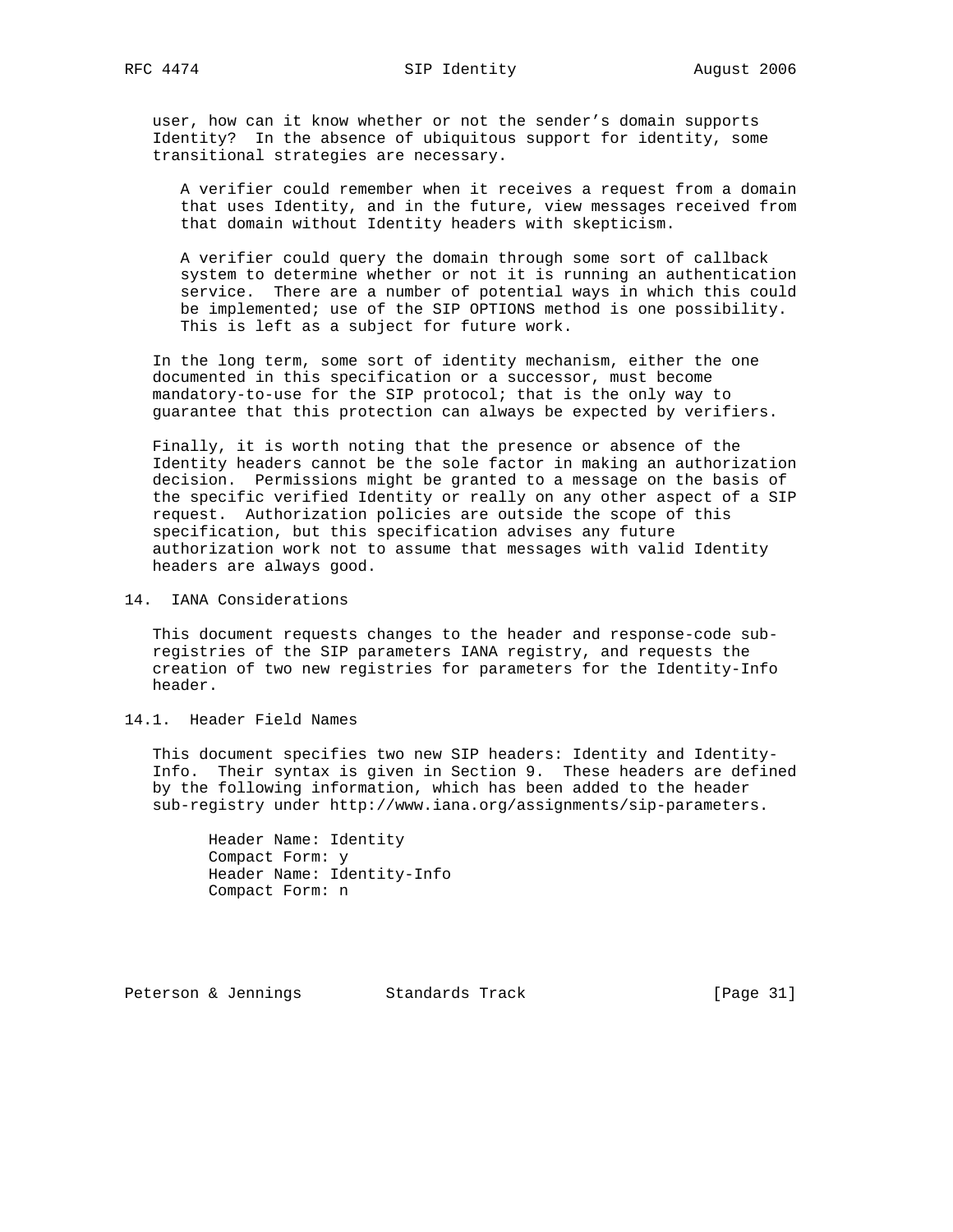14.2. 428 'Use Identity Header' Response Code

 This document registers a new SIP response code, which is described in Section 6. It is sent when a verifier receives a SIP request that lacks an Identity header in order to indicate that the request should be re-sent with an Identity header. This response code is defined by the following information, which has been added to the method and response-code sub-registry under http://www.iana.org/assignments/sip-parameters.

 Response Code Number: 428 Default Reason Phrase: Use Identity Header

14.3. 436 'Bad Identity-Info' Response Code

 This document registers a new SIP response code, which is described in Section 6. It is used when the Identity-Info header contains a URI that cannot be dereferenced by the verifier (either the URI scheme is unsupported by the verifier, or the resource designated by the URI is otherwise unavailable). This response code is defined by the following information, which has been added to the method and response-code sub-registry under http://www.iana.org/assignments/sip-parameters.

 Response Code Number: 436 Default Reason Phrase: Bad Identity-Info

## 14.4. 437 'Unsupported Certificate' Response Code

 This document registers a new SIP response code, which is described in Section 6. It is used when the verifier cannot validate the certificate referenced by the URI of the Identity-Info header, because, for example, the certificate is self-signed, or signed by a root certificate authority for whom the verifier does not possess a root certificate. This response code is defined by the following information, which has been added to the method and response-code sub-registry under http://www.iana.org/assignments/sip-parameters.

 Response Code Number: 437 Default Reason Phrase: Unsupported Certificate

Peterson & Jennings Standards Track [Page 32]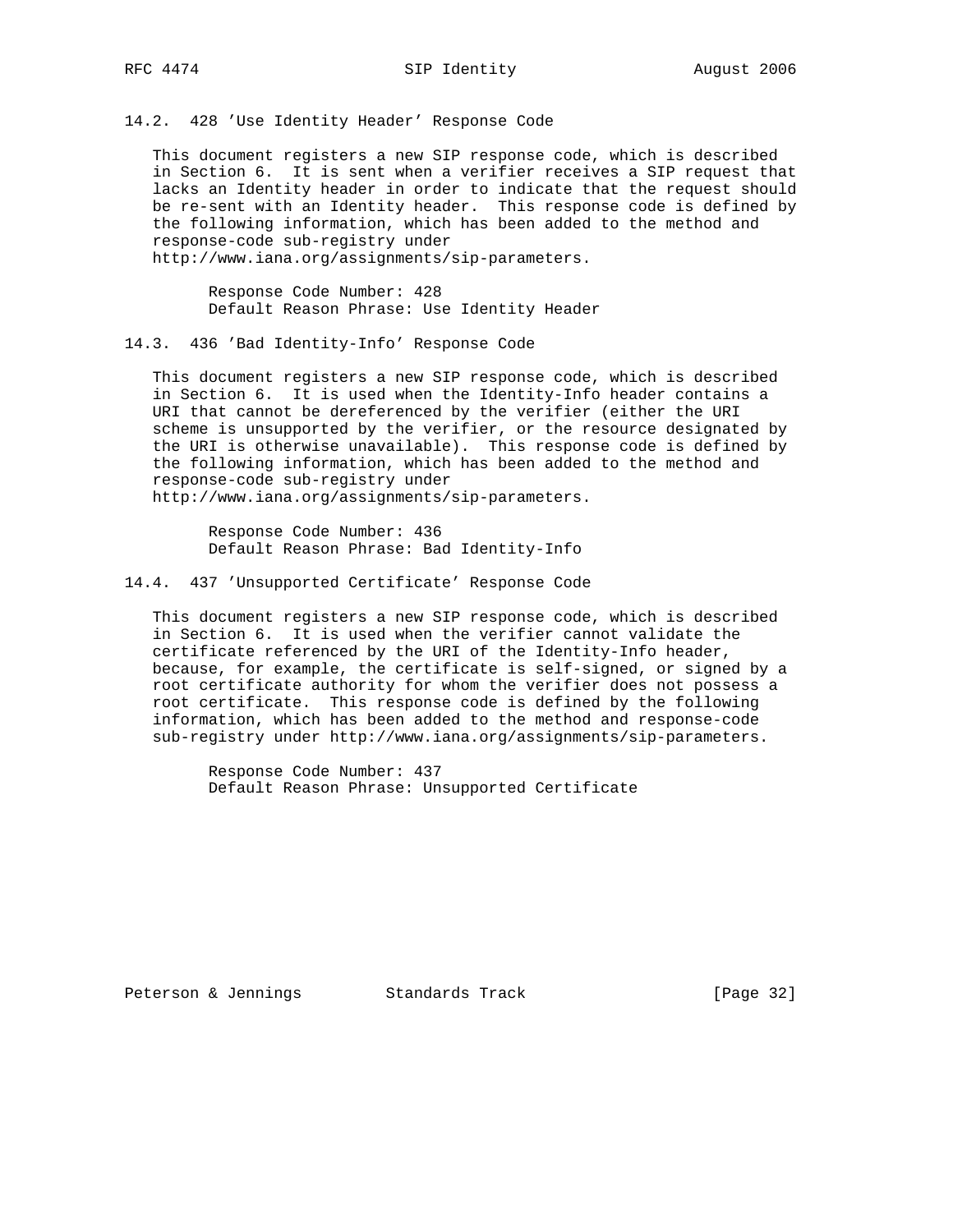14.5. 438 'Invalid Identity Header' Response Code

 This document registers a new SIP response code, which is described in Section 6. It is used when the verifier receives a message with an Identity signature that does not correspond to the digest-string calculated by the verifier. This response code is defined by the following information, which has been added to the method and response-code sub-registry under http://www.iana.org/assignments/sip-parameters.

 Response Code Number: 438 Default Reason Phrase: Invalid Identity Header

#### 14.6. Identity-Info Parameters

 The IANA has created a new registry for Identity-Info headers. This registry is to be prepopulated with a single entry for a parameter called 'alg', which describes the algorithm used to create the signature that appears in the Identity header. Registry entries must contain the name of the parameter and the specification in which the parameter is defined. New parameters for the Identity-Info header may be defined only in Standards Track RFCs.

14.7. Identity-Info Algorithm Parameter Values

 The IANA has created a new registry for Identity-Info 'alg' parameter values. This registry is to be prepopulated with a single entry for a value called 'rsa-sha1', which describes the algorithm used to create the signature that appears in the Identity header. Registry entries must contain the name of the 'alg' parameter value and the specification in which the value is described. New values for the 'alg' parameter may be defined only in Standards Track RFCs.

Peterson & Jennings Standards Track [Page 33]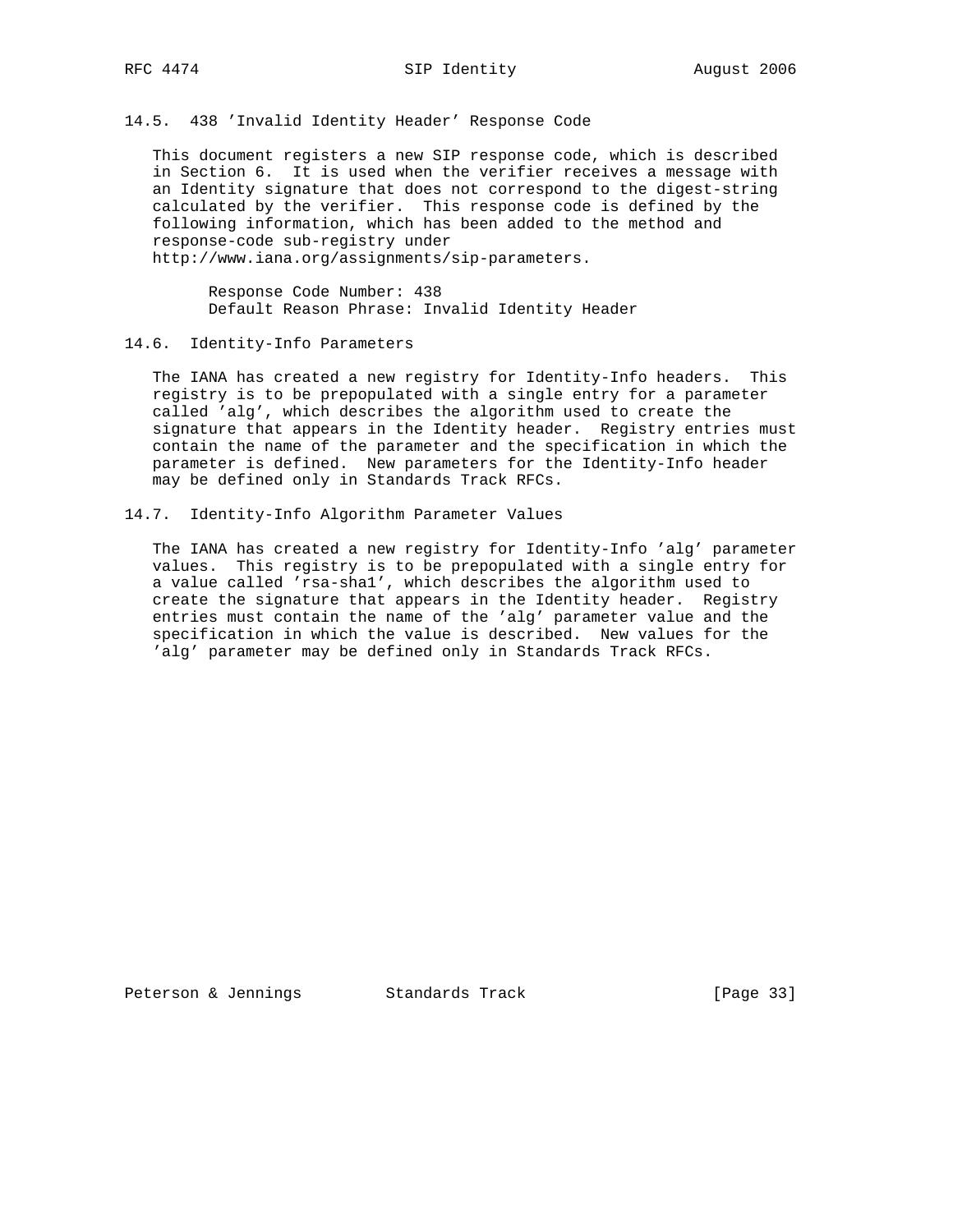Appendix A. Acknowledgements

 The authors would like to thank Eric Rescorla, Rohan Mahy, Robert Sparks, Jonathan Rosenberg, Mark Watson, Henry Sinnreich, Alan Johnston, Patrik Faltstrom, Paul Kyzviat, Adam Roach, John Elwell, Aki Niemi, and Jim Schaad for their comments. Jonathan Rosenberg provided detailed fixes to innumerable sections of the document. The bit-archive presented in Appendix B follows the pioneering example of RFC 4475 [16]. Thanks to Hans Persson and Tao Wan for thorough nit reviews.

Appendix B. Bit-Exact Archive of Examples of Messages

 The following text block is an encoded, gzip-compressed TAR archive of files that represent the transformations performed on the examples of messages discussed in Section 10. It includes for each example:

- o (foo).message: the original message
- o (foo).canonical: the canonical string constructed from that message
- o (foo).sha1: the SHA1 hash of the canonical string (hexadecimal)
- o (foo).signed: the RSA-signed SHA1 hash of the canonical string (binary)
- o (foo).signed.enc: the base64 encoding of the RSA-signed SHA1 hash of the canonical string as it would appear in the request
- o (foo).identity: the original message with the Identity and Identity-Info headers added

 Also included in the archive are two public key/certificate pairs, for atlanta.example.com and biloxi.example.org, respectively, including:

- o (foo).cer: the certificate of the domain
- o (foo).privkey: the private key of the domain
- o (foo).pubkey: the public key of the domain, extracted from the cert file for convenience

 To recover the compressed archive file intact, the text of this document may be passed as input to the following Perl script (the output should be redirected to a file or piped to "tar -xzvf -").

Peterson & Jennings Standards Track [Page 34]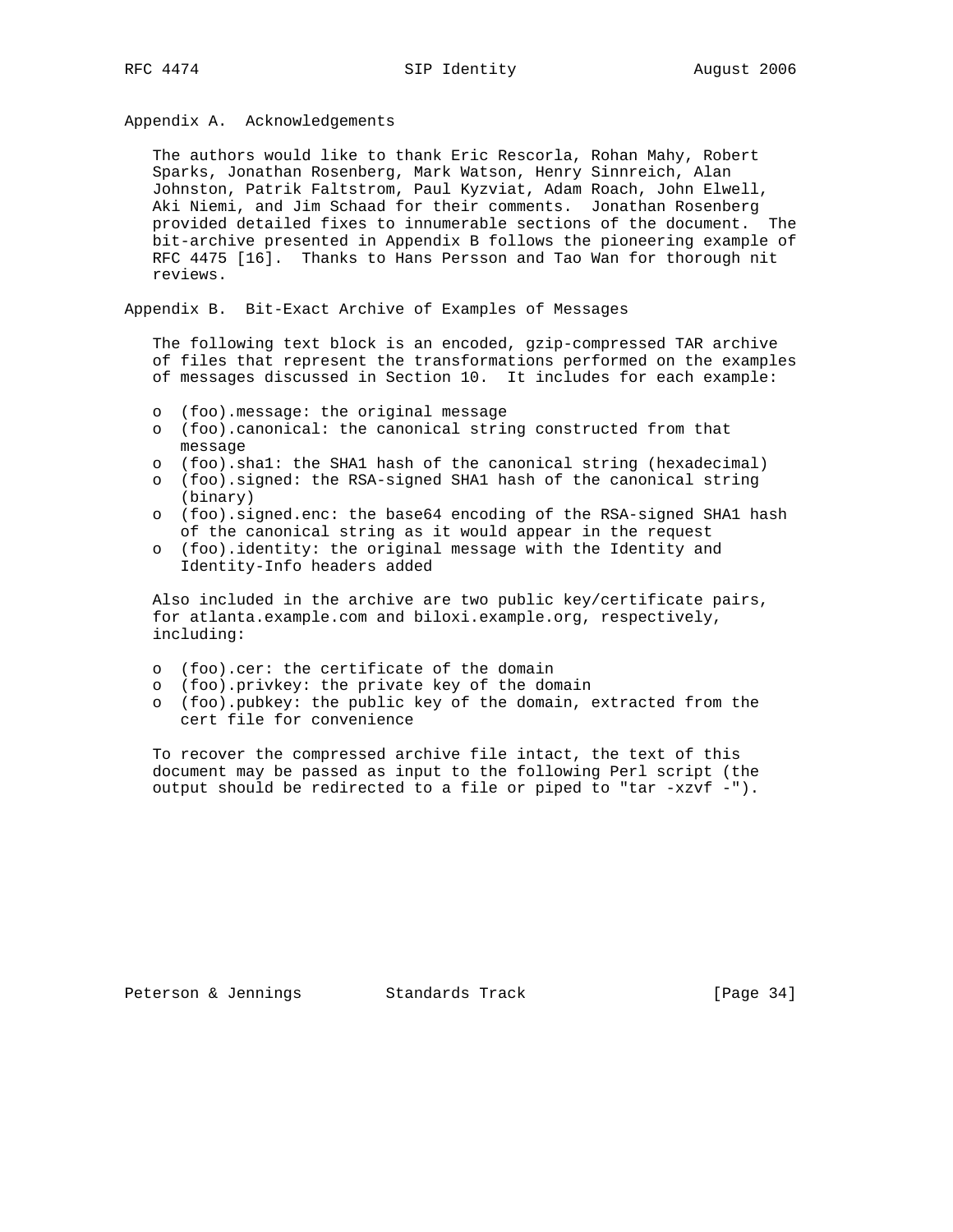```
 #!/usr/bin/perl
   use strict;
   my $bdata = "";
   use MIME::Base64;
  while(\langle \rangle) {
   if (/-- BEGIN MESSAGE ARCHIVE --/ .. /-- END MESSAGE ARCHIVE --/) {
        if ( m/\lambda s^*[\lambda s]+\sigma^*$/) {
            $bdata = $bdata . $ }
     }
   }
   print decode_base64($bdata);
```
 Alternatively, the base-64 encoded block can be edited by hand to remove document structure lines and fed as input to any base-64 decoding utility.

## B.1. Encoded Reference Files

```
 -- BEGIN MESSAGE ARCHIVE --
H4sICFfaz0QCA25ld2lkZW50LnRhcgDsW0us5NhZ7gUSwqiF2CAhFikiIQhFt992
+U46it+u8qPK5Uc9WPlVfj/KdpXtomEDCxaAhFggISE2WSHCIoIFioQQC8gqAhRA
QQTY8JJAbMgGIYTv7b7T09PT0xNl+mqS3F8qVd3jY/uc85//+87/nXOLoIv9oGjB
B2/PIAiDSBwfv1GERInxG8EwAh6/37UHMIQRKIljCI4+gGCUGKtP8Ad3YKemderJ
5EFSBW1QN2Xxmnp5GtblqXqUPfIffBdZcet/p82conUee0H9sfsfhiACw17nfwQa
y+Dra+MkQGFkrI+TOPJgAt37/63bo2tjeHGuTVh+bc6FOUub/E0poM7nLGqyLJ06
Id3NGTocPxytMWF6jNJYpDqIoXVLoDlmr+pNx+o7ztZ1ke8WtnXhFUClU5GGLZ6l
O3YN8T3P0Usm1GyG9lQGEiBXFE6+yPecSSvPykuV4TPB5ne9xNEO8KxQVXnk3cqn
/TaK3C3T7A08cRGokyJPUzmrV7k5pHK7i5bQyOambNcDLxUmH9zMD2sl8FGa+WGt
BG6bGe5nHafvFnK5n0dnT6N1nmF0mgt3EK3OxQVdiuMzZrNOhPxNOF37W7w4LmsL
OA0Mpeqt7RTKTrDX1CztZgezbM7rLlvQeBnhWzWOV5qDZEdMahLZTo8Wq0oZOL4X
FgkgMhY4pNBdU53sHVvlaIX5TjqH0+JkYXAXmmzgSI7H9N3RvHingrIOAUIzCph4
GhsdHGDwET+WCO5SuDtwxXKNvneGYrWiQ5WhaTEJXb0LXb6Trgd2DS0ZZscLWm6B
au3aO48HZK4GEWgzN2oRTuBaG/vLXA+aZKh8kDBYyJj7bHWREXgjMWxIgFQrxPyx
b3eUc3EEH6iEptuYL1zFRCpr22rPXujFs9EPx0s+o67pbhzRa/eOjvEZX+wjt1hH
gKpDHdvdXJA5er1Y22tRXXed+KwyxzFadFtZyW1st4E7V7ROO4Rqw5Cnx6ncXb/Z
5ztdUOmx34dX3Ck8cydPc76+a5uO4XLTMI9Q3iIwDJBOloNbUahd5OK7FnQu637t
L/cQdlSHel5tRVjh84Jfhl7pDfV2zZyPeEVs3D3t8XoKAVzDo3YAad6sp4r8nCUb
UmxUUWAL9lRiS848gHAm+nZNcQF78RIY2lk6qq6DnFO30Q4B2JaLG2WTkcZ2uVx7
ezqGS4vqngA30c5r3KsI8ODevsvtFf6v6vicBsMd8j+ME+Qt/0PjAnCsT5AQes//
d8z/a4OerNZze4z+iczvXqwBtvrI+7TMhDq3WqlMK9nlKt3a0z2RHGGlCQ8jMtub
akAY2zocFupKgghFgbyFoS8BZx7Yl3mZXDZt5ZwYcj5kezmjEwY/YCO4rk+lFQc+
26mK7GYb+rhviUDaVKy2X5DZUvOAOd8VeYQUtOfJ6QxVKtCW0DakDRBDOb3cIk3h
F7toGs5wBFldupDkxU1TXS7dnKN1mgFumFWGNmhb8AJH0omt08VC23Jtj1O0A9sn
ZMFvA6KMp8s6FYZmkbj7RdcoudzWYdsCq+3SmrVIvq9iqJOxaIu1+6ho406UU2vF
ohHFJNVUDOr4sEIxeK0O6nJKHFZhclxeLK4DpvUqSdSqG1+eerx35ELXrPfF5gzq
BWs4joD2qSUehFTp8aXsremUp0mrLxp+tnVMFALaFWhZHg6HWorIohz2um5KZcV4
QUcNh4BdC9HZV8ikckSn5WM83neiONKavbQlS4MlANoplaQn67JbMLQ2XSPumQa1
```
Peterson & Jennings Standards Track [Page 35]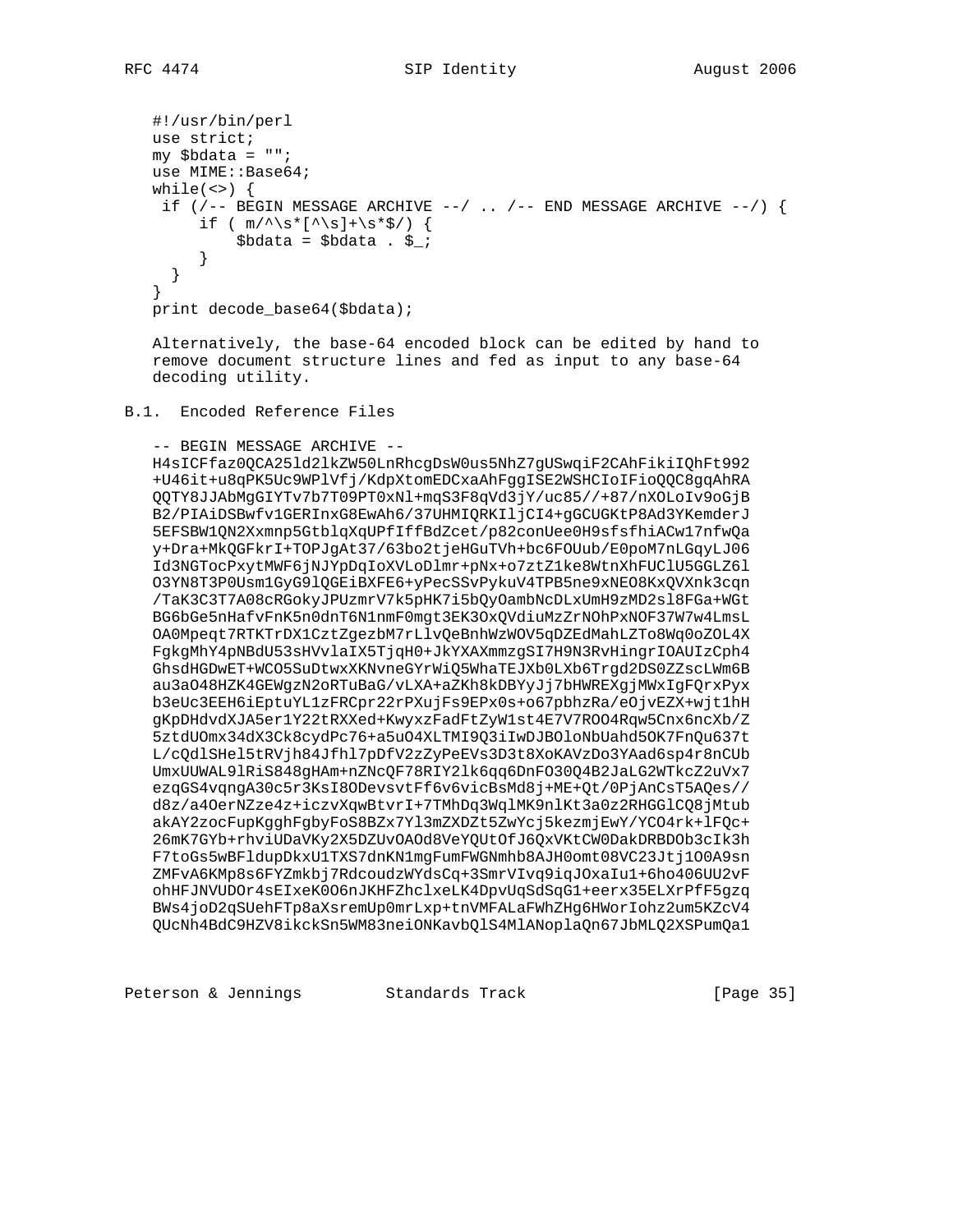OD9iBLYPiyDjudXR4en9xuHQdHmIDGp6VsjyyBvTE85DwIJMty65T2PDtkJqa4Gz Va/KPcjRF8i38qUytVhdmrEUb1rqHDnx7lFyGd+2RC1FCYwFOMErfKO3oymKyceF n8Q7oyfs1eqMEFsqJw1oOfhmaoQNCmJluerLmeSox20+g1idmdZA7zKolVXLMvKY TpCp3KwzlSHYhjpmBCGHXZEp1CnlI0nalZdxHPxtUDLsEFlNGfqGBRCgY9CCd97w YpuQ4HlY8Kyus6wBZ3LIb0tNXx2XmpOdd9EwqPv1VlB8Dgvdbr2S4dNWBnZVirLp Qbgsh0MSKJ646reXI3K8nKSLaHL9nlrRQdVtsbWRviDVDwyrTzD+n9yPGf7fhP8j 5kO3+I/AN/k/gZHYPf7fMf6vLEaZs++FfvGg0pDIGkfRmLsj2PLX6R5NY6JGcywT 6x9OCcDrOOGjUgLwOk74qJQAvJYT3o3O93f6e3b958ZZ2cdvQ/55s/6DvEf/QbBr /YeAifv4/yToP3DCsnQyfZP+s32j/mOO6Tp3ub75uf6TLipXpDDH5DWVbp7VCzve sGxrnfDuWEEErgvprjN2eda4aFS9PzVXGWzLmTSsmvSgcTQyfgYtK6/LkOsy4D2F nX15k4AAm6p+k9Y/FxD2LOBs+nMgph+o/YgXev+u9pM/746BZ4EotJ7YZ0qunQHX ZJni8v5B4wWaXjKJTnfhLmWvRYMzIXYbFjI5jFzInZwlZZR0gmoAGoi39e6ENYEk HsO0UyJ7umXRkl/i+LGOLxE6zD3bkFOqoJYZrS3Mo5bYjjSc16cLjwvABjZ3Tbgw EIHu51MYjruBLihkPUwjBwTDKJjJ0MqZLpQpjMVG40i2HhaHDtNTcH08ZDpASGdm Vh2T7DzUC/SINbE6epSnaWfJNGP36oT2b+QcHeOFULeg/XStYOQGpFdc6+EMcDBK fXviBR7sukN3IxIljBR2fkm/UvlF3SHaEOu9Kng98MJNO5PObPM9s20E9IU2zrbV NVXduLbrRP35fLmVfYCXdZ9mrHGr+yzi5y5+n7CIsCNRdBx901oTYGirG/vMgJcP mP/XeqHOxIMszduZuT2I2qEqFtsYT9j4suzz3WwHhFkxa4eV4ATDkcJN0Tub7Obi l4xiVww3PVTrTb0F53O84Qlbcl16TBnsXHb33UWn26oCVojgnBJk1lLYPuAkDTkf L8mhkBJ2iWCpiC5OB8ScQXFWUTvJ47o+sYS6nRFWkbHTIfaBwTGDU7PBxRN5hsMn 97rPvb3K/29B/nmz/kOit/wPI+NaYFz/49j9/s8nR/8Jb/UfFixdZqes1VXSpDV9 3CxjcUVb/RwFc6SNybjHPOfImvRJ2OKeEoQ6QBb58aQspcM86u350UQOEGHRULYs Ec0uDzIlkqqZ2q6txQOdKTuL4xNyu1G4OXtA95ICEEINTlmB7GqdqrH0TG7jhdyX vs2yPshFrEmJ1dTmymAmDflxuQHlpgjqeJi/pP8syEMjzOWtnCabMJmljbhsIwM1 CpjqVwY78D7TH/gcWSUkqF0uQRaDK2/pxB6UAouR+r3iqCEHiQ/mogxSvcX05ukQ 6jt7cTwPEr9uiHq7BWMT2xU51cIUhPOxTu0rqannADguEKwdDeu1GNJz6bxXbOVy nFKywvH7qaS7J1ZZbIUp4WYQ7+LMtf5DoESp0loF6Q4K5LsNryOnNhebXZ9ujcPA uPDMZJcd2w5Q4TNrBLsMy4WAaO7eoGbKZSo6CB4d5mIHLiQZKDjKXfKzmXWj/zBr o/IxNzemOTZbgzDarnmDbqXj4GtxsYVSA1xHnVSTeSqZFpqCKiD0etuj2BwV5Yuz 79UCoglCNqgzaEh+IUyD1Y2YIgak3kTDfnaKW2XV7jkvYzcRL0vAkdal3OL3Z0tA bEmp3VOqKMtQsmpJcxDMmytnzEcHh7WtoB1yzTsNZhfJCYJ1Ap3SS+ACJj3MV5mG Rp0y1Zos25ebOT47nU8kSB8RD/UuR8cWGddFYbKR2F0op5BLi2jaLdE8BigUVLYb E/b8eGdXOeNJ3M1I51WYCsm035/wcEMbO/yUnKcCq66gTedIeGQW29O0lQNgtUB9 ZL7Yy71YZETcymuNFIN1RK0MGUr3Y5osBHZ9bhaYVlYvEewnVwN6Bf8/fvnnW9N/ yBv9B8Wge/z/jtB/Xk8JwOs44aNSAvA6TviolAC8lhPu9Z9X4n8IHntOURax52R3 G//jAvD5+S8MxbGb9R8K38f/nVgTV1du6X7+OfwHvZNXWfC4rMOn15ecLPaCz9/u Ddxe9cr8qTPDXMwjiYAgRtx+iqDwhNnxT83o9DMTBJ4IgTtBRkdPYOwKpq5weCKq 5tOn9wnXJzn+b37F7cdM/2/M/2AUe3H+E7vZ/0eg+/2fO7ExZicvAr3yUPTxB0T7 xJivQOQx9BCwY+fq9i/QVIwJTI2/HiOPsXfc2im86MmFikTMlQunifwGHm9Rnf6R UNadU/vN1YQcS4S6zK8mTOlOPvt6/PncO60TPnEIb4Z7h4eAWV5N6OtGPrvntcD0 7LaxVTMUgkkSewhwThtcTT4UmB4CrJNlj+bc1eRlXBsvGMHxavIc3h4C8+chcjX5 dHPGWbOEcPlYGXkrtajv8fEShNmNaezbQkRjewoX+alWtjYo5e2gGaTS1iHlZ326 uZQPgckLCyzSJ5f2TOoC0+RK10bj1szDVccKicPn6sDPUZ80Bg2BB40rEX4NLs9h 20HKCfeaefXSw6rVcRnCp23hXyRXJPM1sc4oprAi6XSw126Fw2qBdlB4sJonn37R p0fz4jCO8mejtq2aKxB81Sfv2SX63DtOFj6pG+dREznwOE5l0Y6PeaQERdhGV5Nx 6O7R9TsM//OgaZwwuOP9Pwh7cf57hH7i5vw3gd/j/z3+fyz4/1Gh/XsSwV6K/2sk fwvveFP8QyRxm/9hY43r+Efg+/Ofd2KGRMM/9VLu/5knkwM5IyjUP6A4jPuI5wfU GEw4jsEocX2ghnQdGMbgA3bP8N9l8R+HReDfefwj7/7/H0ZCOPHs/A95H/93YV/6

Peterson & Jennings Standards Track [Page 36]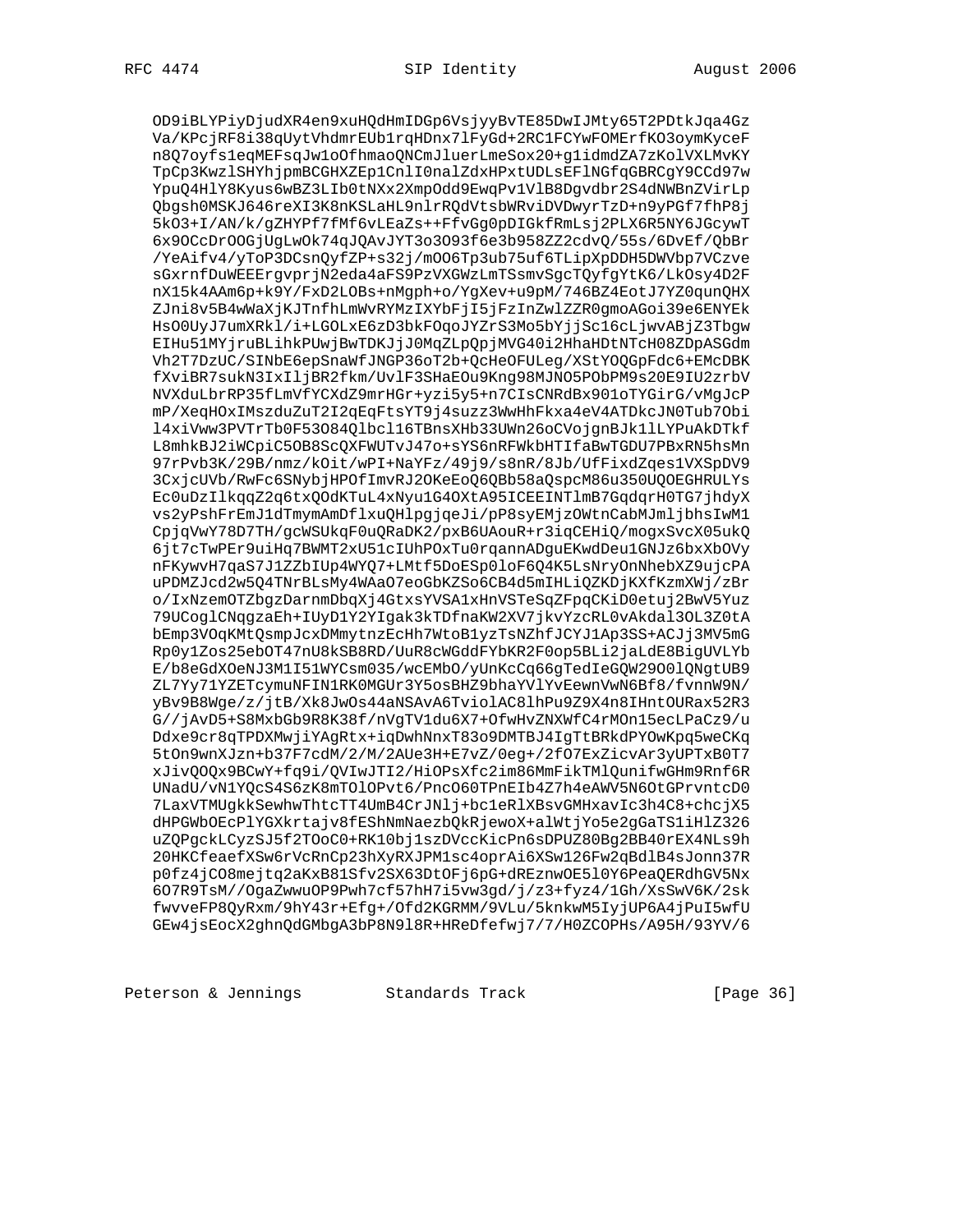P0b7Veqnf3f9W3/5n9/42+/75f/65g/4f3X4+p/9w0/8wt8Mv/97f/jX/zt88Stf +/Ljv/unb379+OvZvw3aN/7jn59+6vt/Q7n6sU3/RS36oT/5cS+a/8pXGLL7gy+R eY1dET/8qa/+8Q9Wf/HlP6r/9DNf+J9f+8Wf/c3f/vs/z4p/Eb8Q/PePfu2Xfu53 rB/59381fvIfH05+Xr6PwE9c/D8OCu9u4/+F/nt9BOBG/yXuz//djf77bYoYwLcr XADfilhxv+B4a/EfF+e4fTtbQG+Kfxy6Pv+D4SiMosTN+V9yzAnu4/9O4v9DN3k+ ZHfoffs/6JgQ4NRkrtlz84N2gdArCLmC0JtdoDfrDU/PT8bsu3xiNUFN/3875/Pa NBiH8Yt6CBS0Q2SDYcYEkSl9k75Nmkmn7ebWde2WLm3646Jp2q7FtU2btq496EGc KMgu4sH5a4dN8NccCMLYP6AMwcv+Bg/e1NMuZimTdlvXyWxx4/s5pQ0N5SXPk/d9 nrclaSuHrBhbaKb6cHiUHOYxWe8SBkK1CTFVTWbSpDDAGwjZ1vATeRvaWPWnbFIh msyQmKNYmhz38Sa7yG+ckGy5vJKSlF5E8v0ev8mq3bwHPCTYqv9mVEAN9//p+Z+m f9qCMMvqv/+k4fnfEiqCJbcJfVPnuyR/9XS0YxBorSR4jTK/zWywKUlfjUftlEvW a4qqzKsSE0pyvrf629Ubir6awigcGnVEnP0IiZ5wjr4ezjNiqr/IZ9IBl2eo6PU5 BrITiUwg5p5yxcsOWqKUKXvOLE7kHEhQBbtU0/Ek4+p4NDnGZ7zh0FiJvpETJxKF hKx6Is6AXxicGmYUJmvxjXmDTk+qzBSuZMxq0aUKTszlE6WhdM3FBkU5XZLCPT2l 8UlHKOT1ubOBsqtnREzwI5G436TkSgkxzYVkxr9bYbTDCFT/r0y9yshXUrRhlxRF G0sprxm2SY0q2/NYCrMGwkDAo6GZ/t+MCqhh/4/MVf2Pvv7DDMz/wP8Pg/+DyQEH yP+bUQE23P+JqD/zfxpZ9P5fewv8vwXo/d/W7OecjaRZhGWaZq04LtGUjCPIwkUQ krUXmI1xEstIUQmbOVD/IdN/EyrAPfZ/Ff2z+v5P7RD03wpit+2TyoevQvtisv3j fJz48e1pxN3xs+1I74vpO89MxqurnY/XnlxeLFx702lcIjvurZ8ods/MHQtevPD+ bbBr+dR5amnN25XtflV+/fCLPbs62/fO+OD7yqzx9EzqbtfLk4GznxZurp+JHZ0+ 7l5+tPr8vtj2OfXr0sLKnHgrqM6DAv9H/f/bCnCP/Z+ufzOm9PyfhfVfS9hvJkXs N4ci/iZ7gtkGAAAAAAAAAAAAAAAAAAAAAAAAAABAPX4DY+BfEQB4AAA= -- END MESSAGE ARCHIVE --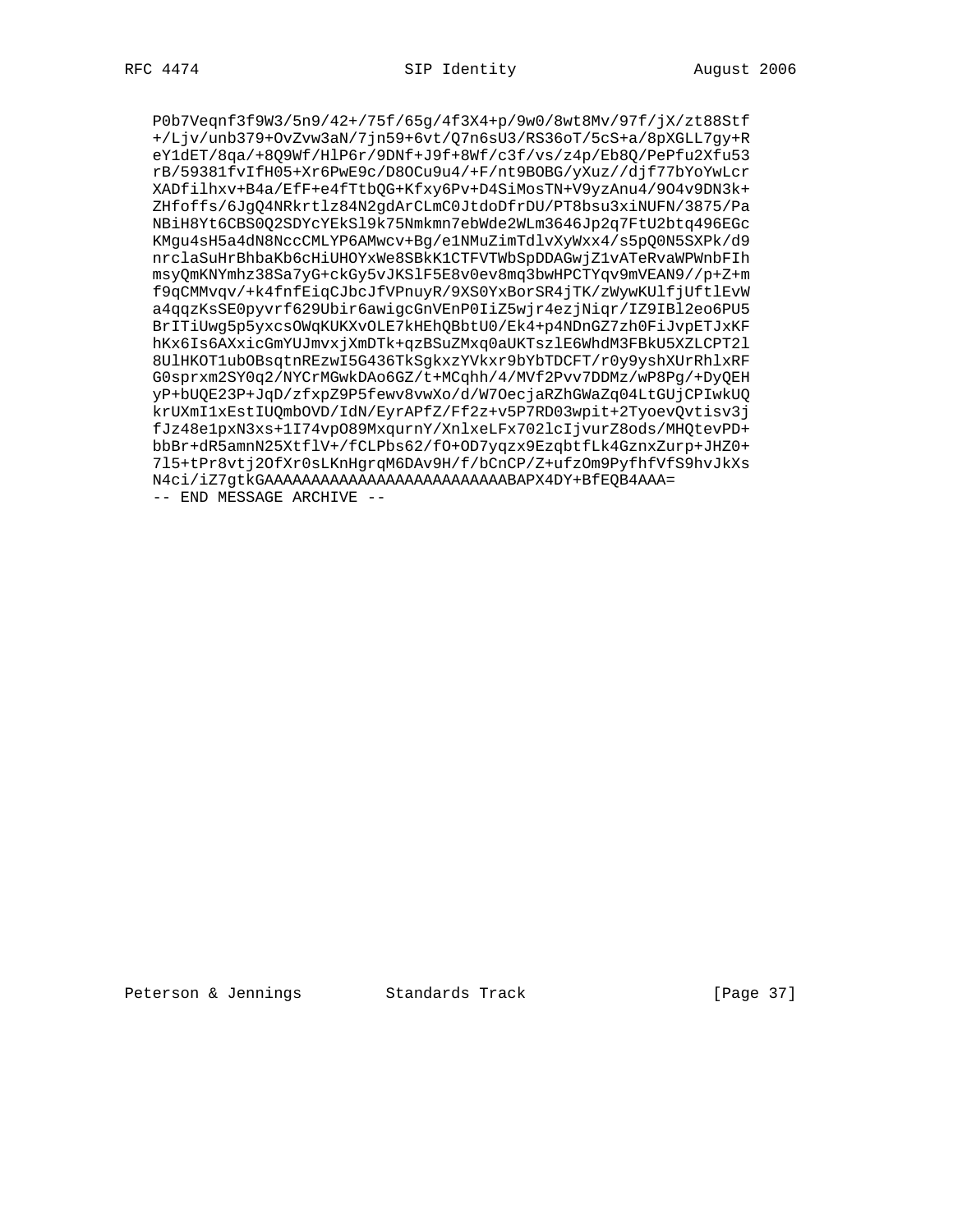# Appendix C. Original Requirements

 The following requirements were crafted throughout the development of the mechanism described in this document. They are preserved here for historical reasons.

- o The mechanism must allow a UAC or a proxy server to provide a strong cryptographic identity assurance in a request that can be verified by a proxy server or UAS.
- o User agents that receive identity assurances must be able to validate these assurances without performing any network lookup.
- o User agents that hold certificates on behalf of their user must be capable of adding this identity assurance to requests.
- o Proxy servers that hold certificates on behalf of their domain must be capable of adding this identity assurance to requests; a UAC is not required to support this mechanism in order for an identity assurance to be added to a request in this fashion.
- o The mechanism must prevent replay of the identity assurance by an attacker.
- o In order to provide full replay protection, the mechanism must be capable of protecting the integrity of SIP message bodies (to ensure that media offers and answers are linked to the signaling identity).
- o It must be possible for a user to have multiple AoRs (i.e., accounts or aliases) that it is authorized to use within a domain, and for the UAC to assert one identity while authenticating itself as another, related, identity, as permitted by the local policy of the domain.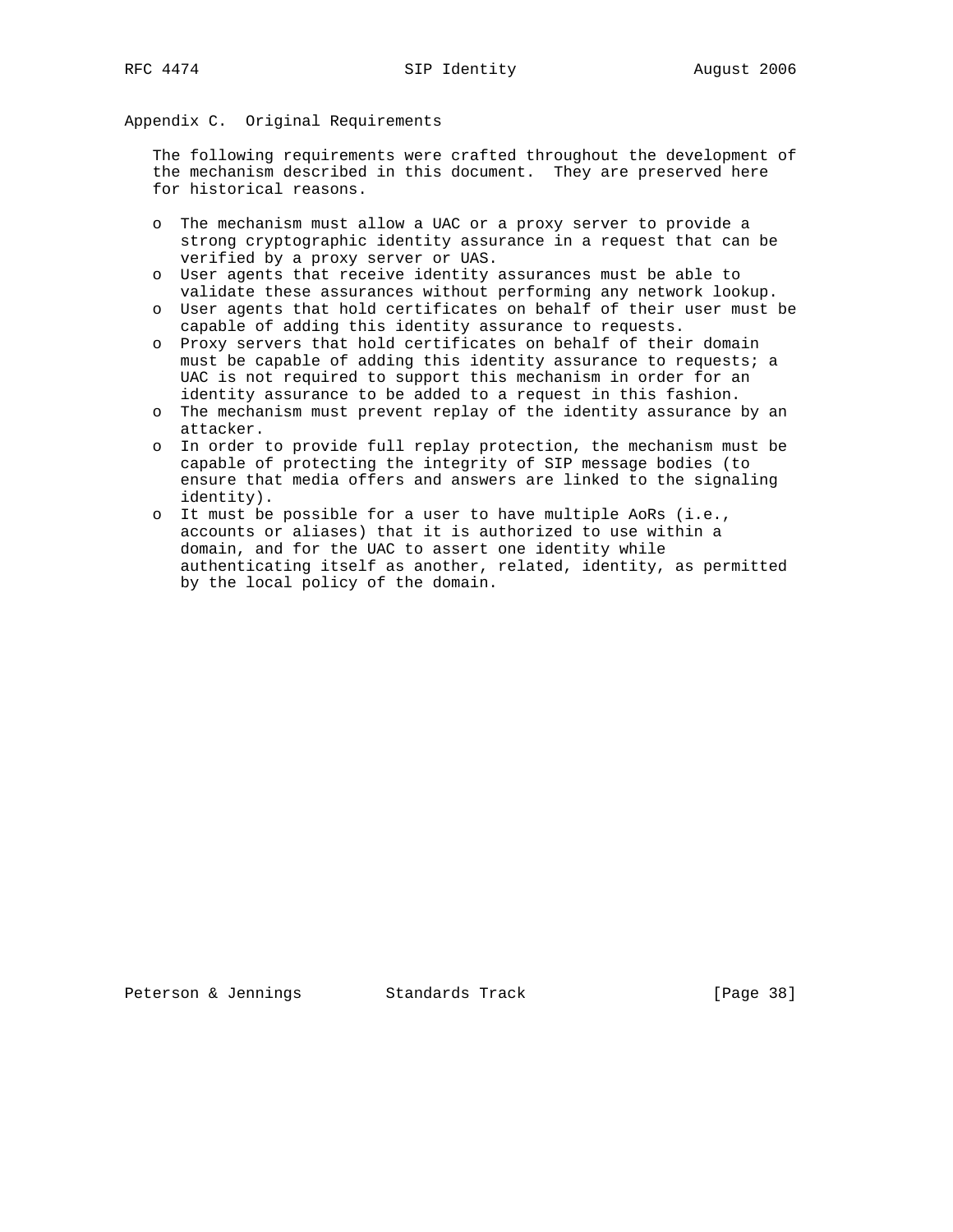### References

Normative References

- [1] Rosenberg, J., Schulzrinne, H., Camarillo, G., Johnston, A., Peterson, J., Sparks, R., Handley, M., and E. Schooler, "SIP: Session Initiation Protocol", RFC 3261, June 2002.
- [2] Bradner, S., "Key words for use in RFCs to Indicate Requirement Levels", BCP 14, RFC 2119, March 1997.
- [3] Peterson, J., "A Privacy Mechanism for the Session Initiation Protocol (SIP)", RFC 3323, November 2002.
- [4] Rosenberg, J. and H. Schulzrinne, "Session Initiation Protocol (SIP): Locating SIP Servers", RFC 3263, June 2002.
- [5] Peterson, J., "Session Initiation Protocol (SIP) Authenticated Identity Body (AIB) Format", RFC 3893, September 2004.
- [6] Crocker, D. and P. Overell, "Augmented BNF for Syntax Specifications: ABNF", RFC 4234, October 2005.
- [7] Housley, R., "Cryptographic Message Syntax (CMS) Algorithms", RFC 3370, August 2002.
- [8] Josefsson, S., "The Base16, Base32, and Base64 Data Encodings", RFC 3548, July 2003.
- [9] Housley, R., Polk, W., Ford, W., and D. Solo, "Internet X.509 Public Key Infrastructure Certificate and Certificate Revocation List (CRL) Profile", RFC 3280, April 2002.
- [10] Housley, R. and P. Hoffman, "Internet X.509 Public Key Infrastructure Operational Protocols: FTP and HTTP", RFC 2585, May 1999.
- [11] Rescorla, E., "HTTP Over TLS", RFC 2818, May 2000.

Informative References

- [12] Jennings, C., Peterson, J., and M. Watson, "Private Extensions to the Session Initiation Protocol (SIP) for Asserted Identity within Trusted Networks", RFC 3325, November 2002.
- [13] Schulzrinne, H., "The tel URI for Telephone Numbers", RFC 3966, December 2004.

Peterson & Jennings Standards Track [Page 39]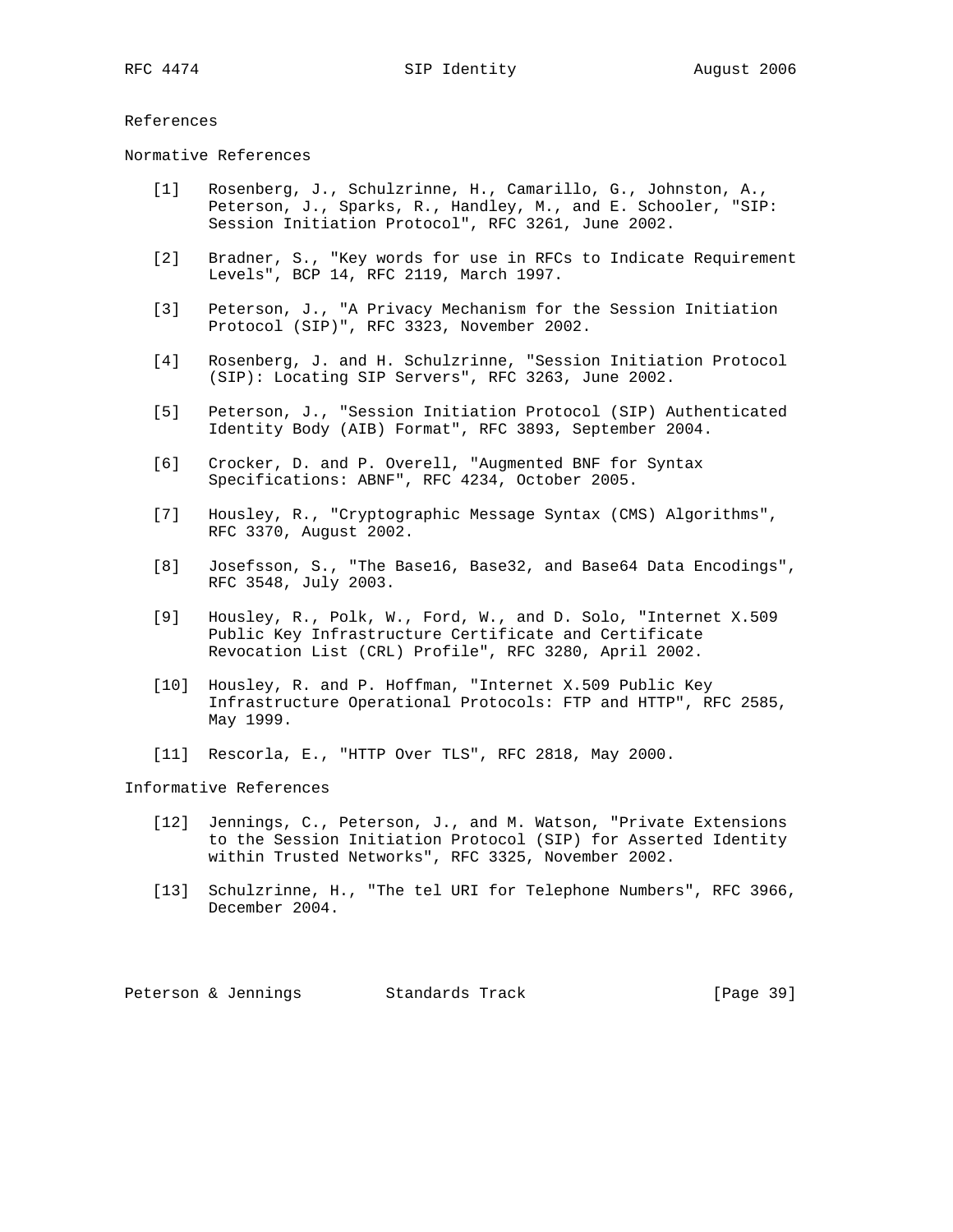- [14] Faltstrom, P. and M. Mealling, "The E.164 to Uniform Resource Identifiers (URI) Dynamic Delegation Discovery System (DDDS) Application (ENUM)", RFC 3761, April 2004.
- [15] Peterson, J., "Retargeting and Security in SIP: A Framework and Requirements", Work in Progress, February 2005.
	- [16] Sparks, R., Ed., Hawrylyshen, A., Johnston, A., Rosenberg, J., and H. Schulzrinne, "Session Initiation Protocol (SIP) Torture Test Messages, RFC 4475, May 2006.

Authors' Addresses

 Jon Peterson NeuStar, Inc. 1800 Sutter St Suite 570 Concord, CA 94520 US Phone: +1 925/363-8720 EMail: jon.peterson@neustar.biz URI: http://www.neustar.biz/

 Cullen Jennings Cisco Systems 170 West Tasman Drive MS: SJC-21/2 San Jose, CA 95134 USA

 Phone: +1 408 902-3341 EMail: fluffy@cisco.com